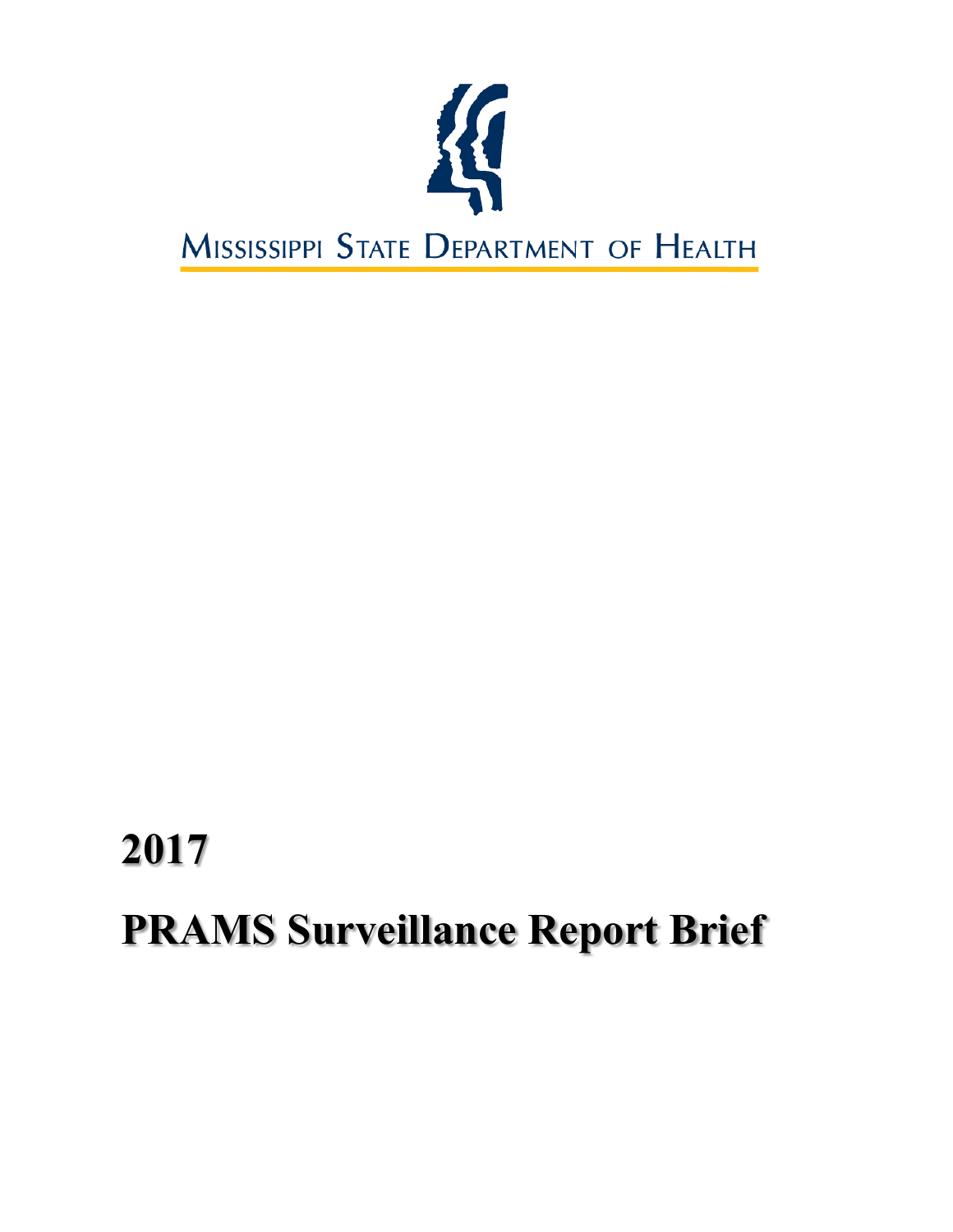#### **Acknowledgments**

Success for the 2017 Mississippi PRAMS Surveillance Report was made possible through the support and effort of many individuals who believe this information is vital to the health and well-being of new mothers and their infants. Sincere appreciation is extended to the mothers who participated in the survey and contributed directly to the quality of the resulting surveillance report.

Thanks go to the Centers for Disease Control and Prevention, the Mississippi PRAMS Staff, Mississippi State Department of Health, Office of Health Data and Research, and Office of Vital Statistics for their contributions to making the project a success.

# **Contact information**

Lei Zhang, PhD, MBA, Director Office of Health Data and Research Mississippi State Department of Health PO Box 1700 570 East Woodrow Wilson Jackson, MS 39215-1700 Email: [lei.zhang@msdh.ms.gov](mailto:lei.zhang@msdh.ms.gov) Phone: (601) 576‐8165

#### **Suggested citation**

Office of Health Data and Research, Mississippi State Department of Health. Mississippi PRAMS Surveillance Report, Year 2017 Births, Jackson, MS: Mississippi Department of Health, 2020.

#### **Sources for more information:**

CDC PRAMS provides more information about PRAMS on its website,<http://www.cdc.gov/prams>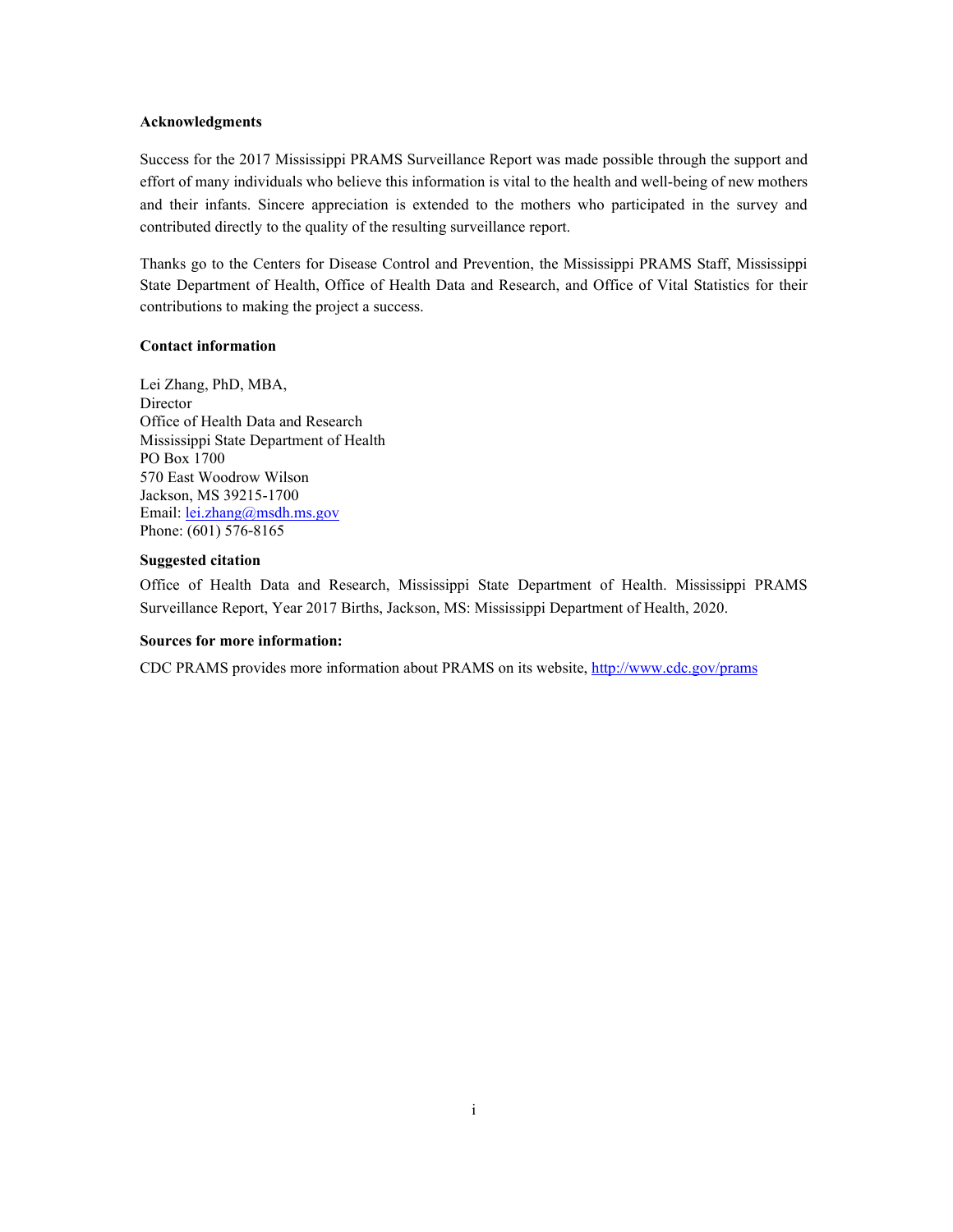# **Introduction**

The Pregnancy Risk Assessment Monitoring System (PRAMS) project is led by the Centers for Disease Control and Prevention (CDC) in collaboration with state health departments. The goal of this project is to improve the health outcomes of mothers and infants. State-specific findings describe maternal experiences and behaviors during the time before pregnancy through the months just after delivery. Reports are used to plan and evaluate health programs and to inform policymakers and the general public.

MS PRAMS addresses several Title V Maternal and Child Health priorities. The Title V Maternal and Child Health Block Grant is a Federal-State partnership program geared towards improving the health of mothers and children, including children and youth with special health care needs. The Title V priorities include decrease infant mortality, increase access to health care/medical homes for children and youth with special health care needs, increase access to comprehensive health care for children, reduce teen pregnancy and teen birth rate, increase health insurance coverage, reduce low birth weight and premature birth, and increase access to prenatal care.

Responses to questions are given for all women with a recent birth. Methods are explained in the appendix, including guidelines for interpreting the report. The topics on this brief surveillance report are covered in several sections:

- 1. Alcohol and drug use
- 2. Infant morbidity
- 3. Prenatal care visits and content
- 4. Preconception behaviors
- 5. Sexually transmitted disease/HIV
- 6. Birth control
- 7. Violence
- 8. Infant feeding and care
- 9. Pregnancy history
- 10. Mental health
- 11. Maternal morbidity
- 12. Delivery methods
- 13. Demographics/SES
- 14. Miscellaneous

# **Interpretation of text and tables**

The PRAMS survey requires special weighted calculations to account for the survey design and to allow presentation of population level estimates for all Mississippi resident women with an in-state live birth in 2017 (not just the respondents). "Percent of women" refers to Mississippi residents with an in-state live birth minus those women who adopt infants and other exclusions. This does not include mothers who are excluded according to CDC protocol guidelines: out of state births to residents, in state births to nonresidents, infants whose birth certificates lack the mother's last name, birth certificates that are processed too late after the birth occurred (more than six months afterwards), multiple gestation infants, adopted infants, and surrogate births. Because of the survey design, we report a margin of error, the 95% confidence interval (CI). Categories of maternal characteristics that have non-overlapping 95% CIs are statistically significantly different from each other. This test of significance can be used to describe findings for each PRAMS item questionnaires. Sample sizes for some subpopulations were too small for precise estimates. Responses with relative standard error above 30% are shaded in gray. Results should be interpreted with caution.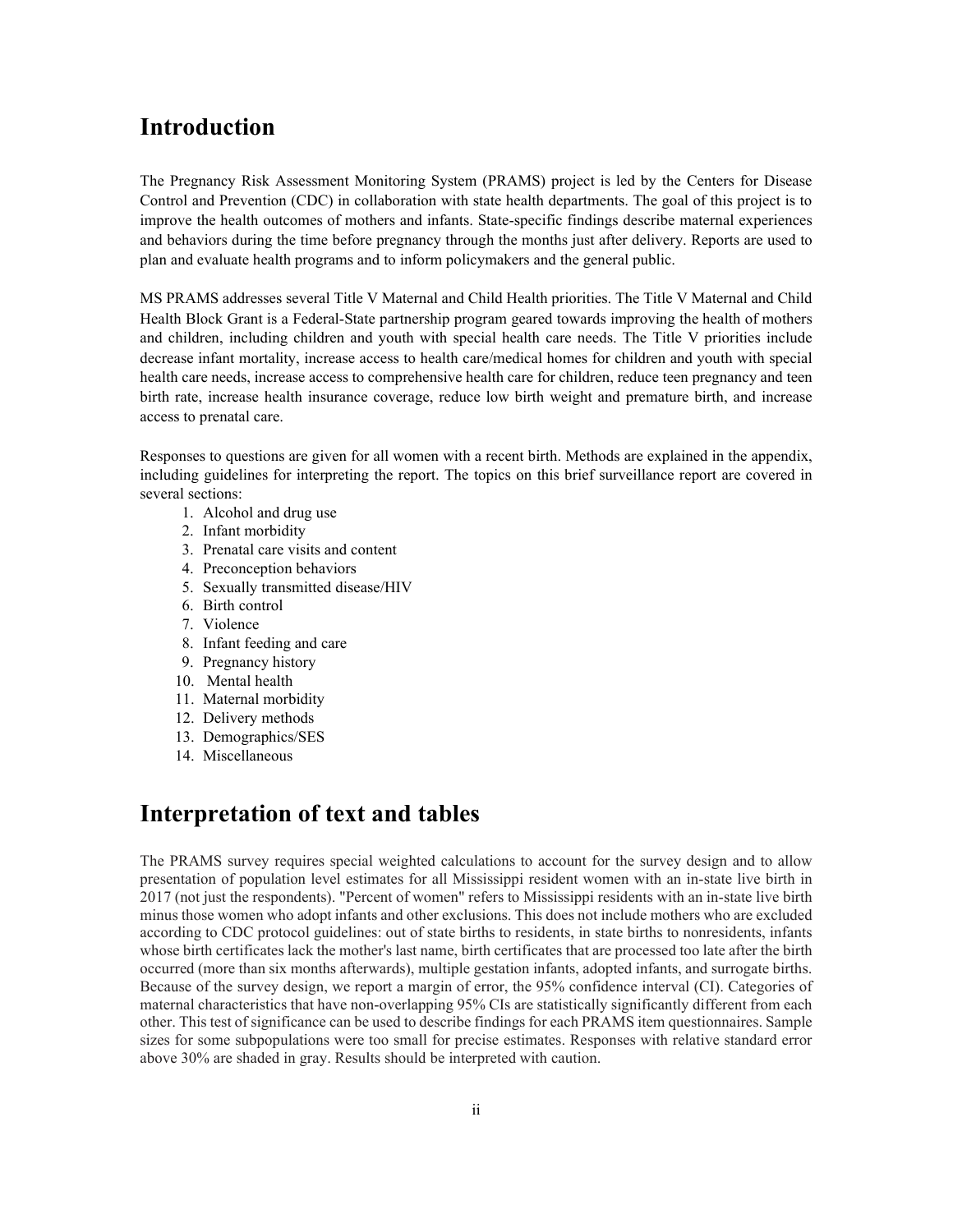# **Phase 8 Survey Legends**

| <b>Alcohol and Smoking</b>     |                                                                                               | Page |
|--------------------------------|-----------------------------------------------------------------------------------------------|------|
| Question #                     | Alcohol Use                                                                                   |      |
| 20c                            | Health care workers talk about drinking alcohol during pregnancy<br>affecting baby            | 7    |
| 21d                            | During prenatal care visits, health care workers ask about drinking<br>alcohol                | 8    |
| 42                             | Any alcohol consumption in the past 2 years                                                   | 13   |
| 43                             | Alcohol use per week, 3 months before pregnancy                                               | 13   |
| 44                             | Alcohol use per week, last 3 months of pregnancy                                              | 13   |
| Question #                     | Tobacco use                                                                                   |      |
| 35                             | Any smoking in past 2 years                                                                   | 11   |
| 36                             | Number of cigarettes per day, 3 months before pregnancy                                       | 11   |
| 37                             | Number of cigarettes per day, last 3 months of pregnancy                                      | 12   |
| 38                             | Smoking now                                                                                   | 12   |
| 39                             | Using smoking products                                                                        | 13   |
| 40                             | Using e-cigarettes or other electronic nicotine products 3 months<br>before pregnancy         | 13   |
| 41                             | Using e-cigarettes or other electronic nicotine products during last 3<br>months of pregnancy | 13   |
| Question #                     | Drug use                                                                                      |      |
| 20e                            | Health care workers talk about using safe medicine during<br>pregnancy                        | 7    |
| 20f                            | Health care workers talk about illegal drug use affecting baby                                | 7    |
| 21g                            | Health care workers ask about using drugs such as marijuana,<br>cocaine, meth or crack        | 8    |
| <b>Infant Morbidity</b>        |                                                                                               | Page |
| Question #                     | Infant morbidity                                                                              |      |
| 55                             | Baby in intensive care after birth                                                            | 17   |
| 56                             | Baby's hospital stay after birth                                                              | 18   |
| 57                             | Is the baby alive now?                                                                        | 18   |
|                                | <b>Prenatal Care visits and Content</b>                                                       |      |
| Question #                     | Prenatal care content                                                                         |      |
| 12                             | Health care workers talk 12 months before pregnant                                            | 4    |
| 20                             | Health care workers instructions to mother during prenatal care                               | 7    |
| 22                             | Prenatal care satisfaction                                                                    | 8    |
| 63                             | Health care workers instructions to mother before discharge                                   | 19   |
| Question #                     | Prenatal care initiation                                                                      |      |
| 18                             | Weeks or months of first prenatal care visit                                                  | 6    |
| 19                             | Source of prenatal care                                                                       | 7    |
| <b>Preconception behaviors</b> |                                                                                               | Page |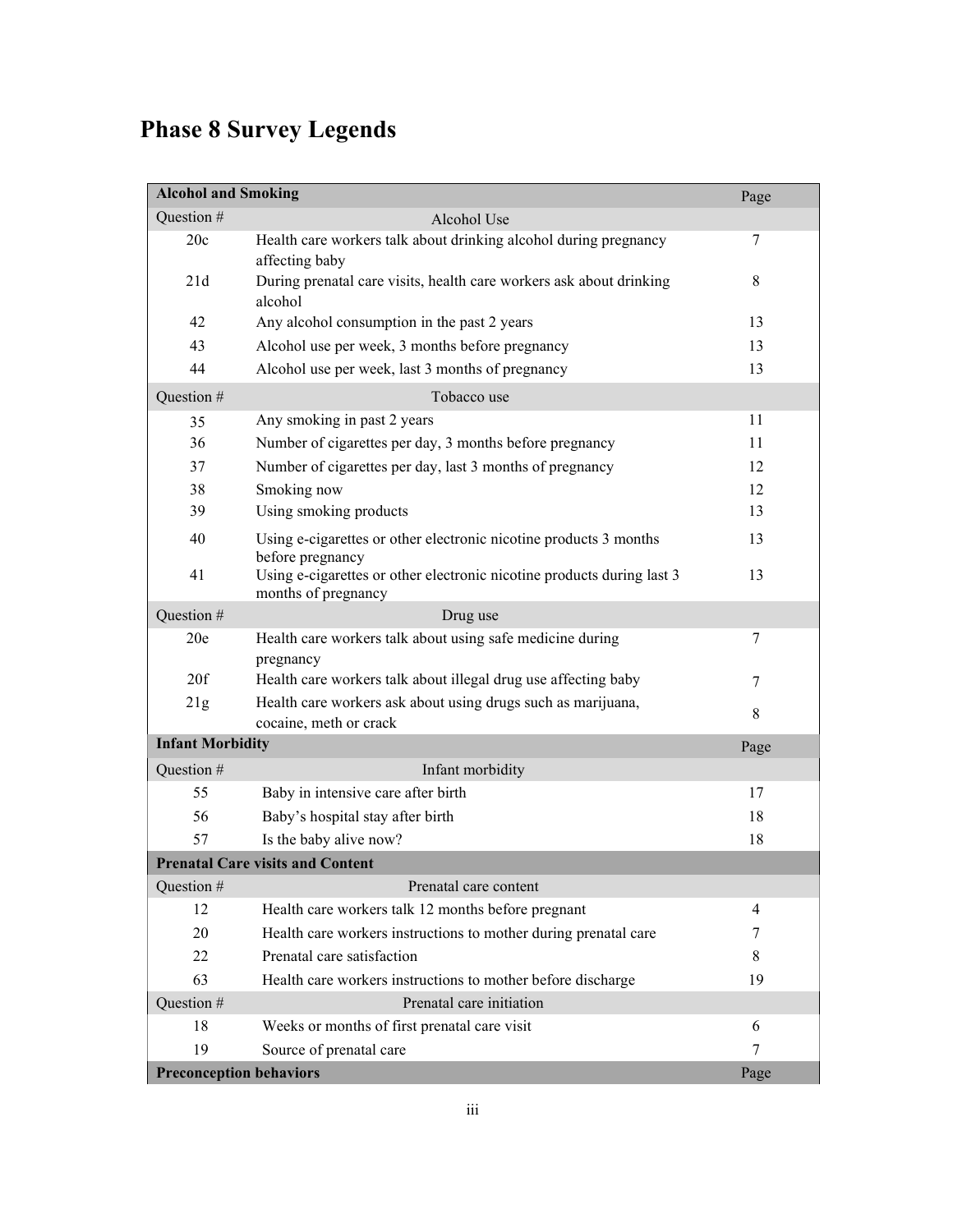| Question #      | Nutrition and Physical Activity                                                                              |                |
|-----------------|--------------------------------------------------------------------------------------------------------------|----------------|
| 7a              | Dieting 12 months before pregnant to lose weight                                                             | $\overline{2}$ |
| 7 <sub>b</sub>  | Exercising 3 or more days per week                                                                           | $\overline{2}$ |
| 12 <sub>b</sub> | Health care workers talk about healthy weight, 12 months before                                              | $\overline{4}$ |
|                 | pregnancy                                                                                                    |                |
| Question #      | Screening risk of chronic disease                                                                            |                |
| 7               | Activities 12 months before pregnant                                                                         | 2              |
| $\overline{2}$  | Mother's BMI before pregnancy                                                                                | 1              |
| 20a             | Health care workers talk about how smoking during pregnancy<br>affecting baby                                | $\tau$         |
| 20c             | Health care workers talk about drinking alcohol during pregnancy<br>affecting baby                           | 7              |
| 32a             | Gestational diabetes this pregnancy                                                                          | 10             |
| 32 <sub>b</sub> | High blood pressure or hypertension during pregnancy                                                         | 10             |
| 35              | Any smoking in past 2 years                                                                                  | 11             |
| 36              | Number of cigarettes per day, 3 months before pregnancy                                                      | 11             |
| 37              | Number of cigarettes per day, last 3 months of pregnancy                                                     | 12             |
| 38              | Last 3 months of pregnancy, smoking now                                                                      | 12             |
| 42              | Any alcohol consumption in the past 2 years                                                                  | 13             |
| 43              | Alcohol per week, 3 months before pregnancy                                                                  | 13             |
| 44              | Alcohol per week, last 3 months of pregnancy                                                                 | 14             |
| 12 <sub>b</sub> | Health care workers talk about healthy weight, 12 months before                                              | $\overline{4}$ |
|                 | pregnancy                                                                                                    |                |
| 12c             | Health care workers talk about controlling any medical conditions<br>such as diabetes or high blood pressure | $\overline{4}$ |
| Question #      | Multivitamin use                                                                                             |                |
| 9               | Multivitamin, prenatal vitamin, or a folic acid vitamin 12 months<br>before pregnancy                        | 3              |
| 12a             | Health care workers talk about taking a multivitamin with folic<br>acid, 12 months before pregnancy          | $\overline{4}$ |
| 76a             | Health care providers talk about taking a vitamin with folic acid<br>during postpartum checkup               | 24             |
| Question #      | Obesity                                                                                                      |                |
| $\overline{2}$  | Mother's BMI before pregnancy                                                                                | 1              |
| 12 <sub>b</sub> | Health care workers talk about healthy weight, 12 months before                                              | 4              |
| 54              | pregnancy<br>Maternal weight gain during pregnancy                                                           |                |
| 76b             | Health care workers talk about healthy eating, exercise, and losing                                          | 17<br>24       |
|                 | weight gained during pregnancy                                                                               |                |
| Question #      | Women, Infants and Children (WIC) Program                                                                    |                |
| 30              | On WIC during pregnancy                                                                                      | 10             |
|                 | Speak with a breastfeeding peer counselor or another WIC staff                                               | 10             |
| 31              | person about breastfeeding                                                                                   |                |
|                 | <b>Sexually transmitted disease / HIV</b>                                                                    | Page           |
| Question #      | Human Immunodeficiency Virus (HIV) test                                                                      |                |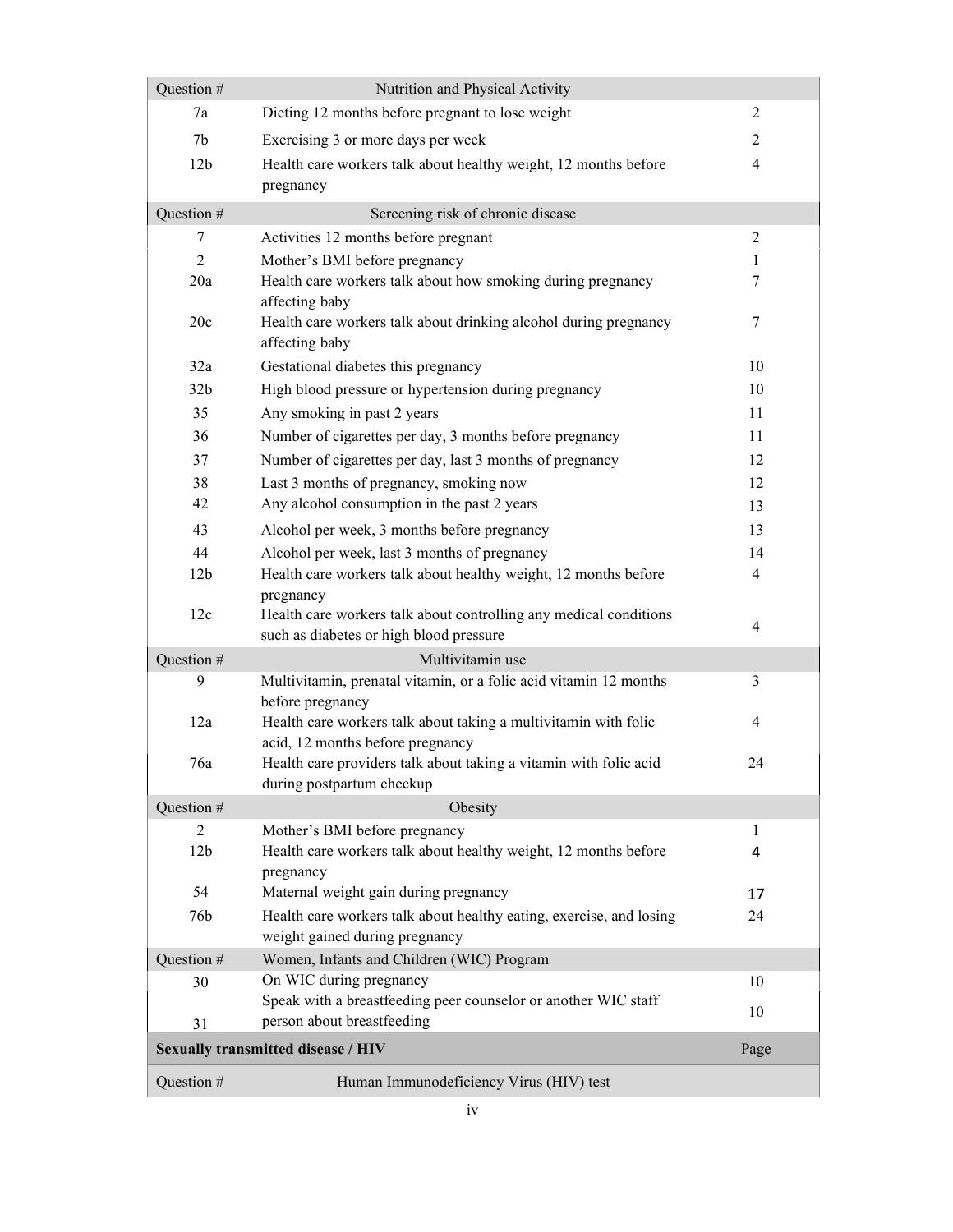| 121<br>before pregnancy        | Health care workers talk about getting testing for HIV 12 months                             | $\overline{4}$ |
|--------------------------------|----------------------------------------------------------------------------------------------|----------------|
| 21h                            | Health care workers ask about getting testing for HIV during                                 | 8              |
| prenatal care visits           |                                                                                              |                |
| 23                             | HIV test during pregnancy or delivery                                                        | 8              |
| Question #                     | Sexually Transmitted Diseases (STDs), Urinary Tract Infection<br>$(UTI)$ , vaginal infection |                |
| 12g                            | Health care workers talk about STDs before pregnancy                                         | $\overline{4}$ |
| 20h<br>labor                   | Health care workers talk about signs and symptoms of preterm                                 | 7              |
| 34<br>What type of infection   |                                                                                              | 11             |
| <b>Shots</b>                   |                                                                                              | Page           |
| Question #                     |                                                                                              |                |
| 24                             | Flu shot offered by healthcare provider 12 months before delivery                            | 8              |
| 25                             | Test for flu shot 12 months before delivery                                                  | 9              |
| 26                             | Test for Tdap during pregnancy                                                               | 9              |
| 33                             | Weekly shots of Makena or 17P                                                                | 10             |
| <b>Birth Control</b>           |                                                                                              | Page           |
| Question #                     | Contraception                                                                                |                |
| 16                             | Feelings about being pregnant before pregnancy                                               | 6              |
| 17                             | When women want to get pregnant                                                              | 6              |
| 11e                            | women visit for family planning or birth control before pregnancy                            | $\overline{4}$ |
| 12e                            | Health care workers talk about birth control, 12 months before                               | 4              |
|                                | pregnancy before pregnancy                                                                   |                |
| 21j                            | Health care workers ask about using birth control after delivery                             | $\,8\,$        |
| during prenatal care visits    |                                                                                              |                |
| 72                             | Doing anything now to prevent pregnancy                                                      | 22             |
| 73<br>pregnancy                | Reasons for not doing anything now to prevent pregnancy before                               | 22             |
| 74<br>Types of birth control   |                                                                                              | 22             |
| 76d<br>checkup                 | Health care workers talk about birth control during postpartum                               | 24             |
| 76e                            | Healthcare workers give or prescribe a contraceptive method                                  | 24             |
| 76f                            | Health care providers insert IUD or a contraceptive implant                                  | 24             |
|                                |                                                                                              |                |
| Question #                     | Pregnancy intention                                                                          |                |
| 16                             | Feelings about being pregnant before pregnancy                                               | 6              |
| 12e                            | Health care workers talk about birth control, 12 months before                               | 4              |
| pregnancy                      |                                                                                              |                |
| <b>Violence</b>                |                                                                                              | Page           |
| Question #                     | Physical and Emotional Abuse                                                                 |                |
| 20j                            | Health care workers talk about physical abuse by husbands or                                 | 7              |
|                                | partners during prenatal care visits                                                         |                |
| 46                             | Did husband or partner physically abuse 12 months before                                     | 15             |
| pregnancy                      |                                                                                              |                |
| 47                             | Did husband or partner physically abuse during pregnancy                                     | 16             |
| 48                             | Emotional abuse by husband/partner during pregnancy                                          | 15             |
| <b>Infant feeding and care</b> |                                                                                              | Page           |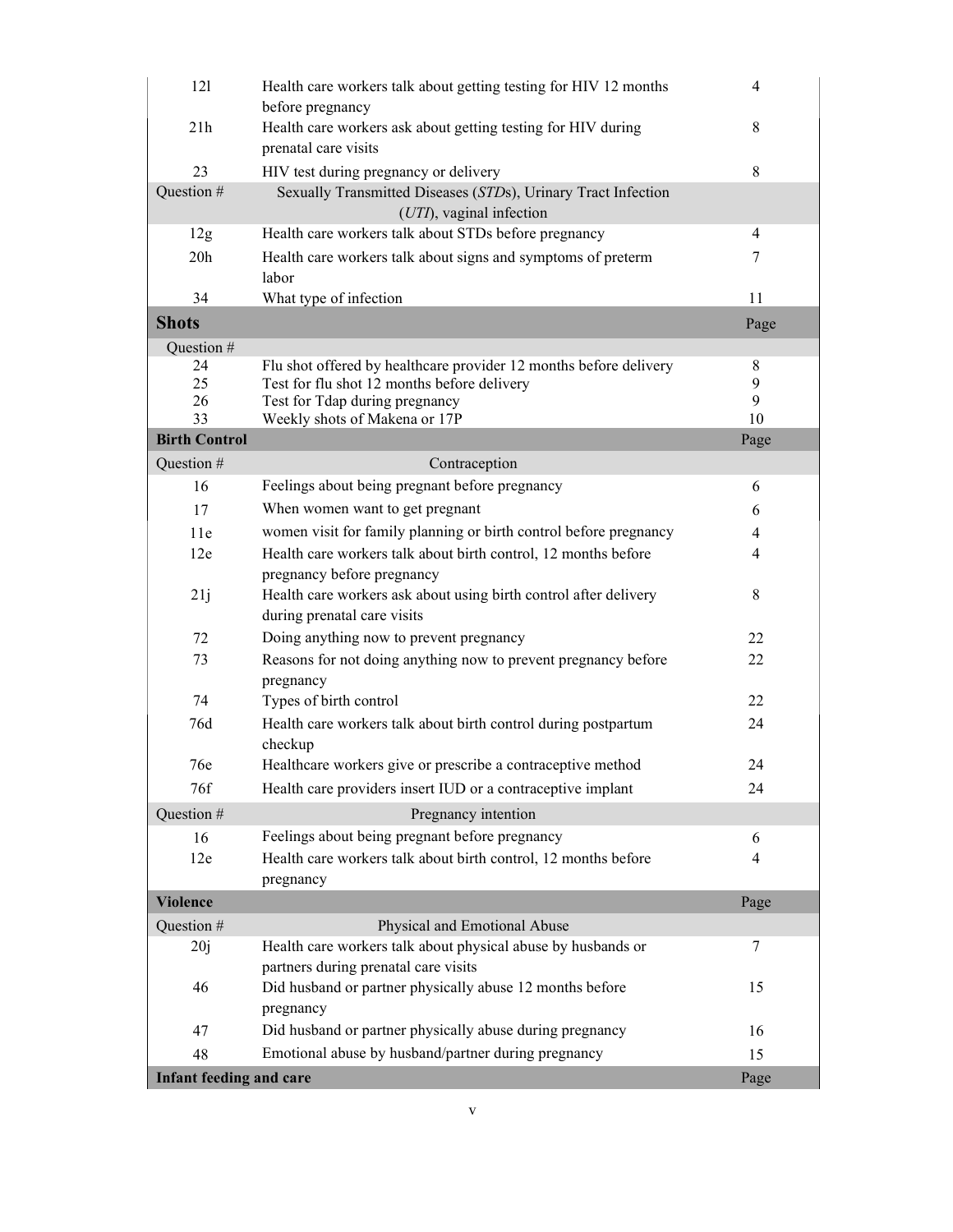| Question #               | Breastfeeding                                                                                                                      |                |
|--------------------------|------------------------------------------------------------------------------------------------------------------------------------|----------------|
| 20 <sub>b</sub>          | Health care workers talk about breastfeeding during prenatal care<br>visits                                                        | $\tau$         |
| 31                       | Speak with a breastfeeding peer counselor or another WIC staff<br>person about breastfeeding                                       | 10             |
| 59                       | Women received information about breastfeeding                                                                                     | 19             |
| 60                       | Ever breastfeed or pump breast milk                                                                                                | 19             |
| 61                       | Currently breastfeeding or pumping breast milk                                                                                     | 19             |
| 62                       | Duration of breastfeed or pump breast milk                                                                                         | 19             |
| 63                       | Baby-Friendly hospitals                                                                                                            | 20             |
| 64                       | Baby's first time drank liquids other than breast milk                                                                             | 20             |
| 65                       | Women were suggested not to breastfeed                                                                                             | 20             |
| 66                       | Who suggested not to breastfeed                                                                                                    | 20             |
| Question #               | Health care checkup                                                                                                                |                |
| 10                       | Health care visits before pregnancy                                                                                                | 3              |
| 11a                      | Regular checkup at family doctor's office                                                                                          | 4              |
| 11 <sub>b</sub>          | Regular checkup at OB/GYN's office                                                                                                 | 4              |
| 76                       | Things done during postpartum checkup                                                                                              | 24             |
| Question #               | Sleep behaviors                                                                                                                    |                |
| 67                       | Baby sleeping position                                                                                                             | 20             |
| 68                       | Baby is sleeping alone in his or her own crib                                                                                      | 21             |
| 69                       | Room sharing                                                                                                                       | 21             |
| 70                       | sleep environment safety                                                                                                           | 21             |
| 71                       | Safe sleep discussion with health care providers                                                                                   | 22             |
| <b>Pregnancy history</b> |                                                                                                                                    | Page           |
| Question #               | Pregnancy history                                                                                                                  |                |
| 4                        | Previous live birth                                                                                                                | 1              |
| 5                        | Previous low birth weight birth                                                                                                    | $\overline{c}$ |
| 6                        | Previous premature infant                                                                                                          | 2              |
| <b>Mental Health</b>     |                                                                                                                                    | Page           |
| Question #               | Mental health                                                                                                                      |                |
| 8c                       | Having depression 3 months before pregnancy                                                                                        | 3              |
| 8j                       | Having anxiety 3 months before pregnancy                                                                                           | 3              |
| 11f                      | Visited health care workers for depression or anxiety12<br>months before pregnancy                                                 | 4              |
| 32c                      | Having depression during pregnancy                                                                                                 | 10             |
| 12                       | Health care workers asked about feeling down or depressed<br>before pregnancy                                                      | 4              |
| 20j                      | During prenatal care visit, health care workers talked about<br>what to do if feel depressed during pregnancy or after<br>delivery | 7              |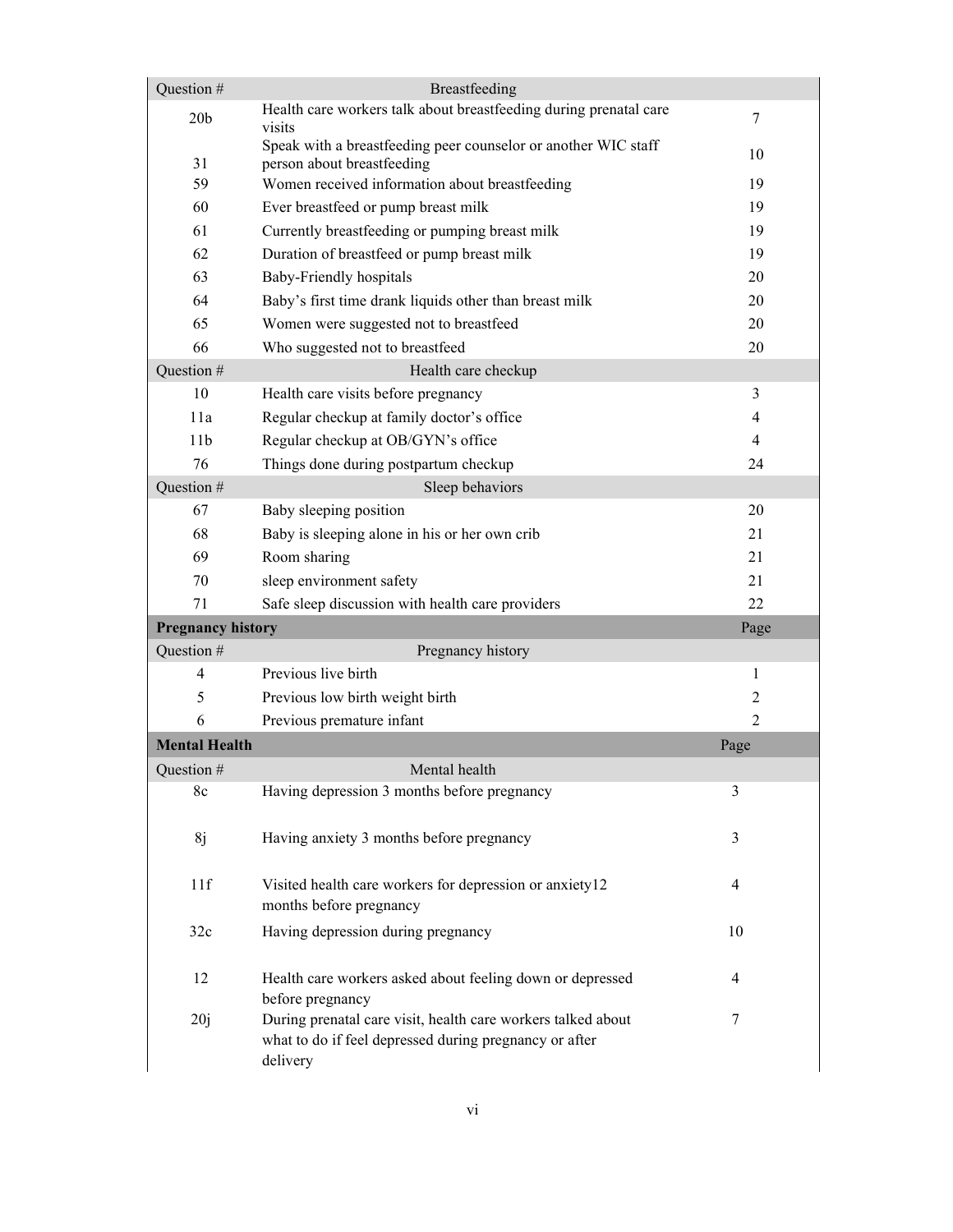| 21f                       | Health care workers asked about feeling down or depressed<br>during prenatal visits            | 8              |
|---------------------------|------------------------------------------------------------------------------------------------|----------------|
|                           | Health care workers asked about feeling down or depressed                                      |                |
| 76i                       | during postpartum checkup                                                                      | 24             |
| 45                        | Stressful events 12 months before delivery                                                     | 14             |
| 77                        | Feeling down, depressed or hopeless after delivery                                             | 24             |
| 78                        | Little interest or pleasure in doing things after delivery                                     | 24             |
| <b>Maternal morbidity</b> |                                                                                                | Page           |
| Question #                | Maternal morbidity                                                                             |                |
| 7c                        | Regularly taking prescription medicines other than birth<br>control 12 months before pregnancy | 2              |
| 8                         | Having health conditions 3 months before pregnancy                                             | 3              |
| 32                        | Having health conditions during pregnancy                                                      | 10             |
| 77                        | Feeling down, depressed or hopeless after pregnancy<br>delivery                                | 24             |
| 78                        | Little interest or pleasure in doing things after delivery                                     | 24             |
| 34                        | Having infection during pregnancy                                                              | 11             |
| <b>Delivery Methods</b>   |                                                                                                | Page           |
| Question #                | Types of delivery                                                                              |                |
| 50                        | C-section plan                                                                                 | 16             |
| 51                        | Delivery Type                                                                                  | 16             |
| 52                        | Reason for C-section                                                                           | 16             |
| 53                        | Who suggested for having C-section                                                             | 17             |
|                           | <b>Demographics / Socioeconomic Status</b>                                                     | Page           |
| Question #                | Insurance coverage                                                                             |                |
| 13                        | Insurance coverage the month before pregnancy                                                  | $\overline{4}$ |
| 14                        | Health insurance for prenatal care                                                             | 5              |
| 23                        | WIC during pregnancy                                                                           | 8              |
| 15                        | Health insurance for now                                                                       | 5              |
| 28c                       | Dental insurance during pregnancy                                                              | 9              |
| Question #                | Medicaid                                                                                       |                |
| 13d                       | Having Medicaid the month before pregnancy                                                     | $\overline{4}$ |
| 14d                       | Having Medicaid during pregnancy                                                               | 5              |
| 15c                       | Having Medicaid now                                                                            | 5              |
| Question #                | Socioeconomic Status/Services                                                                  |                |
| 79                        | 12 months before delivery, yearly total household income<br>before taxes                       | 24             |
| 80                        | 12 months before delivery, number of people who depended<br>on household income                | 25             |
| Question #                | <b>WIC Program</b>                                                                             |                |
| 23                        |                                                                                                |                |
|                           | WIC during pregnancy                                                                           | 8              |
| <b>Miscellaneous</b>      |                                                                                                | Page           |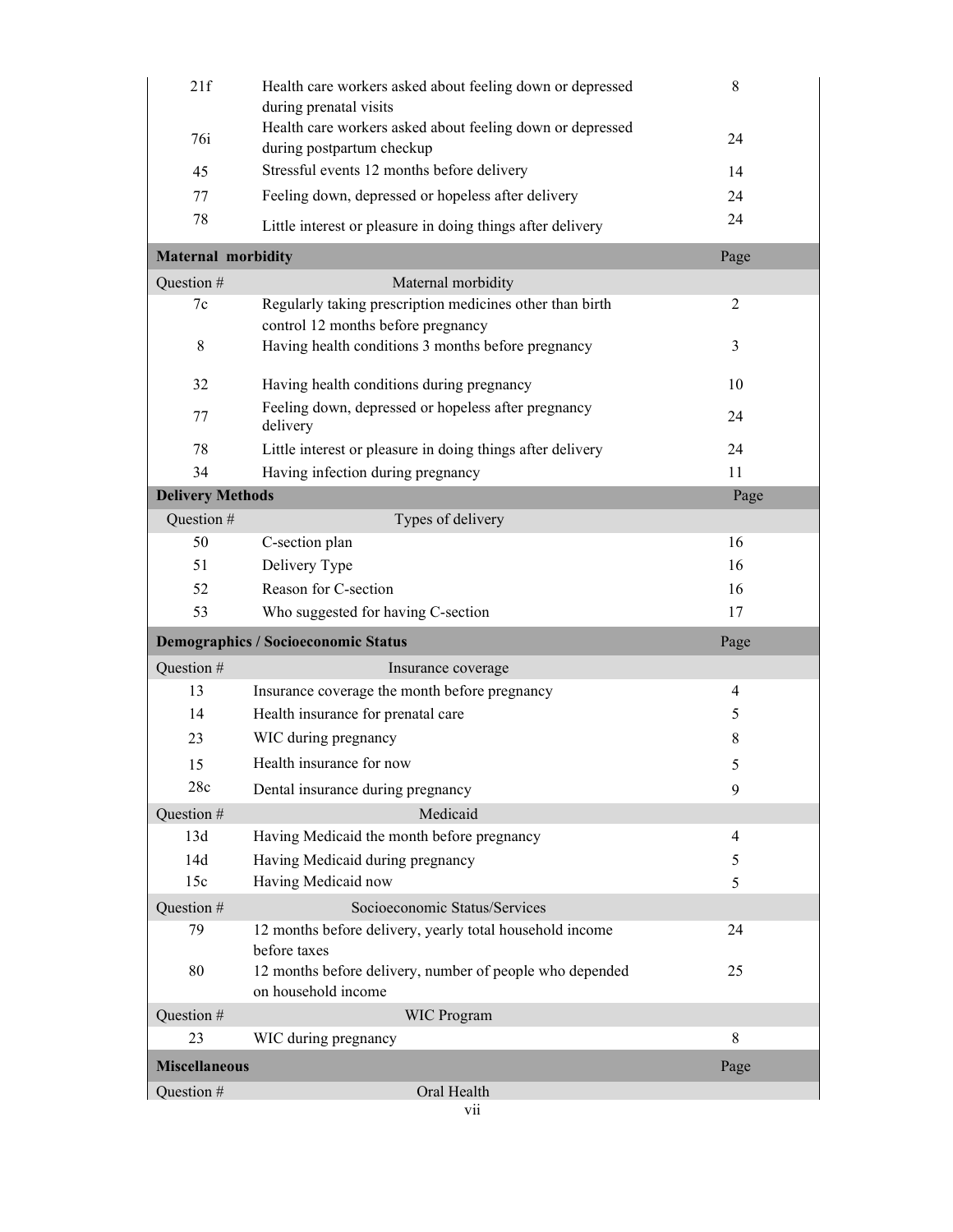| 11g          | Having my teeth cleaned before pregnancy                  |    |
|--------------|-----------------------------------------------------------|----|
| 27           | Had teeth cleaned by a dentist or dental hygienist during |    |
|              | pregnancy                                                 |    |
| 28           | Care of teeth during pregnancy                            |    |
| 29           | Teeth/gums problem during pregnancy                       | 10 |
| Ouestion $#$ | Seat belt use                                             |    |
| 20d          | Seat belt use during pregnancy                            |    |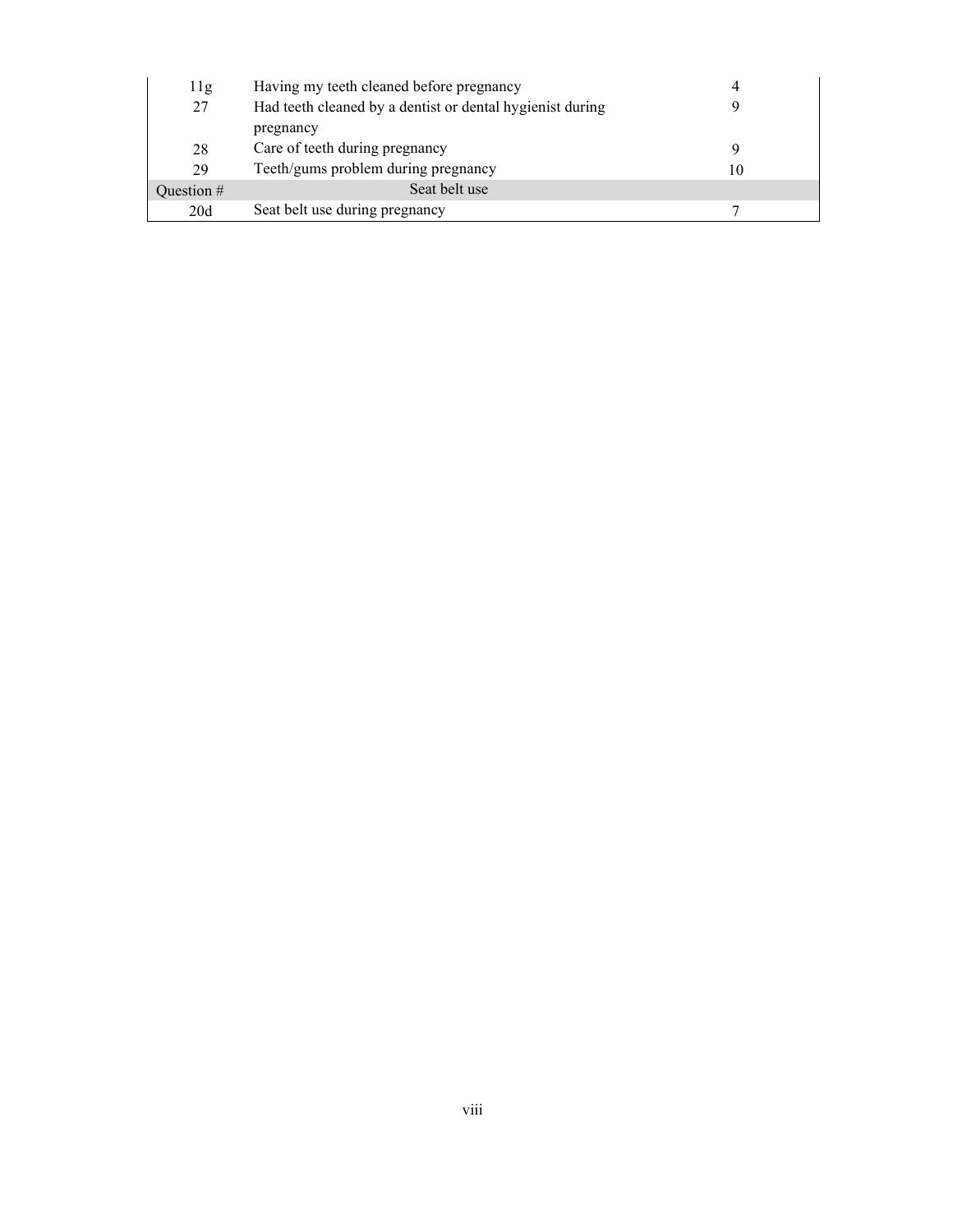# **Before Pregnancy**

#### **1. How tall are you without shoes?**

Women's height from this question is used to calculate women's Body Mass Index before pregnancy.

### **2. Just before you got pregnant with your new baby, how much did you weigh?**

Women's weight from this question is used to calculate women's Body Mass Index before pregnancy.

#### Women's Body Mass Index before pregnancy

|                                | Percent | 95% CI |       |  |
|--------------------------------|---------|--------|-------|--|
|                                |         | Lower  | Upper |  |
| Underweight, $BMI < 18.5$      | 4.4     | 2.7    | 6.2   |  |
| Normal weight, BMI 18.5 - 24.9 | 40.1    | 36.0   | 44.3  |  |
| Overweight, BMI 25-29.9        | 23.2    | 19.7   | 26.7  |  |
| Obese, BMI $30+$               | 32.2    | 28.2   | 36.2  |  |

## **3. What is** *your* **date of birth?**

| Women's age group (years) |  |  |  |
|---------------------------|--|--|--|
|---------------------------|--|--|--|

|                | Percent | 95% CI |       |  |
|----------------|---------|--------|-------|--|
|                |         | Lower  | Upper |  |
| 19 and younger | 7.8     | 5.6    | 10.0  |  |
| $20 - 24$      | 29.4    | 25.6   | 33.2  |  |
| 25-29          | 31.8    | 27.9   | 35.8  |  |
| $30 - 34$      | 20.6    | 17.2   | 24.0  |  |
| 35 and older   | 10.4    | 7.7    | 13.0  |  |

# **4.** *Before* **you got pregnant with your new baby, did you ever have any other babies who were born alive?**

*Note: Women who say "No" on this question, go to question 7*

#### Previous live birth

|                                   | Percent | 95% CI |       |
|-----------------------------------|---------|--------|-------|
|                                   |         | Lower  | Upper |
| Women who had previous live birth |         | 597    | 67.6  |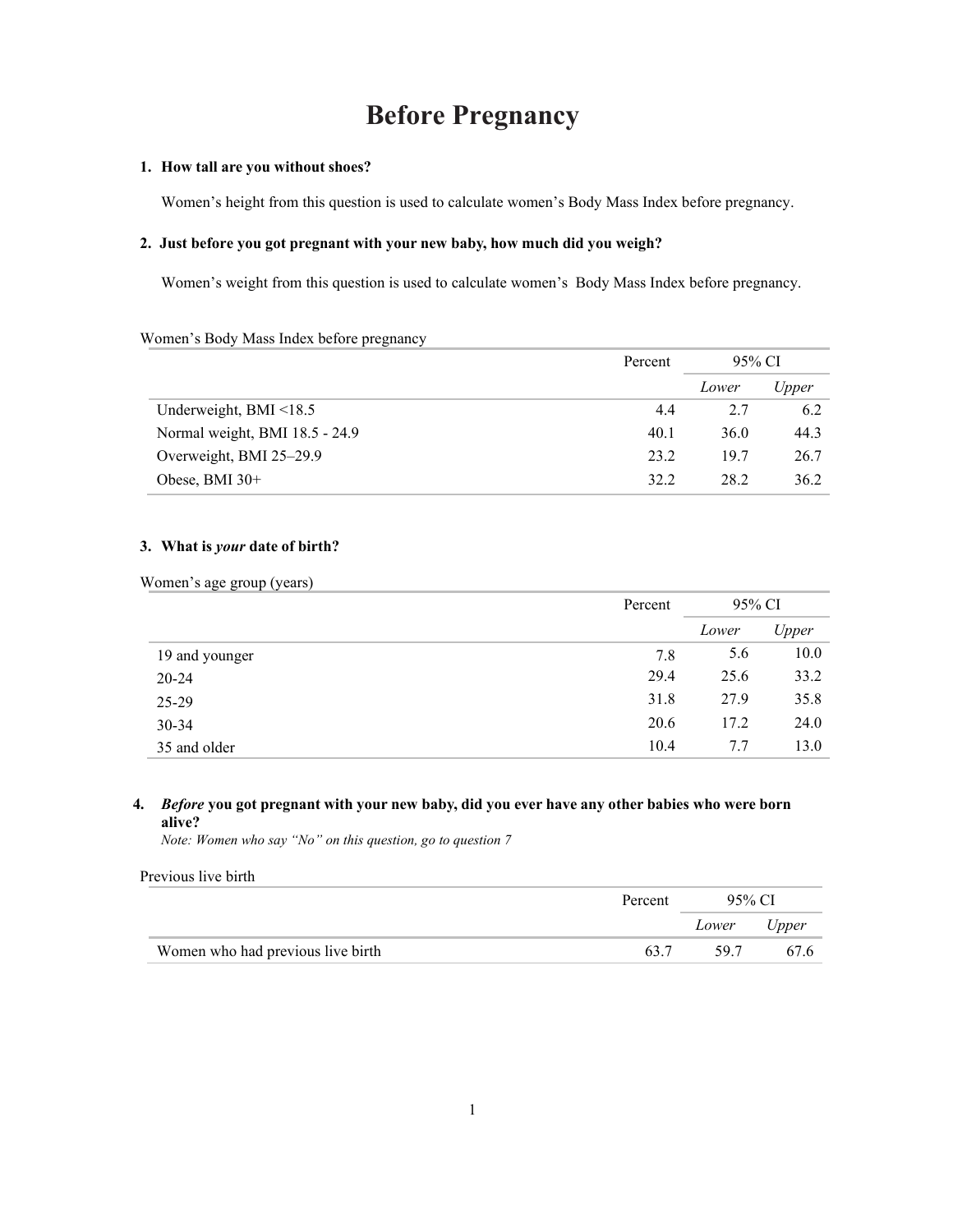|          | Percent | 95% CI |       |
|----------|---------|--------|-------|
|          |         | Lower  | Upper |
| $\theta$ | 35.5    | 31.6   | 39.4  |
|          | 31.1    | 27.1   | 35.0  |
| 2        | 20.4    | 16.9   | 23.9  |
| $3 - 5$  | 12.0    | 9.2    | 14.9  |
| $\geq 6$ | 1.0     | 0.1    | 1.9   |

# **5. Did the baby born** *just before* **your new one weigh** *more* **than 5 pounds, 8 ounces (2.5 kilos) at birth?**

Previous birth weight baby >2.5 kilograms

|                                                           | Percent | 95% CI      |      |
|-----------------------------------------------------------|---------|-------------|------|
|                                                           |         | Lower Upper |      |
| Women who had previous birth weight baby $>2.5$ kilograms | 155     | -11.7       | 19.3 |

# 6. **Was the baby** *just before* **your new one born** *more* **than 3 weeks before his or her due date?**

Previous preterm birth

|                                      | Percent 95% CI |             |        |
|--------------------------------------|----------------|-------------|--------|
|                                      |                | Lower Upper |        |
| Women who had previous preterm birth | 159            | 11.9        | - 19.7 |

# 7. At any time during the 12 months before you got pregnant with your new baby, did you do any of the **following things?**

Women's behaviors 12 months before pregnancy

|    |                                                                           | Percent | 95% CI |       |  |
|----|---------------------------------------------------------------------------|---------|--------|-------|--|
|    |                                                                           |         | Lower  | Upper |  |
| a. | I was dieting (changing my eating habits) to lose weight                  | 27.1    | 23.3   | 30.8  |  |
| b. | I was exercising 3 or more days of the week                               | 34.1    | 30.1   | 38.1  |  |
| c. | I was regularly taking prescription medicines other than birth<br>control | 22.1    | 18.7   | 25.6  |  |
| d. | A health care worker checked me for diabetes                              | 26.0    | 22.2   | 29.8  |  |
| e. | I talked to a health care worker about my family medical history          | 36.8    | 32.8   | 40.9  |  |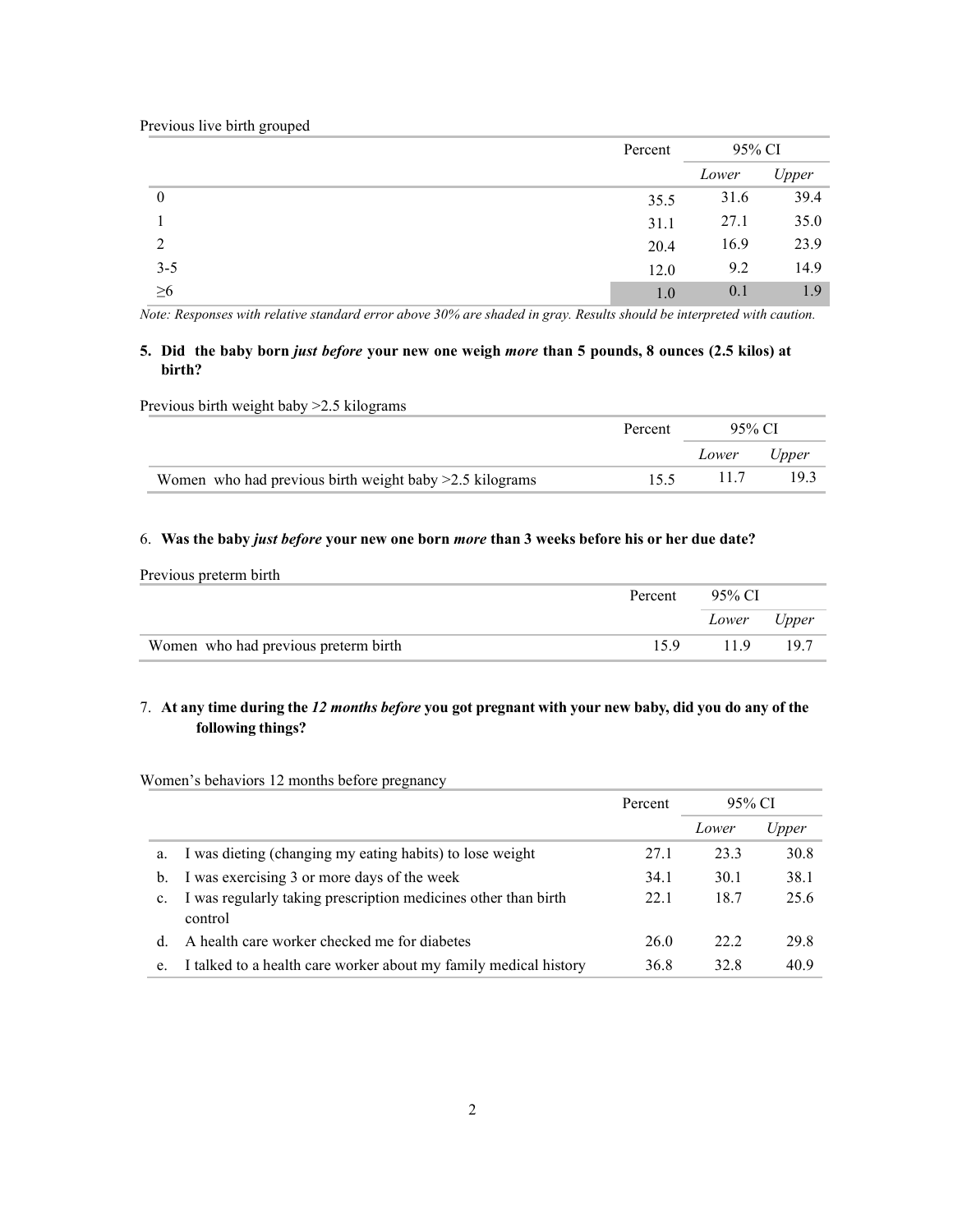#### **8. During the** *3 months before* **you got pregnant with your** *new* **baby, did you have any of the following health conditions?**

|    |                                                                                                  | Percent |       | 95% CI |
|----|--------------------------------------------------------------------------------------------------|---------|-------|--------|
|    |                                                                                                  |         | Lower | Upper  |
| a. | Type 1 or Type 2 diabetes (not gestational diabetes or diabetes that<br>starts during pregnancy) | 3.6     | 2.0   | 5.3    |
| b. | High blood pressure or hypertension                                                              | 9.1     | 6.8   | 11.4   |
| c. | Depression                                                                                       | 13.2    | 10.4  | 15.9   |
| d. | Asthma                                                                                           | 7.8     | 5.5   | 10.1   |
| e. | Anemia (poor blood, low iron)                                                                    | 25.6    | 21.8  | 29.3   |
| f. | Heart problems                                                                                   | 2.1     | 0.79  | 3.4    |
| g. | Epilepsy (seizures)                                                                              | 2.2     | 0.96  | 3.5    |
| h. | Thyroid problems.                                                                                | 3.6     | 2.1   | 5.1    |
| 1. | PCOS (polycystic ovarian syndrome)                                                               | 4.1     | 2.5   | 5.7    |
| յ. | Anxiety                                                                                          | 17.1    | 14.1  | 20.2   |
| k. | Sickle Cell                                                                                      | 1.1     | 0.30  | 1.9    |

Women's health condition 3 months before pregnancy

*Note: Responses with relative standard error above 30% are shaded in gray. Results should be interpreted with caution.*

#### **9. During the** *month before* **you got pregnant with your new baby, how many times a week did you take a multivitamin, a prenatal vitamin, or a folic acid vitamin?**

Vitamin intake before pregnancy

|                |                                                                                 | Percent | 95% CI |       |
|----------------|---------------------------------------------------------------------------------|---------|--------|-------|
|                |                                                                                 |         | Lower  | Upper |
| a.             | I didn't take a multivitamin, prenatal vitamin, or folic acid vitamin<br>at all | 58.0    | 53.8   | 62.1  |
|                | b. 1 to 3 times a week                                                          | 8.2     | 5.8    | 10.6  |
| $\mathbf{C}$ . | 4 to 6 times a week                                                             | 4.8     | 3.0    | 6.6   |
|                | Every day of the week                                                           | 29.1    | 25.3   | 32.9  |

# **10. In the 12 months before you got pregnant with your new baby, did you have any health care visits with a doctor, nurse, or other health care worker, including a dental or mental health worker?**

*Note: Women who say "No" on this question, go to question 13*

Healthcare visits before pregnancy

|                                    | Percent | 95% CI |       |
|------------------------------------|---------|--------|-------|
|                                    |         | Lower  | Upper |
| Healthcare visits before pregnancy | 59.2    | 55.0   | 63.3  |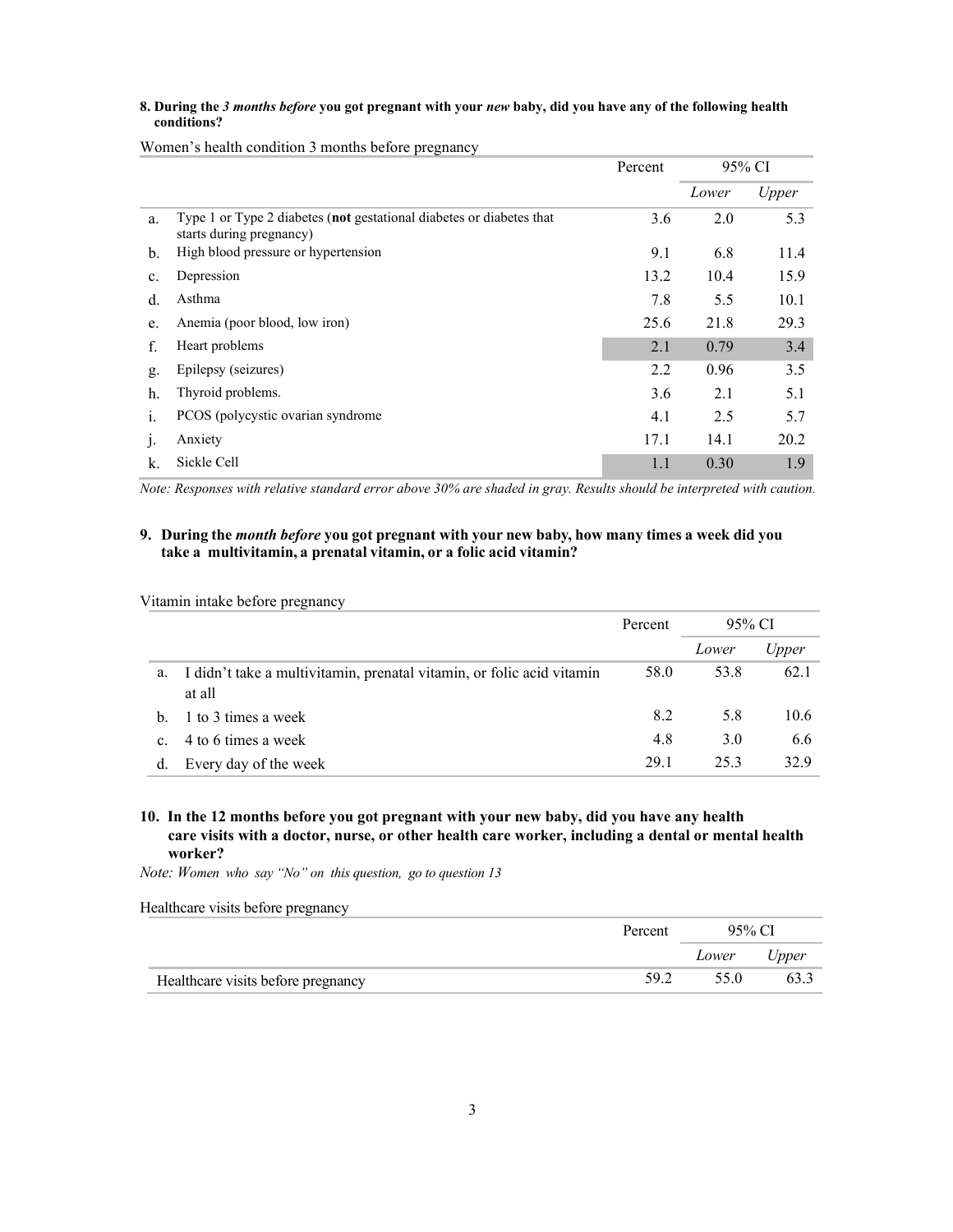# **11. What type of health care visit did you have in the** *12 months before* **you got pregnant with your new baby?**

|                |                                                                    | 95% CI<br>Percent |       |       |
|----------------|--------------------------------------------------------------------|-------------------|-------|-------|
|                |                                                                    |                   | Lower | Upper |
| a.             | Regular checkup at my family doctor's office                       | 40.3              | 34.9  | 45.6  |
| b.             | Regular checkup at my OB/GYN's office                              | 68.1              | 63.0  | 73.2  |
| $\mathbf{c}$ . | Visit for an illness or chronic condition                          | 19.1              | 15.0  | 23.3  |
| d.             | Visit for an injury                                                | 3.6               | 1.7   | 5.4   |
| e.             | Visit for family planning or birth control                         | 17.4              | 13.4  | 21.5  |
| f.             | Visit for depression or anxiety                                    | 10.7              | 7.4   | 14.1  |
| g.             | Visit to have my teeth cleaned by a dentist or<br>Dental hygienist | 50.9              | 45.4  | 56.3  |
| h.             | Other                                                              | 11.5              | 8.1   | 14.9  |

Types of healthcare visits during 12 months before pregnancy

# **12. During the** *12 months before* **you got pregnant with your new baby, did a doctor, nurse, or other health care worker talk with you about any of the things listed below?**

|                |                                                                                               | Percent | 95% CI |       |
|----------------|-----------------------------------------------------------------------------------------------|---------|--------|-------|
|                |                                                                                               |         | Lower  | Upper |
| a.             | Taking a multivitamin with folic acid                                                         | 29.8    | 24.8   | 34.8  |
| b.             | Maintaining or being a healthy weight                                                         | 42.7    | 37.2   | 48.1  |
| $\mathbf{c}$ . | Controlling any medical conditions such as diabetes or high<br>blood pressure                 | 19.1    | 14.8   | 23.5  |
| d.             | Talk to me about my desire to have or not have children                                       | 37.8    | 32.5   | 43.1  |
| e.             | Talk to me about using birth control to prevent pregnancy                                     | 47.5    | 42.0   | 53.0  |
| f.             | Talk to me about how I could improve my health before a<br>pregnancy                          | 32.7    | 27.5   | 37.9  |
| g.             | Talk to me about sexually transmitted infections such as<br>chlamydia, gonorrhea, or syphilis | 32.4    | 27.2   | 37.7  |
| h.             | Ask me if I was smoking cigarettes                                                            | 75.1    | 70.4   | 79.8  |
| 1.             | Ask me if someone was hurting me emotionally or physically                                    | 33.7    | 28.4   | 38.9  |
| $\cdot$        | Ask me if I was feeling down or depressed                                                     | 41.8    | 36.3   | 47.2  |
| K.             | Ask me about the kind of work I do                                                            | 56.3    | 50.9   | 61.7  |
| 1.             | Test me for HIV (the virus that causes AIDS)                                                  | 33.9    | 28.6   | 39.3  |

Healthcare Discussion with a doctor, nurse, or other health care workers

# **13. During the** *month before* **you got pregnant with your new baby, were you covered by any of these health insurance plans?**

Health insurance coverage during the month before pregnancy

|  |  | Percent | 95% CI |       |
|--|--|---------|--------|-------|
|  |  |         | Lower  | Upper |
|  |  |         |        |       |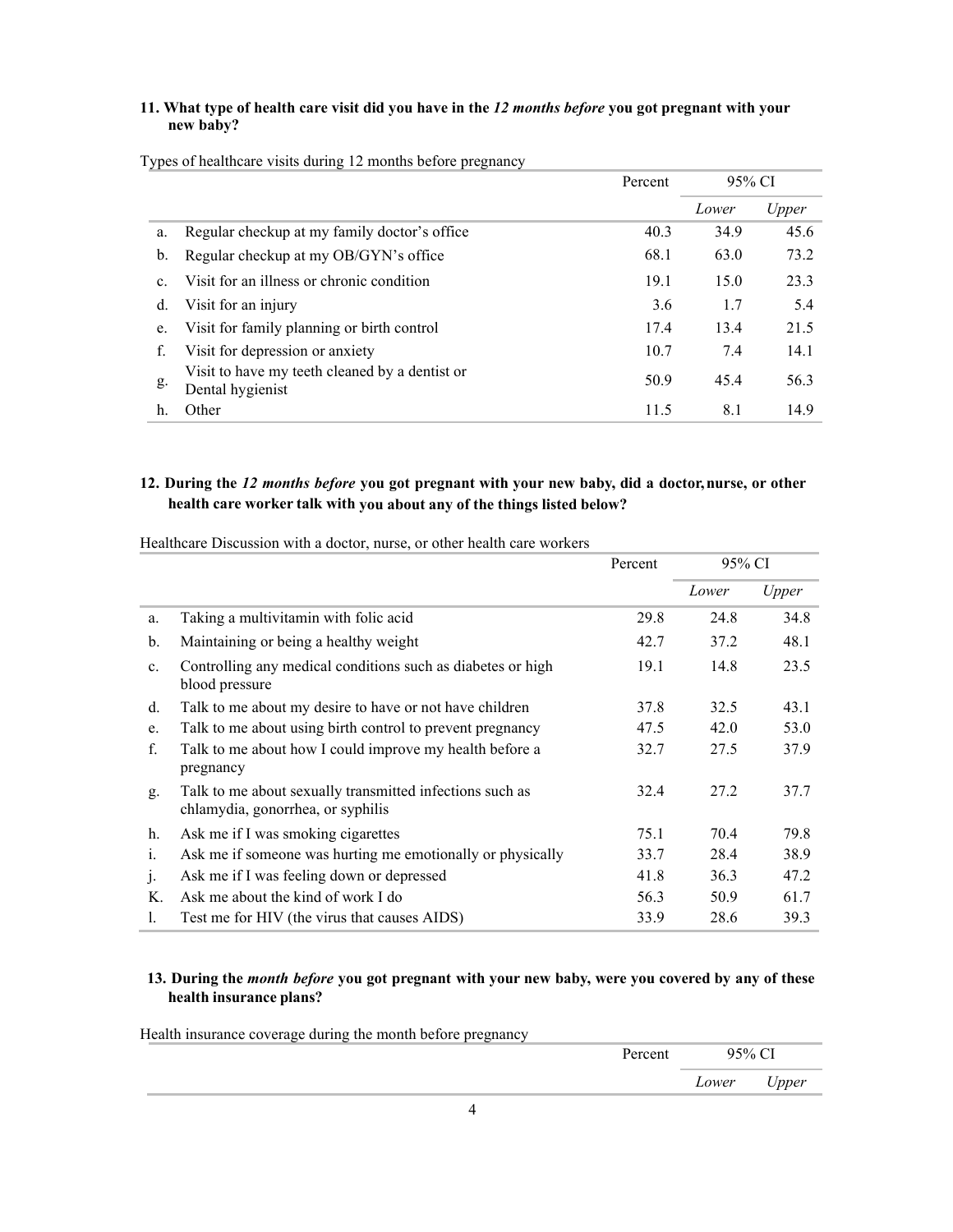| a.             | Private health insurance from my job or the job of my husband, or | 36.5 | 32.5 | 40.5     |
|----------------|-------------------------------------------------------------------|------|------|----------|
|                | partner                                                           |      |      |          |
| $\mathbf{b}$ . | Private health insurance from my parents                          | 7.9  | 5.8  | 10.0     |
| c.             | Private health insurance from the Mississippi Health Insurance    | 4.3  | 2.6  | 6.0      |
|                | Marketplace or HealthCare.gov                                     |      |      |          |
| d.             | Medicaid                                                          | 32.3 | 28.3 | 36.3     |
|                | <b>SCHIP</b>                                                      | 1.2  | 0.2  | 2.2      |
| f.             | TRICARE or other military health care                             | 3.8  | 2.2  | 5.3      |
| g.             | Indian Health Service                                             | 0    | 0    | $\Omega$ |
| h.             | Other source $(s)$                                                | 3.4  | 2.0  | 4.9      |
|                | I did not have any health insurance before I got pregnant         | 22.1 | 18.6 | 25.8     |

#### **14. During your** *most recent pregnancy***, what kind of health insurance did you have for your**  *prenatal care***?**

*Note: Women who say "I did not go for prenatal care" on this question, go to question 15*

Health insurance coverage for prenatal care

|                |                                                                                                 | Percent  | 95% CI   |          |
|----------------|-------------------------------------------------------------------------------------------------|----------|----------|----------|
|                |                                                                                                 |          | Lower    | Upper    |
| a.             | I did not go for prenatal care                                                                  | 1.9      | 0.8      | 3.0      |
| $\mathbf{b}$ . | Private health insurance from my job or the job of my husband, or<br>partner                    | 33.5     | 29.6     | 37.5     |
| $\mathbf{c}$ . | Private health insurance from my parents                                                        | 4.8      | 3.1      | 6.5      |
| d.             | Private health insurance from the Mississippi Health Insurance<br>Marketplace or HealthCare.gov | 2.2      | 1.0      | 3.3      |
| d.             | Medicaid                                                                                        | 67.3     | 63.4     | 71.2     |
| e.             | <b>SCHIP</b>                                                                                    | 0.8      | 0.03     | 1.7      |
| f.             | TRICARE or other military health care                                                           | 3.3      | 1.8      | 4.7      |
| g.             | Indian Health Service                                                                           | $\Omega$ | $\theta$ | $\Omega$ |
| h.             | Other source $(s)$                                                                              | 2.5      | 1.4      | 3.7      |
| 1.             | I did not have any health insurance for my <i>prenatal care</i>                                 | 2.3      | 0.9      | 3.7      |

*Note: Responses with relative standard error above 30% are shaded in gray. Results should be interpreted with caution.*

### **15. What kind of health insurance do you have** *now***?**

Health insurance coverage after pregnancy

|    |                                                                                                 | Percent | 95% CI |       |
|----|-------------------------------------------------------------------------------------------------|---------|--------|-------|
|    |                                                                                                 |         | Lower  | Upper |
| a. | Private health insurance from your job or the job of my husband,<br>or partner                  | 32.0    | 28.2   | 35.9  |
| b. | Private health insurance from my parents                                                        | 5.4     | 3.6    | 7.2   |
| c. | Private health insurance from the Mississippi Health Insurance<br>Marketplace or HealthCare.gov | 3.2     | 1.8    | 4.6   |
|    | Medicaid                                                                                        | 38.1    | 34.0   | 42 Z  |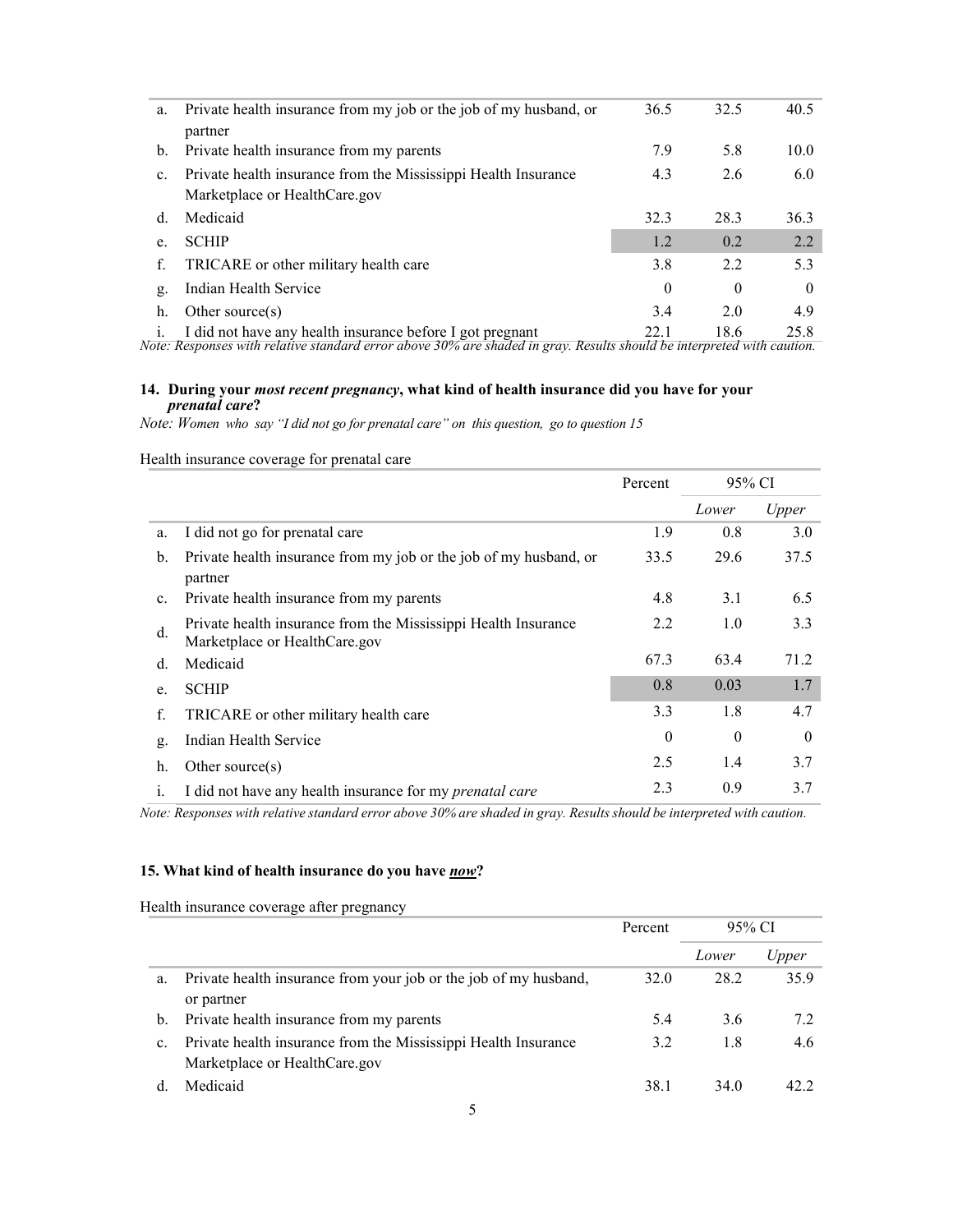| e. | <b>SCHIP</b>                             | 0.6  | (0.0) |      |
|----|------------------------------------------|------|-------|------|
|    | f. TRICARE or other military health care | 3.8  | 2.2.  | 5.4  |
|    | g. Indian Health Service                 |      |       |      |
|    | h. Other source $(s)$                    | 33   | 19    | 4.7  |
|    | i. I do not have health insurance now    | 20.6 | 171   | 24.1 |

# **16. Thinking back to** *just before* **you got pregnant with your** *new* **baby, how did you feel about becoming pregnant?**

*Note: Women who say "I wanted to be pregnant later" on this question, go to question 17, otherwise go to question 18*

| Women's feelings about becoming pregnant                       |         |        |       |  |
|----------------------------------------------------------------|---------|--------|-------|--|
|                                                                | Percent | 95% CI |       |  |
|                                                                |         | Lower  | Upper |  |
| I wanted to be pregnant later                                  | 27.3    | 23.6   | 31.0  |  |
| I wanted to be pregnant sooner                                 | 8.4     | 6.1    | 10.6  |  |
| I wanted to be pregnant then                                   | 35.5    | 31.5   | 39.5  |  |
| I didn't want to be pregnant then or at any time in the future | 9.1     | 6.5    | 11.7  |  |
| I wasn't sure what I wanted                                    | 19.7    | 16.3   | 23.2  |  |

#### **17. How much longer did you want to wait to become pregnant?**

|  |  |  |  | When women want to get pregnant |
|--|--|--|--|---------------------------------|
|--|--|--|--|---------------------------------|

|                              | Percent | 95% CI |       |
|------------------------------|---------|--------|-------|
|                              |         | Lower  | Upper |
| Less than 1 year             | 8.3     | 4.1    | 12.5  |
| 1 year to less than 2 years  | 27.8    | 20.5   | 35.1  |
| 2 years to less than 3 years | 22.4    | 15.9   | 29.0  |
| 3 years to 5 years           | 25.0    | 18.0   | 32.0  |
| More than 5 years            | 16.4    | 10.5   | 22.4  |

# **During Pregnancy**

**The next questions are about the prenatal care you received during your most recent pregnancy. Prenatal care includes visitsto a doctor, nurse, or other health care worker before your baby was born to get checkups and advice about pregnancy.**

**18. How many weeks** *or* **months pregnant were you when you had your first visit for prenatal care?**

First visit of prenatal care

| Percent | 95% CI |       |
|---------|--------|-------|
|         | Lower  | Upper |
|         |        |       |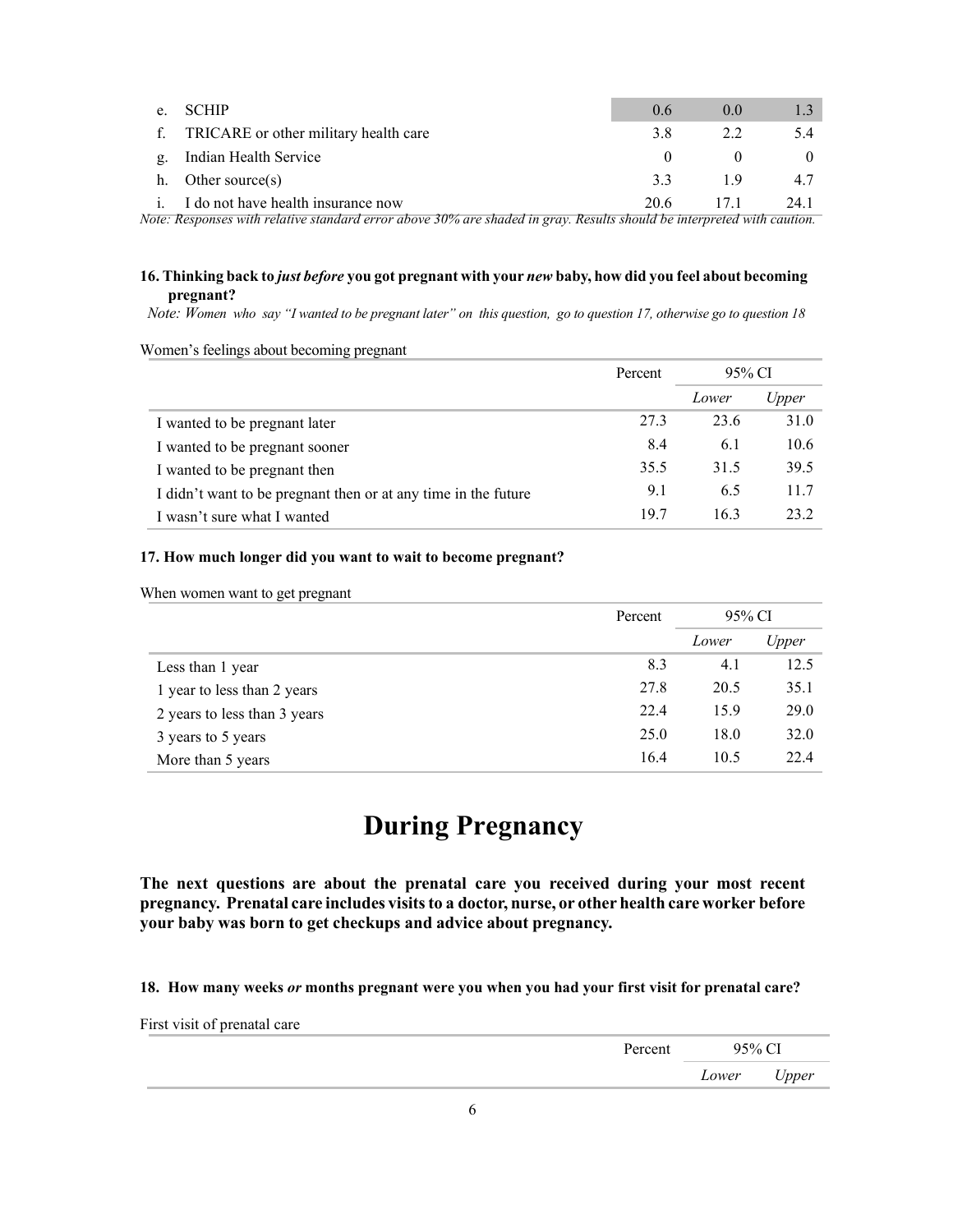| First trimester prenatal care  | 87.3 | 84.5 | 90.1    |
|--------------------------------|------|------|---------|
| Second trimester prenatal care | 12.5 | 97   | 15.3    |
| Third trimester prenatal care  |      |      | $0.6-1$ |

Women who started prenatal care on first trimester

|                  | Percent | 95% CI |       |
|------------------|---------|--------|-------|
|                  |         | Lower  | Upper |
| Yes              | 82.4    | 79.1   | 85.7  |
| N <sub>o</sub>   | 15.9    | 12.7   | 19.0  |
| No prenatal care | 1.7     | 0.5    | 2.9   |

*Note: Responses with relative standard error above 30% are shaded in gray. Results should be interpreted with caution.*

#### Number of prenatal care visit

|           | Percent | 95% CI |       |
|-----------|---------|--------|-------|
|           |         | Lower  | Upper |
| $\leq 8$  | 14.0    | 11.1   | 16.9  |
| $9 - 11$  | 25.0    | 21.3   | 28.7  |
| $\geq$ 12 | 61.1    | 56.9   | 65.2  |

### **19. Where did you go** *most of the time* **for your prenatal care visits?**

Source of prenatal care

|                             | Percent | 95% CI |       |
|-----------------------------|---------|--------|-------|
|                             |         | Lower  | Upper |
| a. Health Department Clinic | 6.4     | 4.1    | 8.7   |
| b. MD/HMO                   | 55.2    | 50.9   | 59.5  |
| c. Community Health Center  | 13.2    | 10.3   | 16.1  |
| d. Other                    | 5.4     | 3.3    | 7.6   |

## **20.** *During any of your prenatal care visits***, did a doctor, nurse, or other health care worker talk with you about any of the things listed below?**

Women's healthcare discussion with doctor, nurse or health workers during pregnancy

|    |                                                            | Percent | 95% CI |              |
|----|------------------------------------------------------------|---------|--------|--------------|
|    |                                                            |         | Lower  | <i>Upper</i> |
| a. | How smoking during pregnancy could affect my baby.         | 75.1    | 71.5   | 78.7         |
| b. | Breastfeeding my baby                                      | 88.7    | 86.1   | 91.3         |
|    | How drinking alcohol during pregnancy could affect my baby | 75.3    | 71.7   | 78.9         |
|    | Using a seat belt during my pregnancy.                     | 54.0    | 49.7   | 58.3         |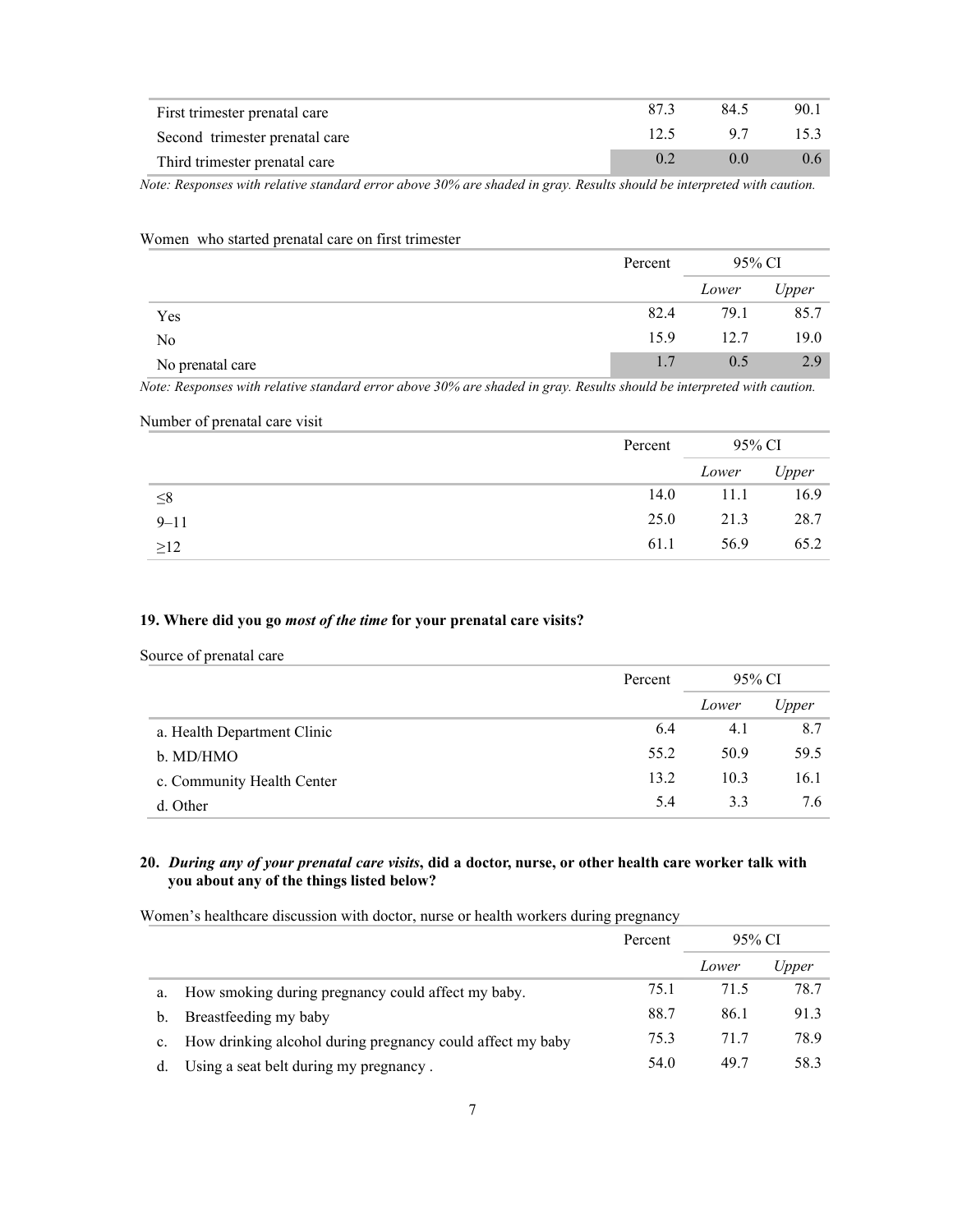| e. | Medicines that are safe to take during my pregnancy                                         | 94.0 | 92.0 | 95.9 |
|----|---------------------------------------------------------------------------------------------|------|------|------|
| f. | How using illegal drugs could affect my baby.                                               | 69.3 | 65.5 | 73.2 |
| g. | Doing tests to screen for birth defects or diseases that run in my<br>family                | 90.2 | 87.8 | 92.6 |
| h. | The signs and symptoms of preterm labor (labor more than 3<br>weeks before the baby is due) | 82.7 | 79.5 | 85.8 |
|    | What to do if I feel depressed during my pregnancy or after my<br>baby is born              | 73.4 | 69.7 | 77.2 |
|    | Physical abuse to women by their husbands or partners                                       | 49.5 | 45.2 | 53.8 |

# **21.** *During any of your prenatal care visits***, did a doctor, nurse, or other health care worker ask you any of the things listed below?**

Women's discussion with doctor, nurse or health workers

|                |                                                                 | Percent | 95% CI |       |
|----------------|-----------------------------------------------------------------|---------|--------|-------|
|                |                                                                 |         | Lower  | Upper |
| a.             | If I knew how much weight I should gain during pregnancy        | 55.8    | 51.6   | 60.1  |
| $\mathbf{b}$ . | If I was taking any prescription medication                     | 92.2    | 90.0   | 94.5  |
| c.             | If I was smoking cigarettes                                     | 92.1    | 89.8   | 94.3  |
| d.             | If I was drinking alcohol                                       | 89.4    | 86.8   | 92.0  |
| e.             | If someone was hurting me emotionally or physically             | 53.0    | 48.8   | 57.3  |
| f.             | If I was feeling down or depressed                              | 64.6    | 60.5   | 68.6  |
| g.             | If I was using drugs such as marijuana, cocaine, crack, or meth | 71.2    | 67.4   | 75.0  |
| h.             | If I wanted to be tested for HIV (the virus that causes AIDS)   | 54.7    | 50.4   | 58.9  |
| 1.             | If I planned to breastfeed my new baby                          | 94.2    | 92.3   | 96.1  |
| $\mathbf{1}$   | If I planned to use birth control after my baby was born        | 91.0    | 88.7   | 93.2  |

# **22. How did you feel about the prenatal care you got during** *your most recent* **pregnancy?**

Prenatal Care satisfaction

|                |                                                                | Percent | 95% CI |       |
|----------------|----------------------------------------------------------------|---------|--------|-------|
|                |                                                                |         | Lower  | Upper |
| a.             | The amount of time I had to wait                               | 83.6    | 80.3   | 86.9  |
| $\mathbf{b}$ . | The amount of time the doctor, nurse, or midwife spent with me | 91.8    | 89.5   | 94.2  |
| $c_{\cdot}$    | The advice I got on how to take care of myself.                | 92.8    | 90.5   | 95.0  |
| d.             | The understanding and respect shown toward me as a person      | 95.2    | 93.3   | 97.1  |

# **23. At any time during** *your most recent* **pregnancy or delivery, did you have a test for HIV (the virus that causes AIDS)?**

Test for HIV

Percent 95% CI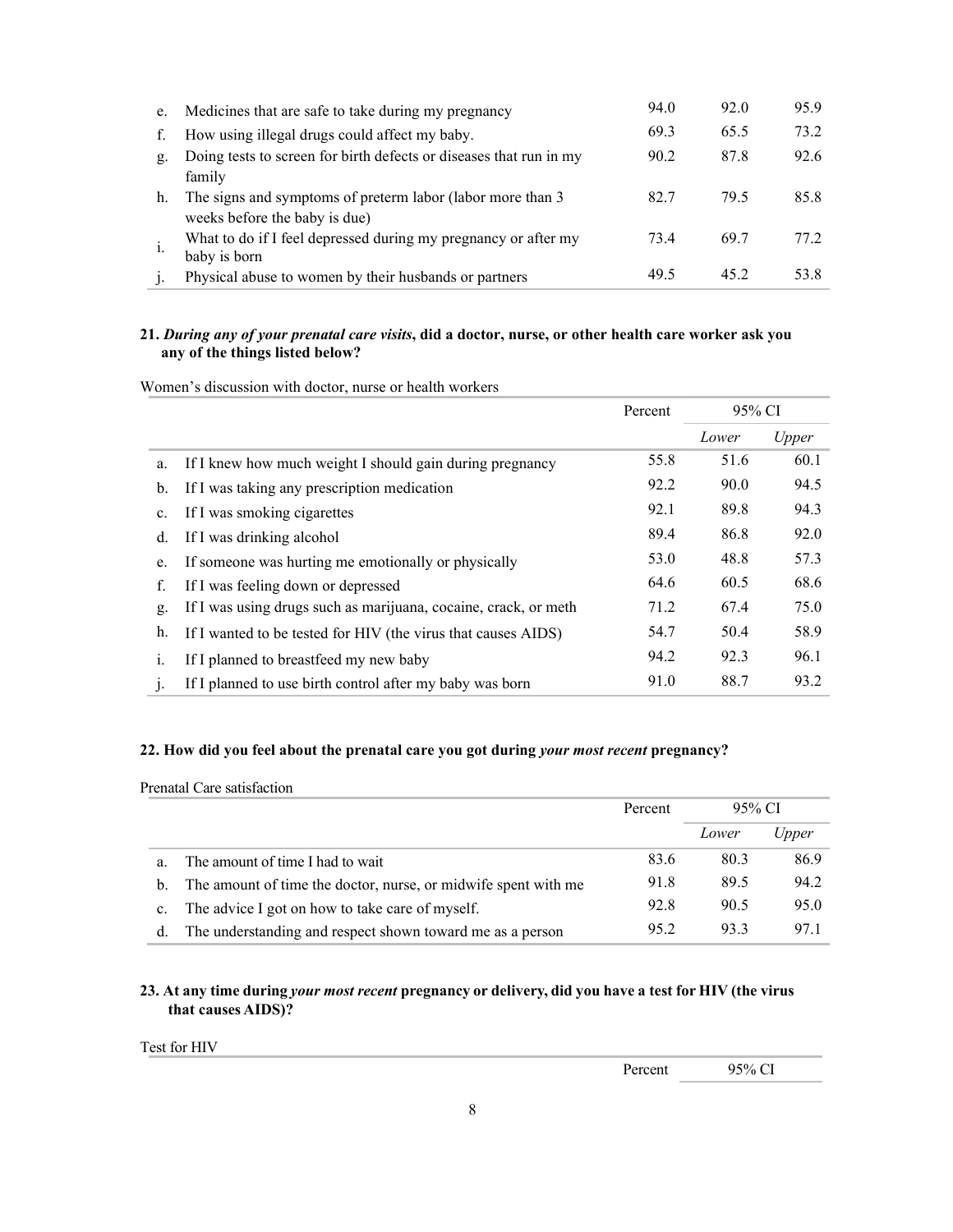|                                         |      | Lower Upper    |      |
|-----------------------------------------|------|----------------|------|
| Women who had HIV test during pregnancy | 66.4 | $-4$ 62.0 $-4$ | 70.8 |

# **24. During the 12 months before the delivery of your new baby, did a doctor, nurse, or other health care worker offer you a flu shot or tell you to get one?**

Flu shot offered by healthcare provider

|                                                     | Percent | 95% CI      |      |
|-----------------------------------------------------|---------|-------------|------|
|                                                     |         | Lower Upper |      |
| Women who offered or told flu shot during pregnancy | 77.7    | 74.2        | 81.3 |

### **25. During the 12 months before the delivery of your new baby, did you get a flu shot?**

Test for flu shot

|                          | Percent | 95% CI |       |
|--------------------------|---------|--------|-------|
|                          |         | Lower  | Upper |
| Yes, before my pregnancy | 11.3    | 8.6    | 14.0  |
| Yes, during my pregnancy | 33.3    | 29.3   | 37.2  |

# **26. During your most recent pregnancy, did you get a Tdap shot or vaccination?**

| Test for Tdap or vaccination                       |         |             |     |
|----------------------------------------------------|---------|-------------|-----|
|                                                    | Percent | 95% CI      |     |
|                                                    |         | Lower Upper |     |
| Women who got Tdap or vaccination during pregnancy | 57.7    | 53.3        | 62. |

# **27.** *During* **your most recent pregnancy, did you have your teeth cleaned by a dentist or dental hygienist?**

Teeth cleaned by a dentist or dental hygienist

|                                                | Percent | 95% CI |       |
|------------------------------------------------|---------|--------|-------|
|                                                |         | Lower  | Upper |
| Teeth cleaned by a dentist or dental hygienist | 34.2    | 30.2   | 38.2  |

# **28. This question is about the care of your teeth during your most recent pregnancy.**

Women's care of teeth during pregnancy

|    |                                                                  | Percent | 95% CI |       |
|----|------------------------------------------------------------------|---------|--------|-------|
|    |                                                                  |         | Lower  | Upper |
| a. | I knew it was important to care for my teeth and gums during my  | 86.5    | 83.6   | 89.4  |
|    | pregnancy                                                        |         |        |       |
|    | A dental or other health care worker talked with me about how to | 473     | 43 1   | 516   |
|    | care for my teeth and gums                                       |         |        |       |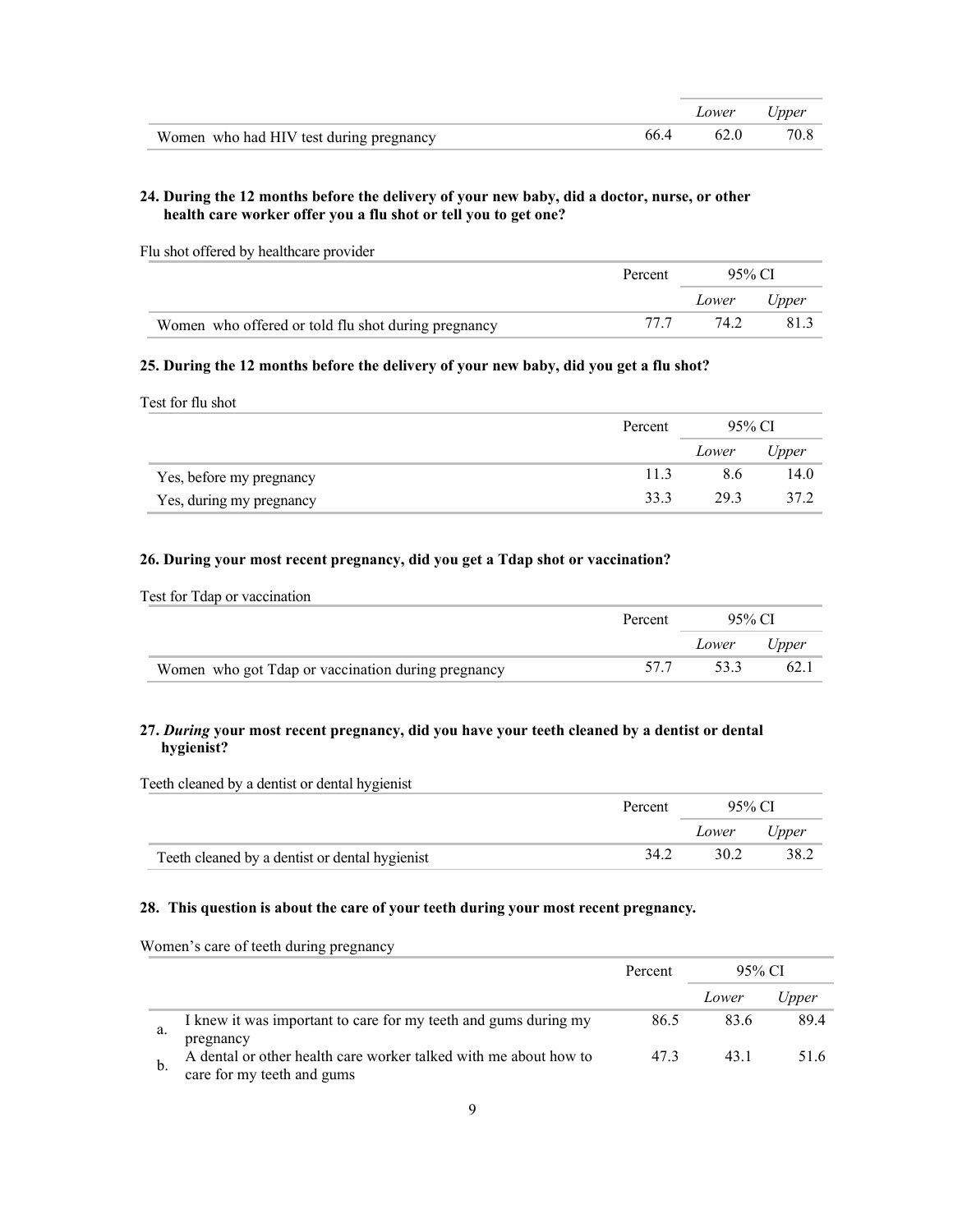| c. I had insurance to cover dental care during my pregnancy | 73.5 | 698         | 77.3 |
|-------------------------------------------------------------|------|-------------|------|
| d. I needed to see a dentist for a problem                  | 25.5 | 21.8        | 29.2 |
| e. I went to a dentist or dental clinic about a problem     | 179  | $14.6$ 21.1 |      |

# **29. During your most recent pregnancy, what kind of problem did you have with your teeth or gums?**

Teeth/gums problems

|                |                                                | Percent | 95% CI |       |
|----------------|------------------------------------------------|---------|--------|-------|
|                |                                                |         | Lower  | Upper |
| a.             | I had cavities that needed to be filled        | 50.4    | 42.0   | 58.7  |
| b.             | I had painful, red, or swollen gums            | 35.5    | 27.6   | 43.5  |
| $\mathbf{c}$ . | I had a toothache                              | 65.5    | 57.7   | 73.3  |
| d.             | I needed to have a tooth pulled                | 52.9    | 44.6   | 61.2  |
| e.             | I had an injury to my mouth, teeth, or gums    | 8.1     | 3.3    | 12.9  |
|                | I had some other problem with my teeth or gums | 21.4    | 14.6   | 28.3  |

*Note: Responses with relative standard error above 30% are shaded in gray. Results should be interpreted with caution.*

# **30. During** *your most recent* **pregnancy, were you on WIC (the Special Supplemental Nutrition Program for Women, Infants, and Children)?**

 *Note: Women who say "No" on this question, go to question 32*

| Women who were on WIC during pregnancy |         |        |       |
|----------------------------------------|---------|--------|-------|
|                                        | Percent | 95% CI |       |
|                                        |         | Lower  | Upper |
| Women on WIC program during pregnancy  | 59.5    | 55.3   | 63.7  |

# **31. During your most recent pregnancy, when you went for your WIC visits, did you speak with a breastfeeding peer counselor or another WIC staff person about breastfeeding?**

Speak with a breastfeeding peer counselor or another WIC staff person about breastfeeding

|                                                                | Percent $95\%$ CI |       |       |
|----------------------------------------------------------------|-------------------|-------|-------|
|                                                                |                   | Lower | Upper |
| Speak with a breastfeeding peer counselor or another WIC staff | 82.0              | 77.6  | 86.3  |
| person about breastfeeding                                     |                   |       |       |

#### **32.** *During* **your most recent pregnancy, did you have any of the following health conditions?**

Health condition during pregnancy

|                                                                       | Percent | 95% CI |       |
|-----------------------------------------------------------------------|---------|--------|-------|
|                                                                       |         | Lower  | Upper |
| a. Gestational diabetes (diabetes that started during this pregnancy) | 8.1     | 5.7    | 10.5  |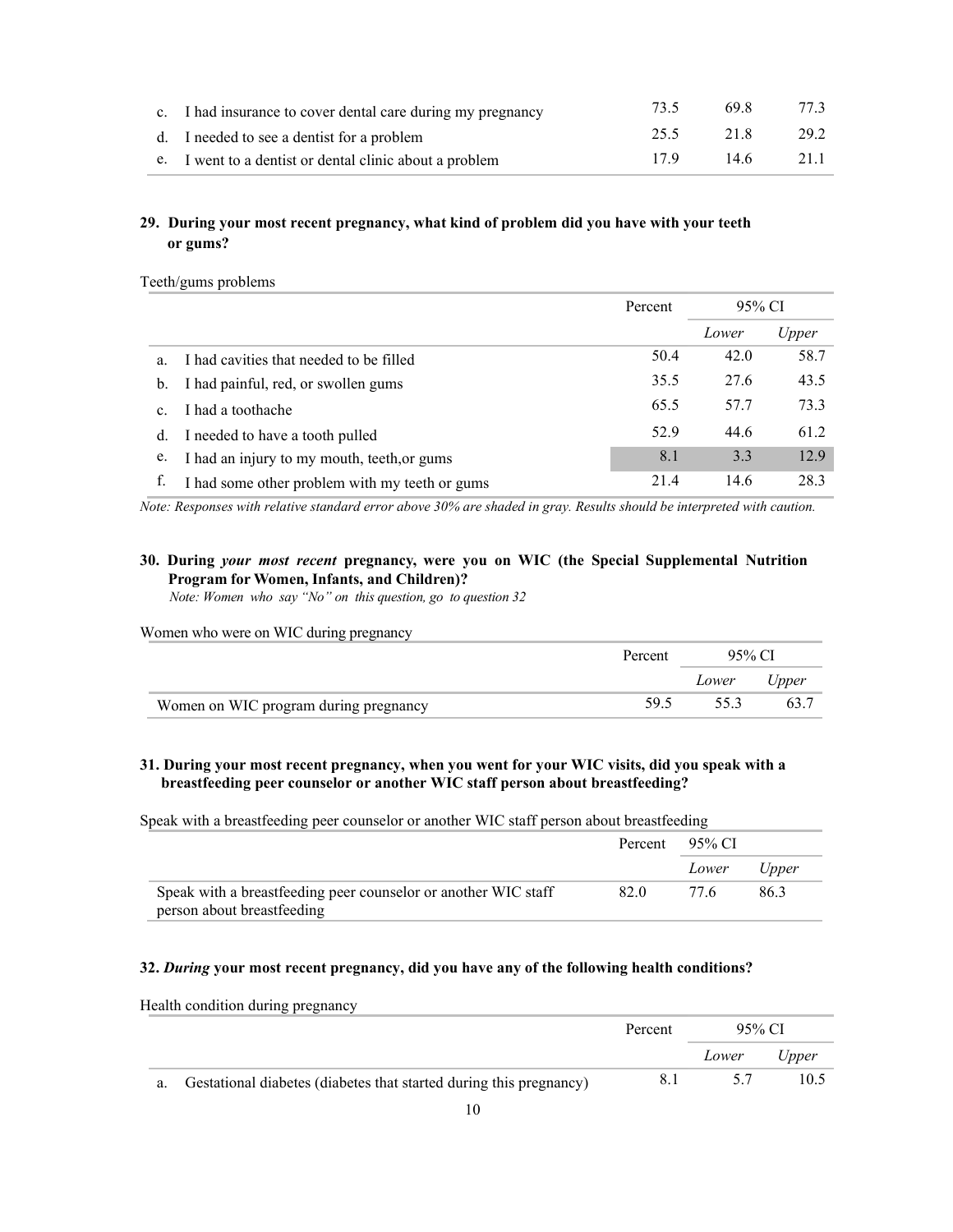| High blood pressure (that started during this pregnancy), pre-<br>eclampsia or eclampsia | 14.6 | 11.7              |      |
|------------------------------------------------------------------------------------------|------|-------------------|------|
| c. Depression                                                                            | 14.0 | 11 1              | 16.9 |
| e. Sickle Cell                                                                           | 0.35 | $\Omega$ $\Omega$ | 0.75 |

**33.** *During* **your most recent pregnancy, did a doctor, nurse, or other health care worker give you a series of weekly shots of a medicine called progesterone, Makena®, or 17 P (17 alphahydroxyprogesterone) to try to keep your new baby from being born too early?**

Preterm prevention

|                                                                  | Percent 95% CI |       |       |
|------------------------------------------------------------------|----------------|-------|-------|
|                                                                  |                | Lower | Upper |
| Weekly shots of a medicine called progesterone, Makena®, or 17 P | 8.3            | 5.9   | 10.8  |

#### **34. During** *your most recent* **pregnancy, did a doctor, nurse, or other health care worker tell you that you had any of the following infections?**

Women's discussion with doctor, nurse or health workers

|              |                                   | 95% CI<br>Percent |       |       |
|--------------|-----------------------------------|-------------------|-------|-------|
|              |                                   |                   | Lower | Upper |
| a.           | Genital warts (HPV)               | 1.9               | 0.7   | 3.0   |
| b.           | Herpes                            | 2.1               | 0.9   | 3.4   |
| c.           | Chlamydia                         | 4.9               | 3.0   | 6.9   |
| d.           | Gonorrhea                         | 2.0               | 0.8   | 3.2   |
| e.           | Pelvic inflammatory disease (PID) | 0.6               | 0.0   | 1.2   |
| f.           | Syphilis                          | 1.0               | 0.1   | 1.8   |
| g.           | Group B Strep (Beta Strep)        | 11.6              | 8.8   | 14.3  |
| h.           | Bacterial vaginosis               | 6.2               | 4.2   | 8.2   |
| 1.           | Trichomoniasis (Trich)            | 4.8               | 3.0   | 6.6   |
| $\mathbf{1}$ | Yeast infections                  | 20.3              | 16.9  | 23.8  |
| k.           | Urinary tract infection (UTI)     | 24.3              | 20.6  | 27.9  |
| l.           | Other                             | 2.0               | 0.9   | 3.1   |

*Note: Responses with relative standard error above 30% are shaded in gray. Results should be interpreted with caution.*

# **The next questions are about smoking cigarettes around the time of pregnancy (before, during, and after).**

#### **35. Have you smoked any cigarettes in the** *past 2 years***?**

 *Note: Women who say "No" on this question, go to question 39*

Smoking 2 years before pregnancy

|                                                 | Percent | 95% CI      |      |
|-------------------------------------------------|---------|-------------|------|
|                                                 |         | Lower Upper |      |
| Women smoked any cigarettes in the past 2 years | 23.9    | 20.3        | 27.4 |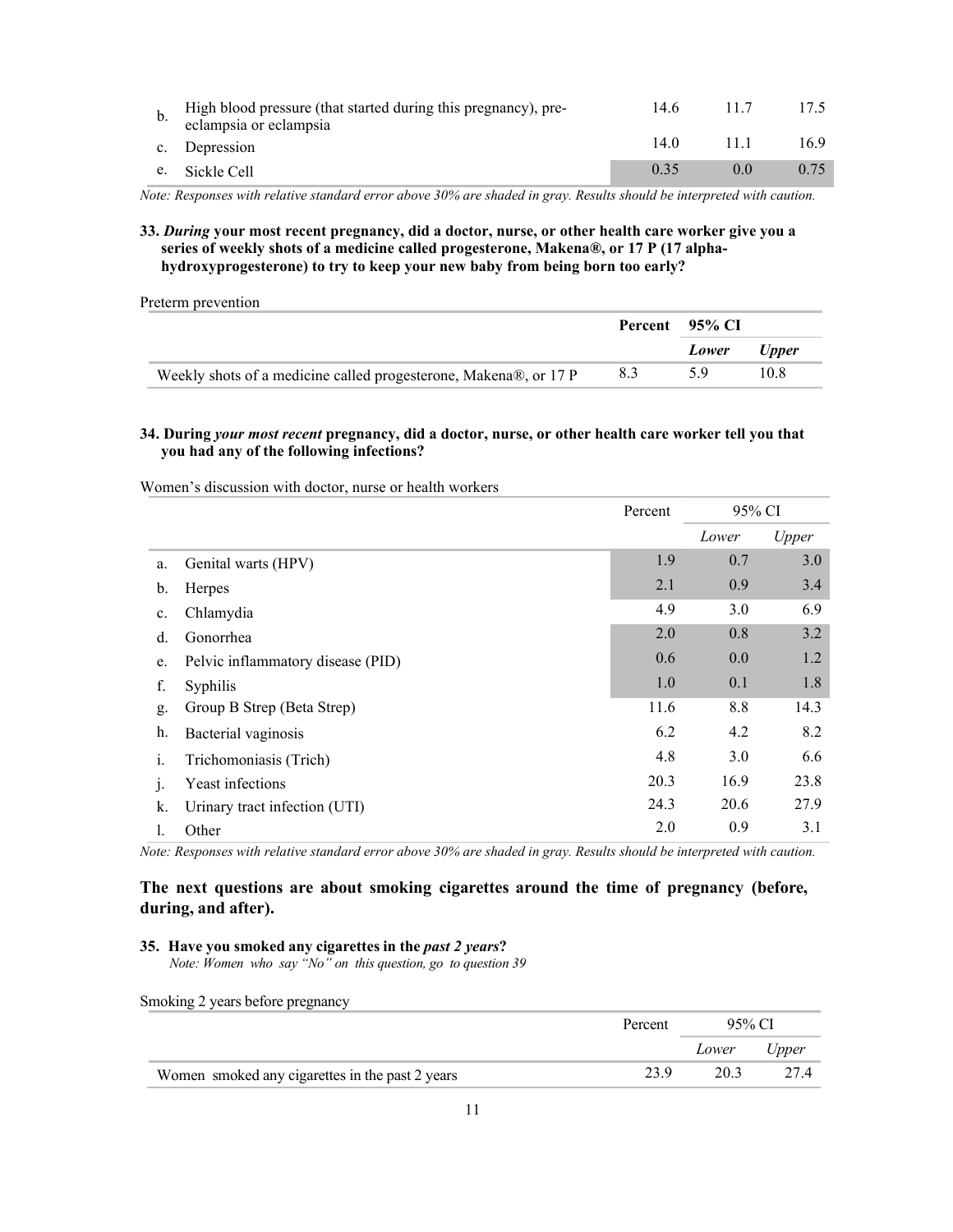# **36. In the** *3 months before* **you got pregnant, how many cigarettes did you smoke on an average day?** (A pack has 20 cigarettes.)

Smoking 3 months before pregnancy

|                                                   | Percent | 95% CI |       |
|---------------------------------------------------|---------|--------|-------|
|                                                   |         | Lower  | Upper |
| Women who smoked in the 3 months before pregnancy | 21.6    | 18.2   | 25.1  |

Amount of cigarettes smoked on an average day in the 3 months before pregnancy

|                |                       | Percent | 95% CI |       |
|----------------|-----------------------|---------|--------|-------|
|                |                       |         | Lower  | Upper |
| a.             | 41 cigarettes or more | 2.2     | 0.04   | 4.3   |
| $\mathbf{b}$ . | 21 to 40 cigarettes   | 5.5     | 1.2    | 9.8   |
| $\mathbf{c}$ . | 11 to 20 cigarettes   | 22.6    | 15.3   | 30.0  |
| d.             | 6 to 10 cigarettes    | 34.1    | 25.9   | 42.3  |
| e.             | 1 to 5 cigarettes     | 23.2    | 15.9   | 30.5  |
| f.             | Less than 1 cigarette | 3.0     | 0.2    | 5.8   |
| g.             | I didn't smoke then   | 9.5     | 4.7    | 14.2  |

*Note: Responses with relative standard error above 30% are shaded in gray. Results should be interpreted with caution.*

## **37. In the** *last 3 months* **of your pregnancy, how many cigarettes did you smoke on an average day?** (A pack has 20 cigarettes)

| Smoking during pregnancy                       |         |        |       |
|------------------------------------------------|---------|--------|-------|
|                                                | Percent | 95% CI |       |
|                                                |         | Lower  | Upper |
| Women who smoked in last 3 months of pregnancy | 104     |        |       |

Amount of cigarettes smoked on an average day in the last 3 months of pregnancy

|             |                       | Percent | 95% CI |       |
|-------------|-----------------------|---------|--------|-------|
|             |                       |         | Lower  | Upper |
| a.          | 41 cigarettes or more | 0.1     | 0.0    | 0.2   |
| b.          | 21 to 40 cigarettes   | 1.6     | 0.0    | 4.2   |
| $c_{\cdot}$ | 11 to 20 cigarettes   | 3.6     | 1.2    | 6.1   |
| d.          | 6 to 10 cigarettes    | 5.9     | 2.5    | 9.4   |
| e.          | 1 to 5 cigarettes     | 28.0    | 19.8   | 36.2  |
| f.          | Less than 1 cigarette | 4.7     | 0.9    | 8.5   |
| g.          | I didn't smoke then   | 56.1    | 47.5   | 64.8  |

*Note: Responses with relative standard error above 30% are shaded in gray. Results should be interpreted with caution.*

### **38. How many cigarettes do you smoke on an average day** *now***?** (A pack has 20 cigarettes.)

Smoking after pregnancy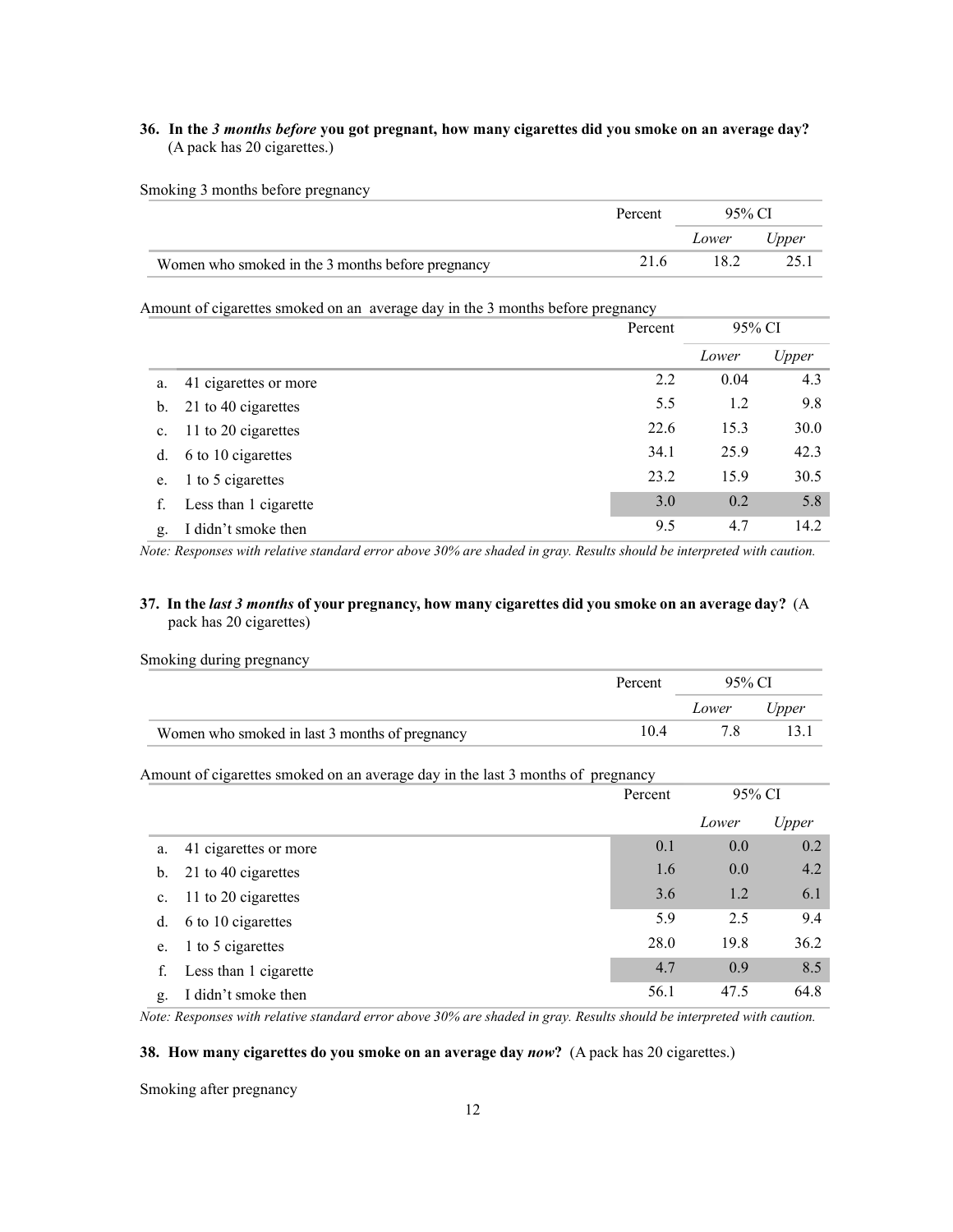|                     | Percent | 95% CI |       |
|---------------------|---------|--------|-------|
|                     |         | Lower  | Upper |
| Women who smoke now |         | 14.5   | 20.9  |

Amount of cigarettes mothers' smoke on an average day now

|                |                       | Percent | 95% CI |       |
|----------------|-----------------------|---------|--------|-------|
|                |                       |         | Lower  | Upper |
| a.             | 41 cigarettes or more | 0.0     | 0.0    | 0.0   |
| b.             | 21 to 40 cigarettes   | 1.9     | 0.0    | 4.0   |
| $\mathbf{c}$ . | 11 to 20 cigarettes   | 12.0    | 6.6    | 17.3  |
| d.             | 6 to 10 cigarettes    | 27.2    | 19.4   | 34.9  |
| e.             | 1 to 5 cigarettes     | 26.1    | 18.4   | 33.8  |
| f.             | Less than 1 cigarette | 6.9     | 2.6    | 11.1  |
| g.             | I didn't smoke then   | 26.0    | 18.5   | 33.5  |

*Note: Responses with relative standard error above 30% are shaded in gray. Results should be interpreted with caution.*

# **39. Have you used any of the following products in the** *past 2 years***?**

#### Smoking Products

|             |                                                    | Percent | 95% CI |       |
|-------------|----------------------------------------------------|---------|--------|-------|
|             |                                                    |         | Lower  | Upper |
| a.          | E-cigarettes or other electronic nicotine products | 8.4     | 6.0    | 10.7  |
| b.          | Hookah                                             | 3.0     | 1.6    | 4.3   |
| $c_{\cdot}$ | Chew or snus                                       | 0.5     | 0.0    | 1.1   |
| d.          | Cigars or cigarillos                               | 4.7     | 3.0    | 6.4   |

*Note: Responses with relative standard error above 30% are shaded in gray. Results should be interpreted with caution.*

# **40. During the** *3 months before* **you got pregnant, on average, how often did you use e-cigarettes or other electronic nicotine products?**

#### Average e-cigarettes or other electronic nicotine products before pregnancy

|               |                                                                       | Percent | 95% CI |       |
|---------------|-----------------------------------------------------------------------|---------|--------|-------|
|               |                                                                       |         | Lower  | Upper |
| a.            | More than once a day                                                  | 13.0    | 3.8    | 22.3  |
| $\mathbf b$ . | Once a day                                                            | 11.5    | 0.7    | 22.4  |
| $c_{\cdot}$   | 2-6 days a week                                                       | 6.9     | 0.0    | 13.9  |
| d.            | 1 day a week or less                                                  | 17.4    | 6.3    | 28.6  |
| e.            | I did not use e-cigarettes or other electronic nicotine products then | 51.2    | 36.5   | 65.8  |

*Note: Responses with relative standard error above 30% are shaded in gray. Results should be interpreted with caution.*

### **41. During the** *last 3 months* **of your pregnancy, on average, how often did you use e-cigarettes or other electronic nicotine products?**

Smoking Products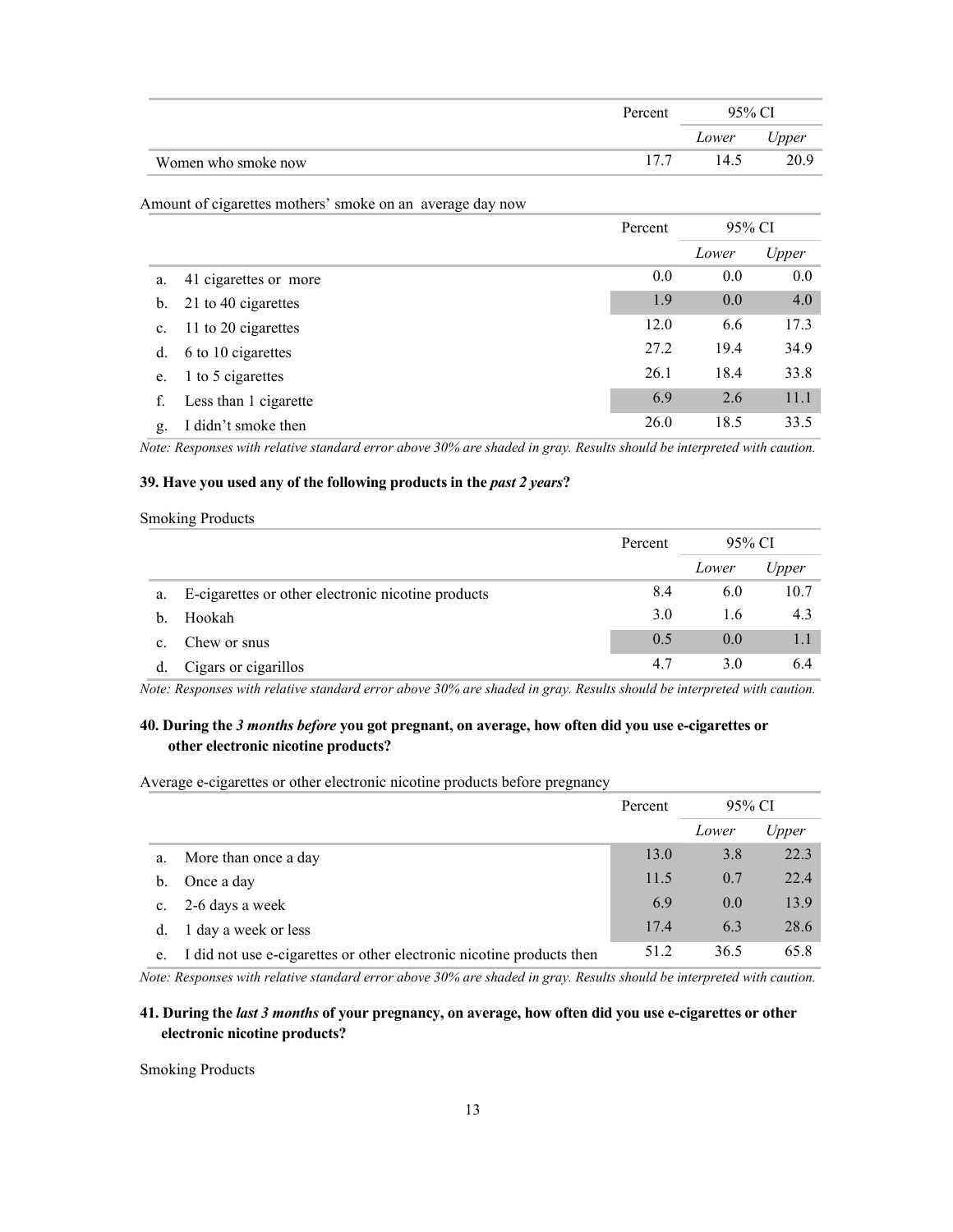|    |                                                                       | Percent | 95% CI |       |
|----|-----------------------------------------------------------------------|---------|--------|-------|
|    |                                                                       |         | Lower  | Upper |
| a. | More than once a day                                                  | 8.3     | 1.0    | 15.6  |
| b. | Once a day                                                            | 0.3     | 0.0    | 0.9   |
|    | c. 2-6 days a week                                                    | 0.3     | 0.0    | 0.7   |
| d. | 1 day a week or less                                                  | 7.7     | 0.0    | 16.3  |
| e. | I did not use e-cigarettes or other electronic nicotine products then | 83.4    | 72.6   | 94.2  |

# **The next questions are about drinking alcohol around the time of pregnancy (before, during, and after).**

**42. Have you had any alcoholic drinks in the** *past 2 years***?** A drink is 1 glass of wine, wine cooler, can or bottle of beer, shot of liquor, or mixed drink.  *Note: Women who say "No" on this question, go to question 45*

Drinking alcohol 2 years before pregnancy

|                                             | Percent | 95% CI |       |
|---------------------------------------------|---------|--------|-------|
|                                             |         | Lower  | Upper |
| Women who drink alcohol in the past 2 years | 56.3    | 52.1   | 60.6  |

# **43. During the** *3 months before* **you got pregnant, how many alcoholic drinks did you have in an average week?**

#### Amount of drinks women's had in an average week before pregnancy

|                |                          | Percent | 95% CI |       |
|----------------|--------------------------|---------|--------|-------|
|                |                          |         | Lower  | Upper |
| a.             | 14 drinks or more a week | 1.4     | 0.2    | 2.6   |
| $h_{\cdot}$    | 8 to 13 drinks a week    | 2.1     | 0.6    | 3.6   |
| $\mathbf{c}$ . | 4 to 7 drinks a week     | 7.6     | 4.8    | 10.5  |
| d.             | 1 to 3 drinks a week     | 26.4    | 21.5   | 31.3  |
| e.             | Less than 1 drink a week | 42.4    | 36.9   | 47.9  |
|                | I didn't drink then      | 20.0    | 15.5   | 24.6  |

*Note: Responses with relative standard error above 30% are shaded in gray. Results should be interpreted with caution.*

#### **44. During the** *last 3 months* **of your pregnancy, how many alcoholic drinks did you have in an average week?**

#### Amount of alcoholic drinks women's had in an average week during pregnancy

|             |                          | Percent | 95% CI |       |
|-------------|--------------------------|---------|--------|-------|
|             |                          |         | Lower  | Upper |
| a.          | 14 drinks or more a week | 0.0     | 0.0    | 0.0   |
|             | b. 8 to 13 drinks a week | 0.0     | 0.0    | 0.0   |
| $c_{\cdot}$ | 4 to 7 drinks a week     | 0.7     | (0.0)  |       |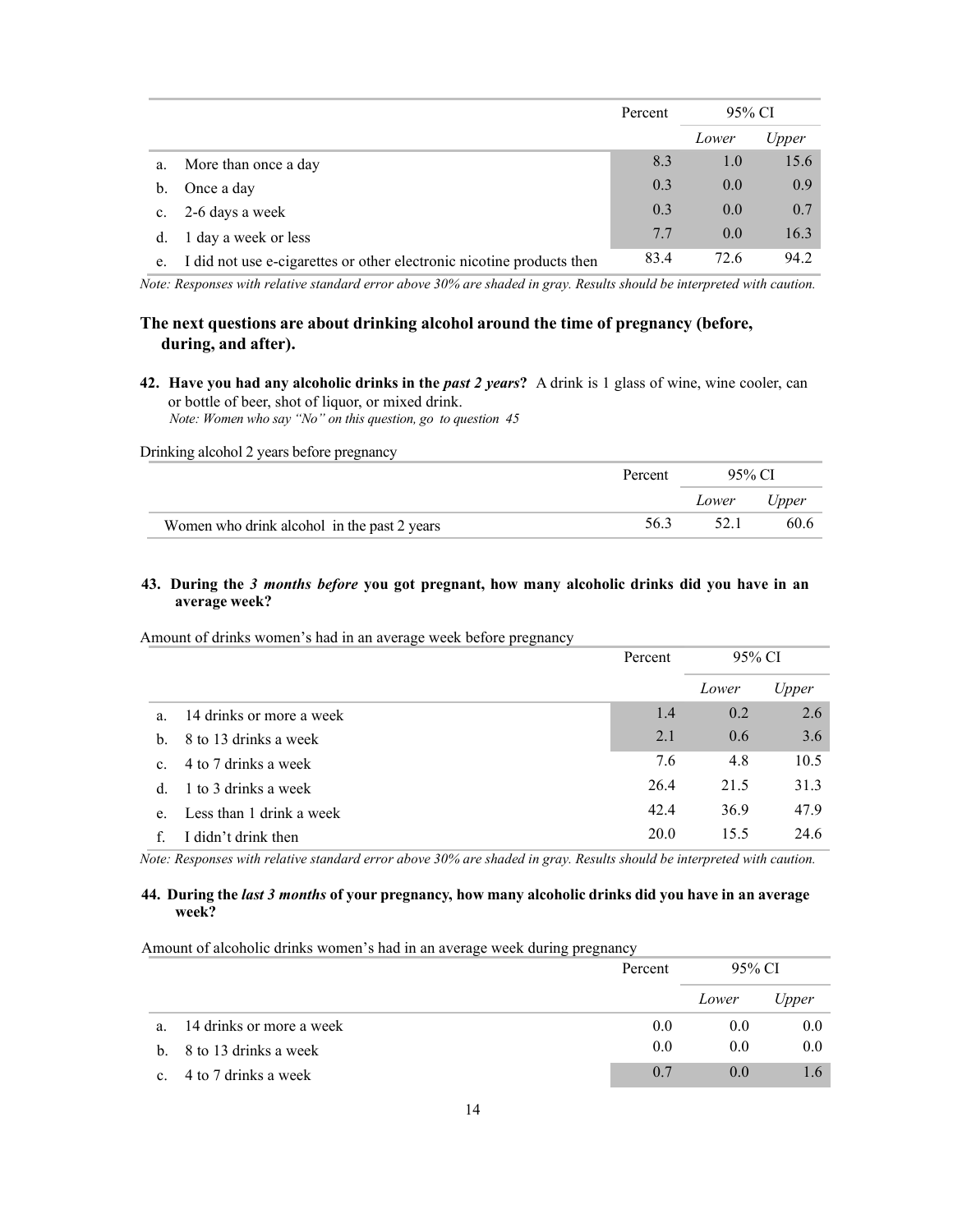| d. 1 to 3 drinks a week     | $-2.6$ $-$ | $\sim$ 0.7 $\sim$ | $4.6^{\circ}$ |
|-----------------------------|------------|-------------------|---------------|
| e. Less than 1 drink a week |            | 3.6 1.6 5.6       |               |
| f. I didn't drink then      | 93.0       |                   | 90.2 95.9     |

# **Pregnancy can be a difficult time for some women. The next parts are about things that may have happened** *before* **and** *during* **women's most recent pregnancy.**

# **45. This question is about thingsthat may have happened during the** *12 months before* **your new baby was born.**

Stressful events during the 12 months before new baby was born

|                |                                                                                                      | Percent | 95% CI |       |
|----------------|------------------------------------------------------------------------------------------------------|---------|--------|-------|
|                |                                                                                                      |         | Lower  | Upper |
| a.             | A close family member was very sick and had to go into the<br>hospital                               | 25.7    | 22.0   | 29.4  |
| $\mathbf{b}$ . | I got separated or divorced from my husband or partner                                               | 8.0     | 5.7    | 10.3  |
| c.             | I moved to a new address                                                                             | 31.5    | 27.6   | 35.4  |
| d.             | I was homeless or had to sleep outside, in a car, or in a shelter                                    | 1.5     | 0.5    | 2.6   |
| e.             | My husband or partner lost his job                                                                   | 11.2    | 8.5    | 13.9  |
| f.             | I lost my job even though I wanted to go on working                                                  | 12.5    | 9.8    | 15.2  |
| g.             | My husband, partner, or I had a cut in work hours or pay                                             | 13.5    | 10.6   | 16.3  |
| h.             | I was apart from my husband or partner due to military<br>deployment or extended work-related travel | 6.1     | 4.0    | 8.2   |
| 1.             | I argued with my husband or partner more than usual                                                  | 21.5    | 18.0   | 82.0  |
| $\cdot$        | My husband or partner said he didn't want me to be pregnant                                          | 7.0     | 4.8    | 9.2   |
| k.             | I had problems paying the rent, mortgage, or other bills                                             | 16.0    | 12.9   | 19.1  |
| 1.             | My husband or partner or I went to jail                                                              | 4.0     | 2.3    | 5.6   |
| m.             | Someone very close to me had a problem with drinking or drugs                                        | 10.1    | 7.6    | 12.5  |
| n.             | Someone very close to me died                                                                        | 20.8    | 17.3   | 24.2  |

*Note: Responses with relative standard error above 30% are shaded in gray. Results should be interpreted with caution.*

# **46. During the** *12 months before* **you got pregnant with your new baby, did your husband or partner push, hit, slap, kick, choke, or physically hurt you in any other way?**

Domestic violence before pregnancy

|                                | Percent | 95% CI |       |
|--------------------------------|---------|--------|-------|
|                                |         | Lower  | Upper |
| a. My husband or partner       | 2.3     |        | 3.5   |
| b. My ex-husband or ex-partner | 2.2     | 0.9    | 3.6   |
| c. Another family member       | 0.6     | (0.0)  |       |
| Someone else                   | 0.9     | 02     |       |

*Note: Responses with relative standard error above 30% are shaded in gray. Results should be interpreted with caution.*

# **47. During** *your most recent* **pregnancy, did your husband or partner push, hit, slap, kick, choke, or physically hurt you in any other way?**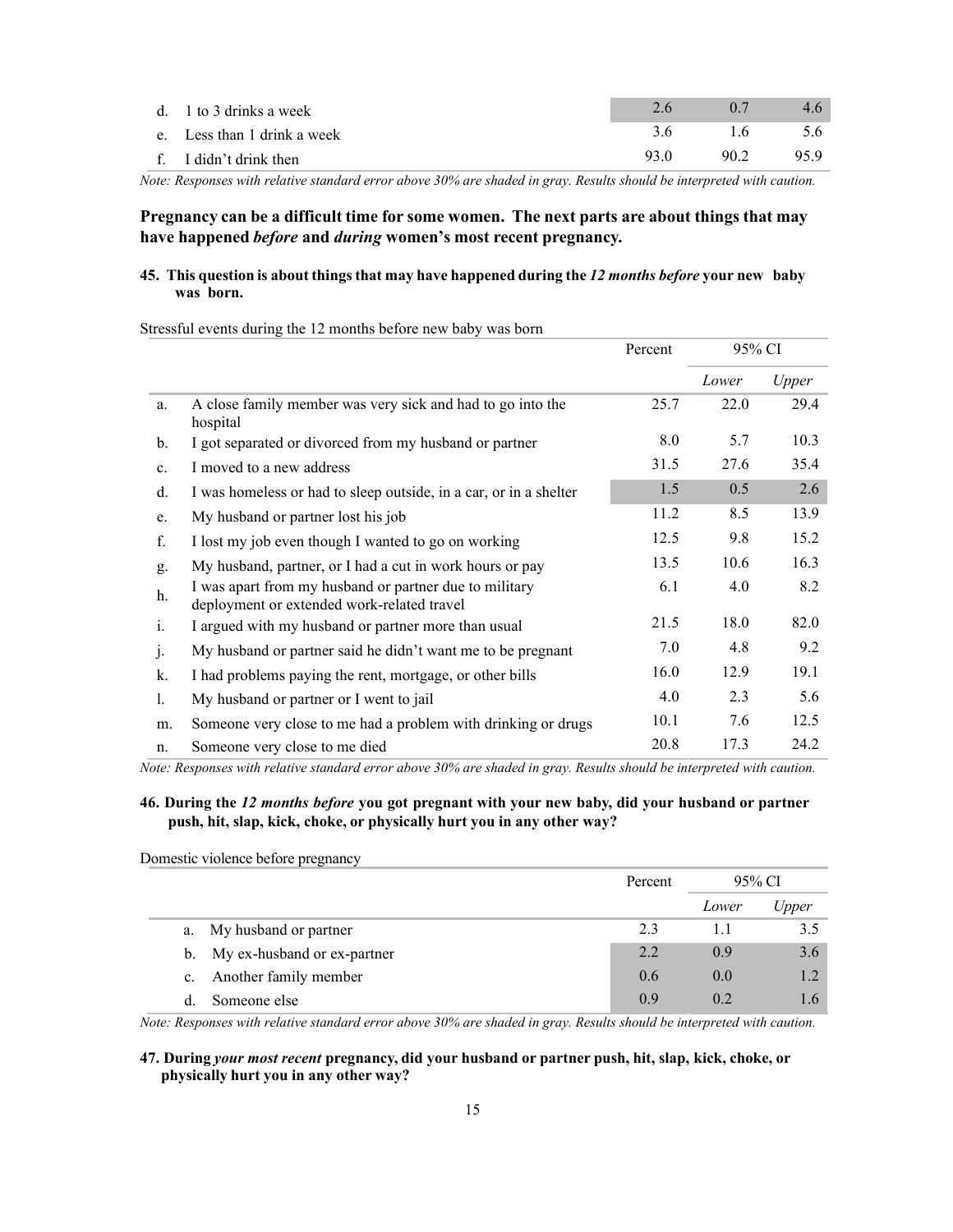Domestic violence during pregnancy

|             |                                | Percent | 95% CI |       |
|-------------|--------------------------------|---------|--------|-------|
|             |                                |         | Lower  | Upper |
|             | a. My husband or partner       | 2.1     | 0.9    | 3.3   |
|             | b. My ex-husband or ex-partner | 1.1     | 0.2    | 2.0   |
| $c_{\cdot}$ | Another family member          | 0.2     | (0.0)  | 0.6   |
|             | Someone else                   | 0.5     | 0.0    |       |

*Note: Responses with relative standard error above 30% are shaded in gray. Results should be interpreted with caution.*

### **48. During** *your most recent* **pregnancy, did any of the following things happen to you?**

Abuse by husband/partner during pregnancy

|                |                                                                                                                                 | Percent | 95% CI |       |
|----------------|---------------------------------------------------------------------------------------------------------------------------------|---------|--------|-------|
|                |                                                                                                                                 |         | Lower  | Upper |
| a.             | My husband or partner threatened me or made me feel unsafe<br>in some way                                                       | 4.3     | 2.6    | 6.1   |
| b.             | I was frightened for my safety or my family's safety because<br>of the anger or threats of my husband or partner                | 3.2     | 1.7    | 4.7   |
| $\mathbf{c}$ . | My husband or partner tried to control my daily activities, for<br>example, controlling who I could talk to or where I could go | 4.6     | 29     | 6.3   |
| d.             | My husband or partner forced me to take part in touching or<br>any sexual activity when I did not want to                       | 1.6     | 0.6    | 2.6   |

*Note: Responses with relative standard error above 30% are shaded in gray. Results should be interpreted with caution.*

# **After Pregnancy**

#### **49. When was your new baby born?**

# **50. Did you plan or schedule a cesarean delivery (c-section) at least one week before your new baby was born?**

C-section Plan

|                | Percent | 95% CI |       |
|----------------|---------|--------|-------|
|                |         | Lower  | Upper |
| C-section Plan | 23.8    | 20.1   | 27.5  |

#### **51. How was your new baby delivered?**

 *Note: Women who say "Vaginally" on this question, go to question 54*

| Delivery Type |  |
|---------------|--|
|               |  |
|               |  |

|           | Percent | 95% CI |       |
|-----------|---------|--------|-------|
|           |         | Lower  | Upper |
| Vaginally | 64.1    | 60.0   | 68.1  |
| C-section | 35.9    | 31.9   | 40.0  |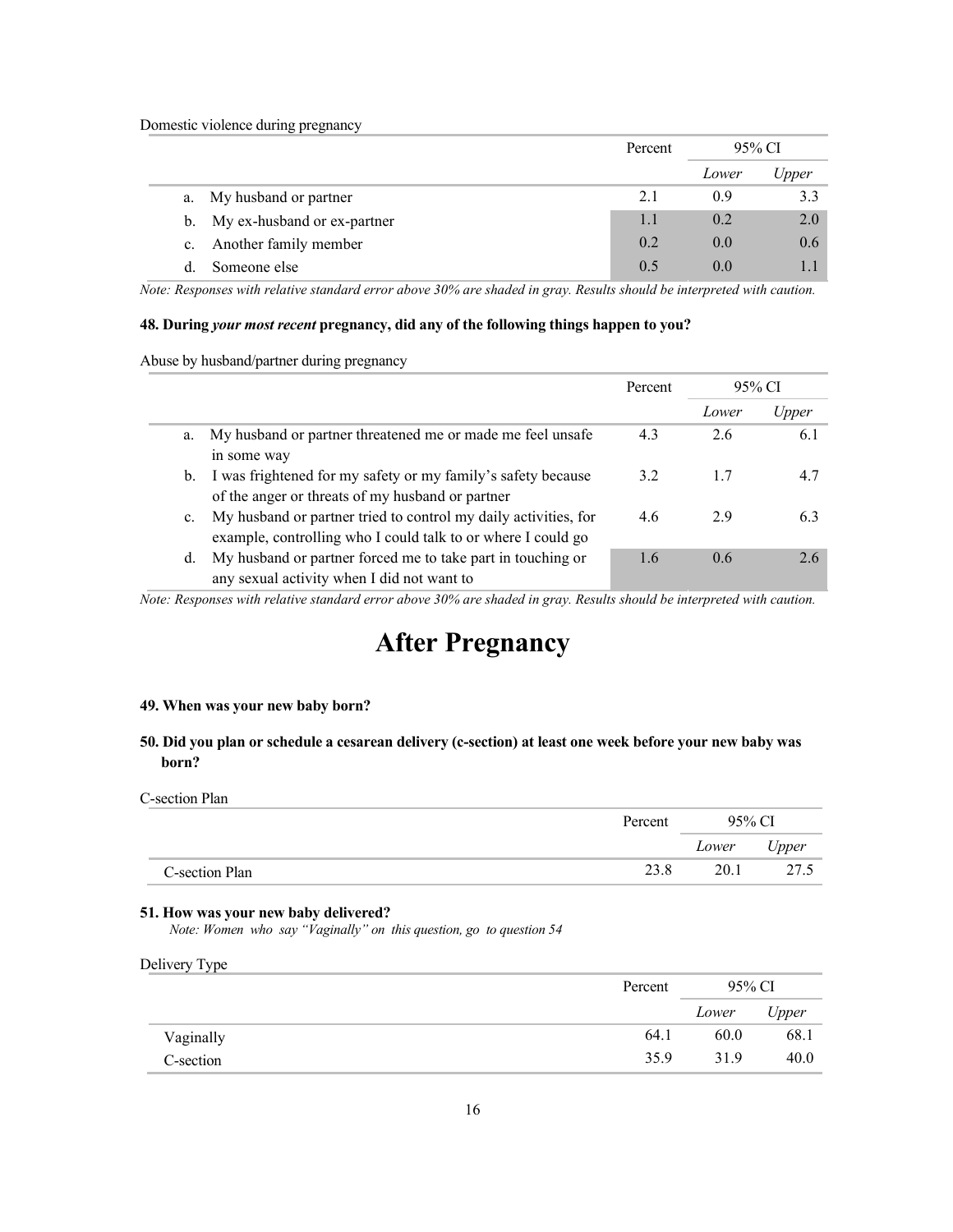# **52. What was the reason that your new baby was born by cesarean delivery (c-section)?**

Reasons for C-section

|                |                                                                                                               | Percent | 95% CI |       |
|----------------|---------------------------------------------------------------------------------------------------------------|---------|--------|-------|
|                |                                                                                                               |         | Lower  | Upper |
| a.             | I had a previous cesarean delivery (c-section)                                                                | 49.3    | 42.4   | 56.1  |
| $\mathbf{b}$ . | My baby was in the wrong position (such as<br>breech)                                                         | 14.8    | 10.1   | 19.4  |
| $\mathbf{c}$ . | I was past my due date                                                                                        | 5.0     | 1.7    | 8.2   |
| d.             | My health care provider worried that my baby was too big                                                      | 8.1     | 4.4    | 11.8  |
| e.             | I had a medical condition that made labor dangerous for me (such<br>as heart condition, physical disability)  | 7.9     | 4.1    | 11.6  |
| f.             | I had a complication in my pregnancy (such as pre-eclampsia,<br>placental problems, infection, preterm labor) | 17.0    | 12.7   | 21.3  |
| g.             | My health care provider tried to induce my labor, but it didn't<br>work                                       | 17.8    | 12.6   | 22.9  |
| h.             | Labor was taking too long                                                                                     | 12.8    | 8.1    | 17.4  |
| $\mathbf{i}$ . | The fetal monitor showed that my baby was having problems<br>before or during labor (fetal distress)          | 11.0    | 7.4    | 14.5  |
| $\cdot$        | I wanted to schedule my delivery                                                                              | 4.7     | 1.8    | 7.5   |
| k.             | I didn't want to have my baby vaginally                                                                       | 3.8     | 1.2    | 6.5   |
|                | Other                                                                                                         | 16.4    | 11.2   | 21.6  |

*Note: Responses with relative standard error above 30% are shaded in gray. Results should be interpreted with caution.*

#### **53. Which statement best describes whose idea it was for you to have a cesarean delivery (csection)?**

Whose idea it was for you to have a cesarean delivery

|    |                                                                                     | Percent | 95% CI |       |
|----|-------------------------------------------------------------------------------------|---------|--------|-------|
|    |                                                                                     |         | Lower  | Upper |
| a. | My health care provider recommended a cesarean delivery before<br>I went into labor | 61.9    | 55.1   | 68.7  |
| b. | My health care provider recommended a cesarean delivery while I<br>was in labor     | 27.8    | 21.7   | 33.8  |
|    | I asked for the cesarean delivery                                                   | 10.4    |        |       |

# **54. How much weight did you gain during** *your most recent* **pregnancy?**

Maternal weight gain during pregnancy

|                |                   | Percent |       | 95% CI |  |
|----------------|-------------------|---------|-------|--------|--|
|                |                   |         | Lower | Upper  |  |
| a.             | No gain/or loss   | 3.5     | 1.9   | 5.1    |  |
| $\mathbf{b}$ . | 1-10 pounds       | 9.4     | 6.9   | 11.8   |  |
|                | c. $11-20$ pounds | 21.6    | 18.1  | 25.0   |  |
| d.             | $21-30$ pounds    | 27.7    | 23.9  | 31.5   |  |
| e.             | $31-40$ pounds    | 20.2    | 16.8  | 23.6   |  |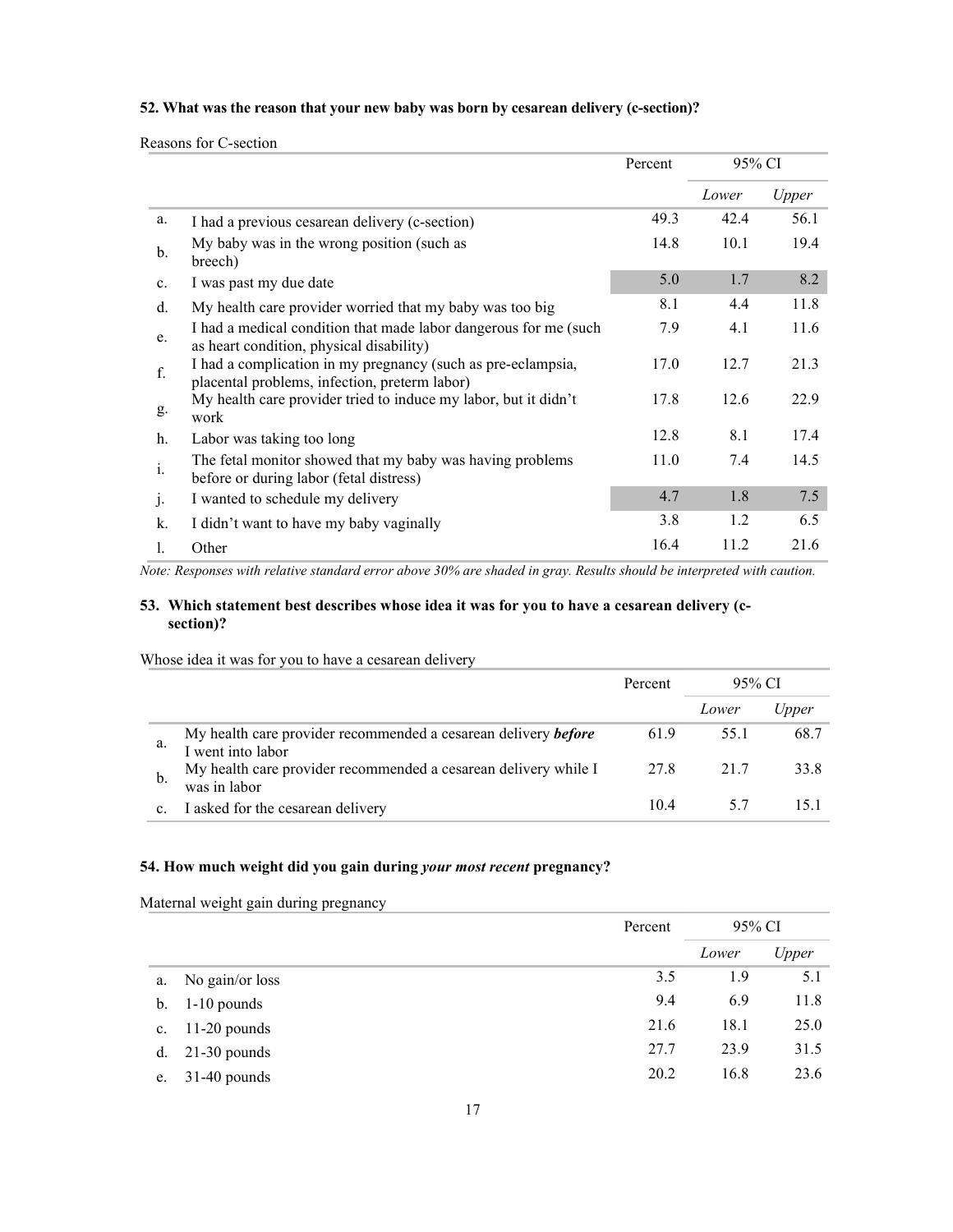#### **55. After your baby was born, was he or she put in an intensive care unit?**

Baby in ICU

|                                | Percent | 95% CI      |      |
|--------------------------------|---------|-------------|------|
|                                |         | Lower Upper |      |
| The baby was in ICU after born |         | 11.3        | 16.3 |

#### **56. After your baby was born, how long did he or she stay in the hospital?**

 *Note: Women who say "My baby is still in the hospital" on this question, go to question 59, otherwise go to question 57*

Baby's length of stay in the hospital

|                |                                        | Percent | 95% CI |       |
|----------------|----------------------------------------|---------|--------|-------|
|                |                                        |         | Lower  | Upper |
| a.             | Less than 24 hours $(\leq 1$ day)      | 1.6     | 0.5    | 2.6   |
|                | b. 24 to 48 hours $(1-2 \text{ days})$ | 60.2    | 56.1   | 64.3  |
| $\mathbf{c}$ . | 3 to 5 days                            | 28.4    | 24.5   | 32.3  |
| d.             | 6 to 14 days                           | 5.6     | 3.7    | 7.5   |
| e.             | More than 14 days                      | 3.8     | 2.8    | 4.8   |
|                | My baby was not born in a hospital     | 0.1     | 0.0    | 0.1   |
| g.             | My baby is still in the hospital       | 0.3     | 0.2    | 0.4   |

*Note: Responses with relative standard error above 30% are shaded in gray. Results should be interpreted with caution.*

#### **57. Is your baby alive now?**

 *Note: Women who say "No" on this question, go to question 72*

Baby alive

|                | Percent | 95% CI |       |
|----------------|---------|--------|-------|
|                |         | Lower  | Upper |
| Baby alive now | 99.4    | 99.0   | 99.8  |

#### **58. Is your baby living with you now?**

 *Note: Women who say "No" on this question, go to question 72*

| Baby live with mother now  |         |             |       |
|----------------------------|---------|-------------|-------|
|                            | Percent | 95% CL      |       |
|                            |         | Lower Upper |       |
| Baby live with mother now* | 99.5    | 98.9        | 100.0 |

**59.** *Before or after your new baby was born***, did you receive information about breastfeeding from any of the following sources?**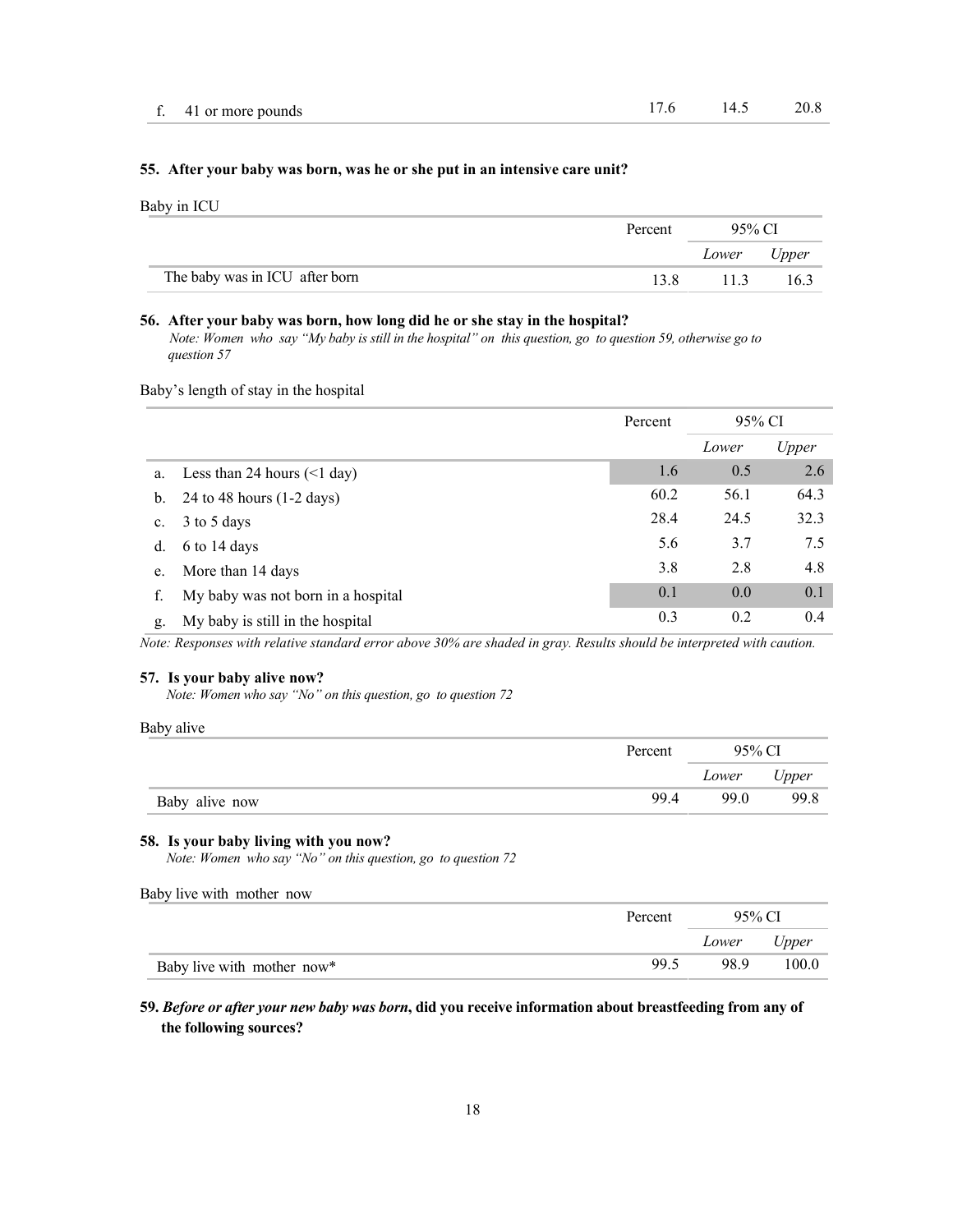Women received information about breastfeeding

|    |                                                | Percent | 95% CI |       |
|----|------------------------------------------------|---------|--------|-------|
|    |                                                |         | Lower  | Upper |
| a. | My doctor                                      | 79.0    | 75.5   | 82.5  |
| b. | A nurse, midwife, or doula                     | 62.9    | 58.6   | 67.1  |
| c. | A breastfeeding or lactation specialist        | 71.4    | 67.3   | 75.4  |
| d. | My baby's doctor or health care<br>provider    | 66.6    | 62.5   | 70.7  |
| e. | A breastfeeding support group                  | 26.7    | 22.8   | 30.5  |
| f. | A breastfeeding hotline or toll-free<br>number | 10.9    | 8.2    | 13.6  |
| g. | Family or friends                              | 60.3    | 56.0   | 64.5  |
| h. | Other                                          | 9.5     | 6.5    | 12.5  |

#### **60. Did you ever breastfeed or pump breast milk to feed your new baby, even for a short period of time?**

 *Note: Women who say "No" on this question, go to question 65*

Breastfeeding initiation

|                                                            | Percent | 95% CI      |      |
|------------------------------------------------------------|---------|-------------|------|
|                                                            |         | Lower Upper |      |
| Women who ever breastfeed or pump breast milk to feed baby | 70.2    | 66.1        | 74.3 |

#### **61. Are you currently breastfeeding or feeding pumped milk to your new baby?**

 *Note: Women who say "No" on this question, go to question 62*

Breastfeeding continuation

|                                                                  | Percent | 95% CL      |      |
|------------------------------------------------------------------|---------|-------------|------|
|                                                                  |         | Lower Upper |      |
| Women who currently breastfeeding or feeding pumped milk to baby | 43.1    | 38.1        | 48.1 |

#### **62. How many weeks or months did you breastfeed or pump milk to feed your baby?**

Duration of breastfeeding or pumping milk

|                     | Percent | 95% CI |       |
|---------------------|---------|--------|-------|
|                     |         | Lower  | Upper |
| $\leq$ week         | 13.0    | 8.5    | 17.5  |
| 1-7 weeks           | 55.1    | 48.3   | 61.8  |
| 8-23 weeks          | 31.5    | 25.2   | 37.8  |
| 24 weeks and longer | 0.5     | 0.0    | 1.3   |

*Note: Responses with relative standard error above 30% are shaded in gray. Results should be interpreted with caution.*

# **63. This question asks about things that may have happened at the hospital where your new baby was born.**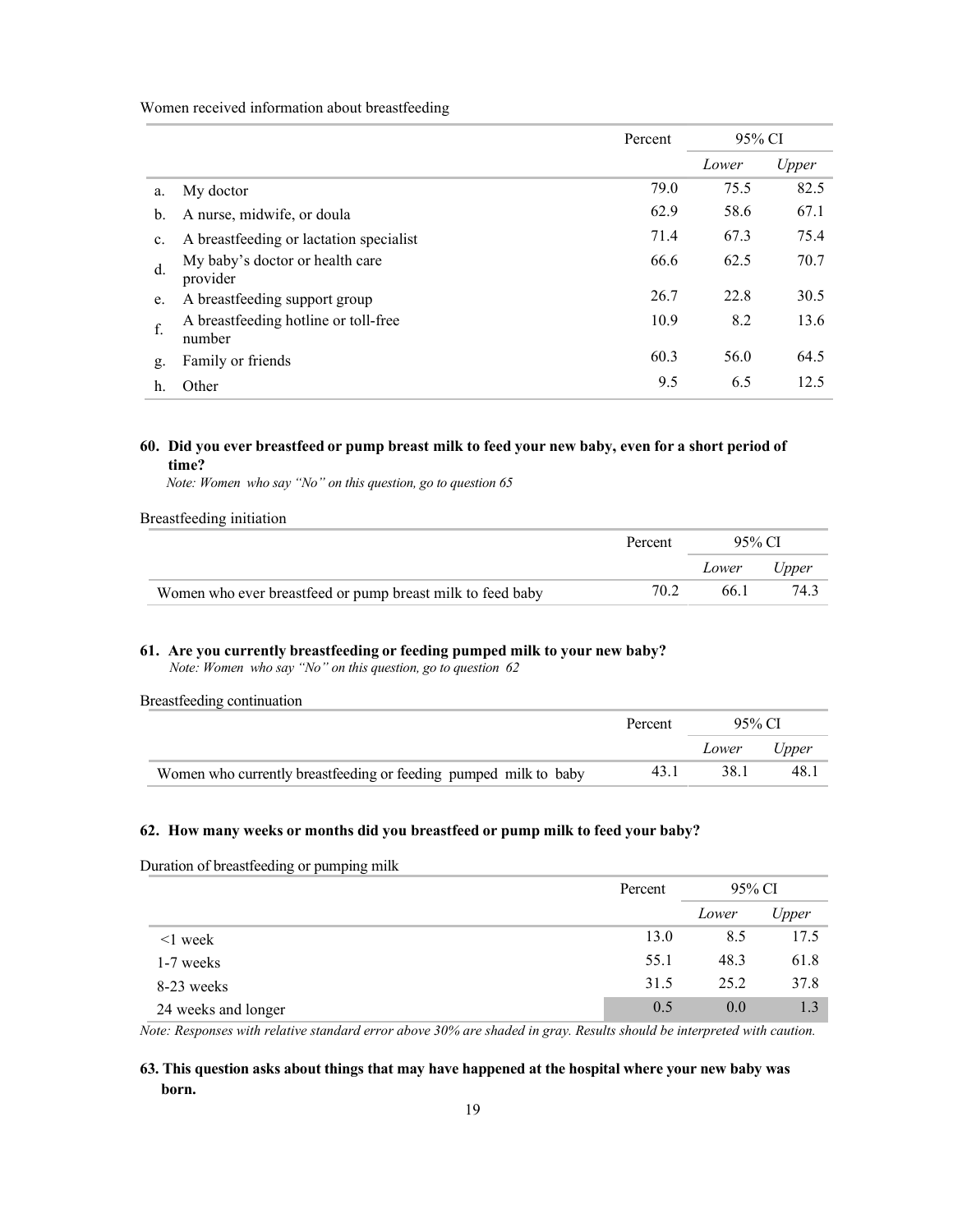|                |                                                                                | Percent | 95% CI |       |
|----------------|--------------------------------------------------------------------------------|---------|--------|-------|
|                |                                                                                |         | Lower  | Upper |
| a.             | Hospital staff gave me information about breastfeeding                         | 95.9    | 93.9   | 98.0  |
| $\mathbf{b}$ . | My baby stayed in the same room with me at the hospital                        | 87.3    | 84.4   | 90.3  |
| $\mathbf{c}$ . | I breastfed my baby in the hospital                                            | 86.7    | 83.4   | 89.9  |
| d.             | Hospital staff helped me learn how to breastfeed                               | 80.8    | 76.6   | 84.9  |
| e.             | I breastfed in the first hour after my baby was born                           | 67.5    | 62.8   | 72.2  |
| f.             | My baby was placed in skin-to-skin contact within the first hour<br>of life    | 79.6    | 75.7   | 83.4  |
| g.             | My baby was fed only breast milk at the hospital                               | 57.9    | 52.8   | 62.9  |
| h.             | Hospital staff told me to breastfeed whenever my baby wanted                   | 84.1    | 80.4   | 87.7  |
| 1.             | The hospital gave me a breast pump to use                                      | 34.3    | 29.5   | 39.1  |
| $\mathbf{1}$   | The hospital gave me a gift pack with formula                                  | 60.4    | 55.4   | 65.3  |
| k.             | The hospital gave me a telephone number to call for help with<br>breastfeeding | 76.7    | 72.4   | 81.0  |
| 1.             | Hospital staff gave my baby a pacifier                                         | 54.7    | 49.6   | 59.8  |

# 64. How old was your new baby the first time he or she drank liquids other than breast milk (such as **formula, water, juice, tea, or cow's milk)?**

Baby's first time drank liquids other than breast milk

|                     | Percent |       | 95% CI |  |
|---------------------|---------|-------|--------|--|
|                     |         | Lower | Upper  |  |
| $\leq$ week         | 50.0    | 44.1  | 56.0   |  |
| 1-7 weeks           | 27.8    | 22.4  | 33.1   |  |
| 8-23 weeks          | 21.8    | 16.8  | 26.8   |  |
| 24 weeks and longer | 0.4     | 0.0   |        |  |

*Note: Responses with relative standard error above 30% are shaded in gray. Results should be interpreted with caution.*

### **65. Did anyone suggest that you** *not* **breastfeed your new baby?**

*Note: Women who say "No" on this question, go to question 67* Women were suggested not to breastfeed

|                                        | Percent | 95% CI |       |
|----------------------------------------|---------|--------|-------|
|                                        |         | Lower  | Upper |
| Women were suggested not to breastfeed |         |        |       |

### **66. Who suggested that you** *not* **breastfeed your new baby?**

Who suggested not to breastfeed

| Percent | 95% CI |       |
|---------|--------|-------|
|         | Lower  | Upper |
|         |        |       |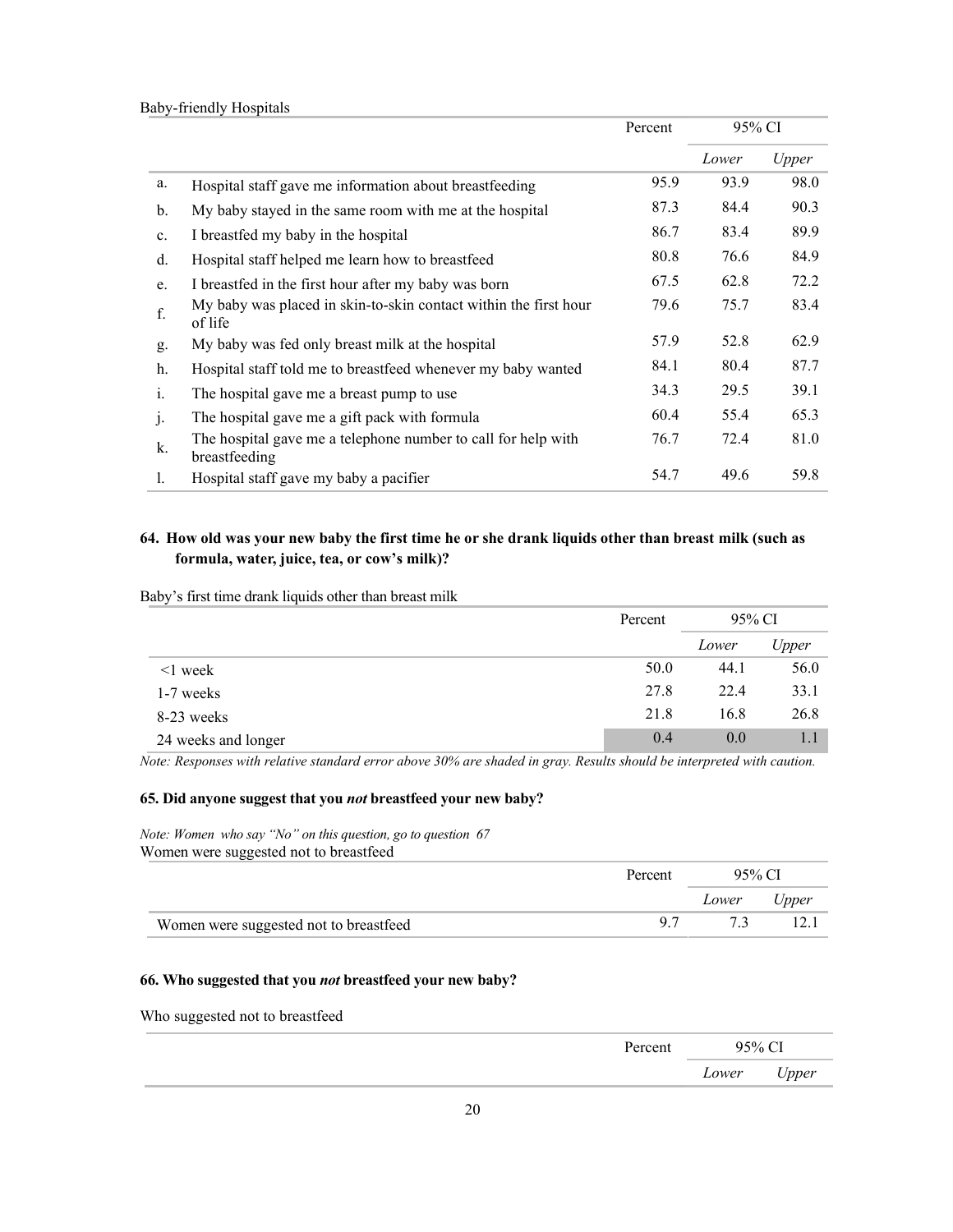| a. | My husband or partner                                   | 16.5 | 6.3  | 26.7 |
|----|---------------------------------------------------------|------|------|------|
|    | b. My mother, father, or in-laws                        | 42.3 | 29.0 | 55.5 |
|    | c. Other family member or relative                      | 30.4 | 17.9 | 43.0 |
| d. | My friends                                              | 19.5 | 8.7  | 30.3 |
|    | e. My baby's doctor, nurse, or other health care worker | 22.6 | 11.5 | 33.7 |
|    | My doctor, nurse, or other health care worker           | 20.0 | 9.3  | 30.6 |
|    | Other                                                   | 79   |      | 14.7 |

#### **67. In which** *one* **position do you** *most often* **lay your baby down to sleep now?**

|  | Baby's sleeping positior |
|--|--------------------------|

|                |                            | Percent | 95% CI |       |
|----------------|----------------------------|---------|--------|-------|
|                |                            |         | Lower  | Upper |
| a.             | On his or her side         | 13.8    | 10.7   | 16.9  |
| b.             | On his or her back         | 68.8    | 64.7   | 72.8  |
| $\mathbf{c}$ . | On his or her stomach      | 14.2    | 11.1   | 17.2  |
| d.             | On his or her side/back    | 2.1     | 0.9    | 3.4   |
| e              | On his or her side/stomach | 0.7     | 0.0    | 1.5   |
| f.             | On his or her back/stomach | 0.3     | 0.0    | 0.7   |
| g.             | All 3 positions            | 0.3     | 0.0    | 0.7   |

### **68. In the** *past 2 weeks***, how often has your new baby slept alone in his or her own crib or bed?**

*Note: Women who say "Never" on this question, go to question 70*

Baby is sleeping alone

|    |                     | Percent | 95% CI |       |
|----|---------------------|---------|--------|-------|
|    |                     |         | Lower  | Upper |
| a. | Always              | 47.6    | 43.3   | 51.9  |
| b. | Often/Almost always | 16.1    | 12.8   | 19.3  |
| c. | Sometimes           | 13.0    | 10.0   | 15.9  |
| d. | Rarely              | 6.7     | 4.7    | 8.7   |
| e. | Never               | 16.7    | 13.5   | 20.0  |

## **69. When your new baby sleeps alone, is his or her crib or bed in the same room where** *you* **sleep?**

Room sharing

|              | Percent | 95% CI |       |
|--------------|---------|--------|-------|
|              |         | Lower  | Upper |
| Room sharing | 88.1    | 85.1   | 91.1  |

**70. Listed below are some more things about how babies sleep. How did your new baby** *usually* **sleep in the** *past 2 weeks***?**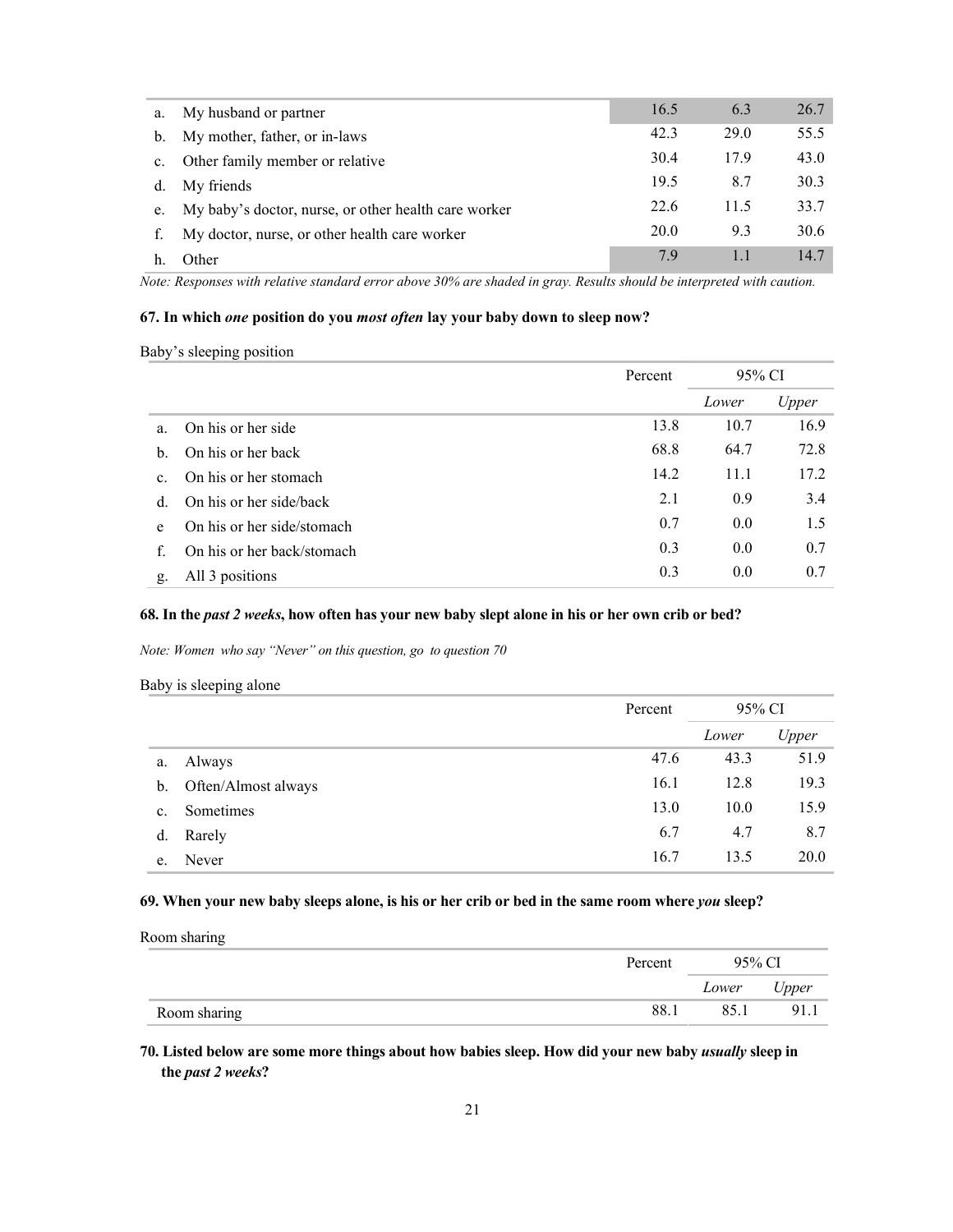|    |                                                            | Percent | 95% CI |       |
|----|------------------------------------------------------------|---------|--------|-------|
|    |                                                            |         | Lower  | Upper |
| a. | In a crib, bassinet, or pack and play                      | 83.2    | 80.0   | 86.5  |
| b. | On a twin or larger mattress or bed                        | 37.5    | 33.2   | 41.8  |
| c. | On a couch, sofa, or armchair                              | 11.4    | 6.7    | 14.1  |
| d. | In an infant car seat or swing                             | 46.6    | 42.2   | 50.9  |
| e  | In a sleeping sack or wearable blanket                     | 19.0    | 15.6   | 22.3  |
| f. | With a blanket                                             | 52.5    | 48.1   | 56.8  |
| g. | With toys, cushions, or pillows, including nursing pillows | 11.3    | 8.6    | 14.1  |
| h. | With crib bumper pads (mesh or non-mesh)                   | 17.9    | 14.6   | 21.2  |

## **71. Did a doctor, nurse, or other health care worker tell you any of the following things?**

Safe sleep discussion with healthcare providers

|         |                                                              | Percent | 95% CI |              |
|---------|--------------------------------------------------------------|---------|--------|--------------|
|         |                                                              |         | Lower  | <i>Upper</i> |
| a.      | Place my baby on his or her back to sleep                    | 94.4    | 92.4   | 96.3         |
| $b_{1}$ | Place my baby to sleep in a crib, bassinet, or pack and play | 88.7    | 85.9   | 91.4         |
| c.      | Place my baby's crib or bed in my room                       | 59.1    | 54.8   | 63.3         |
| d.      | What things should and should not go in bed with my baby     | 91.5    | 89.2   | 93.9         |

**72. Are you or your husband or partner doing anything** *now* **to keep from getting pregnant?** (Some things people do to keep from getting pregnant include having their tubes tied, using birth control pills, condoms, withdrawal, or natural family planning.)  *Note: Women who say "Yes" on this question, go to question 74*

Postpartum birth control

|                                                            | Percent | 95% CI      |     |
|------------------------------------------------------------|---------|-------------|-----|
|                                                            |         | Lower Upper |     |
| Women or their husband or partner were doing birth control | 84.3    | 81.2        | 874 |

# **73. What are your reasons or your husband's or partner's reasons for not doing anything to keep from getting pregnant** *now***?**

Reasons of women or their husband or partner for not doing birth control now

|    |                                                    | Percent | 95% CI |       |
|----|----------------------------------------------------|---------|--------|-------|
|    |                                                    |         | Lower  | Upper |
| a. | I want to get pregnant                             | 22.6    | 13.9   | 31.3  |
| b. | I am pregnant now                                  | 2.9     | 0.0    | 5.8   |
| c. | I had my tubes tied or blocked                     | 9.1     | 2.6    | 15.6  |
| d. | I don't want to use birth control                  | 43.7    | 33.2   | 54.3  |
| e. | I am worried about side effects from birth control | 34.5    | 24.4   | 44.6  |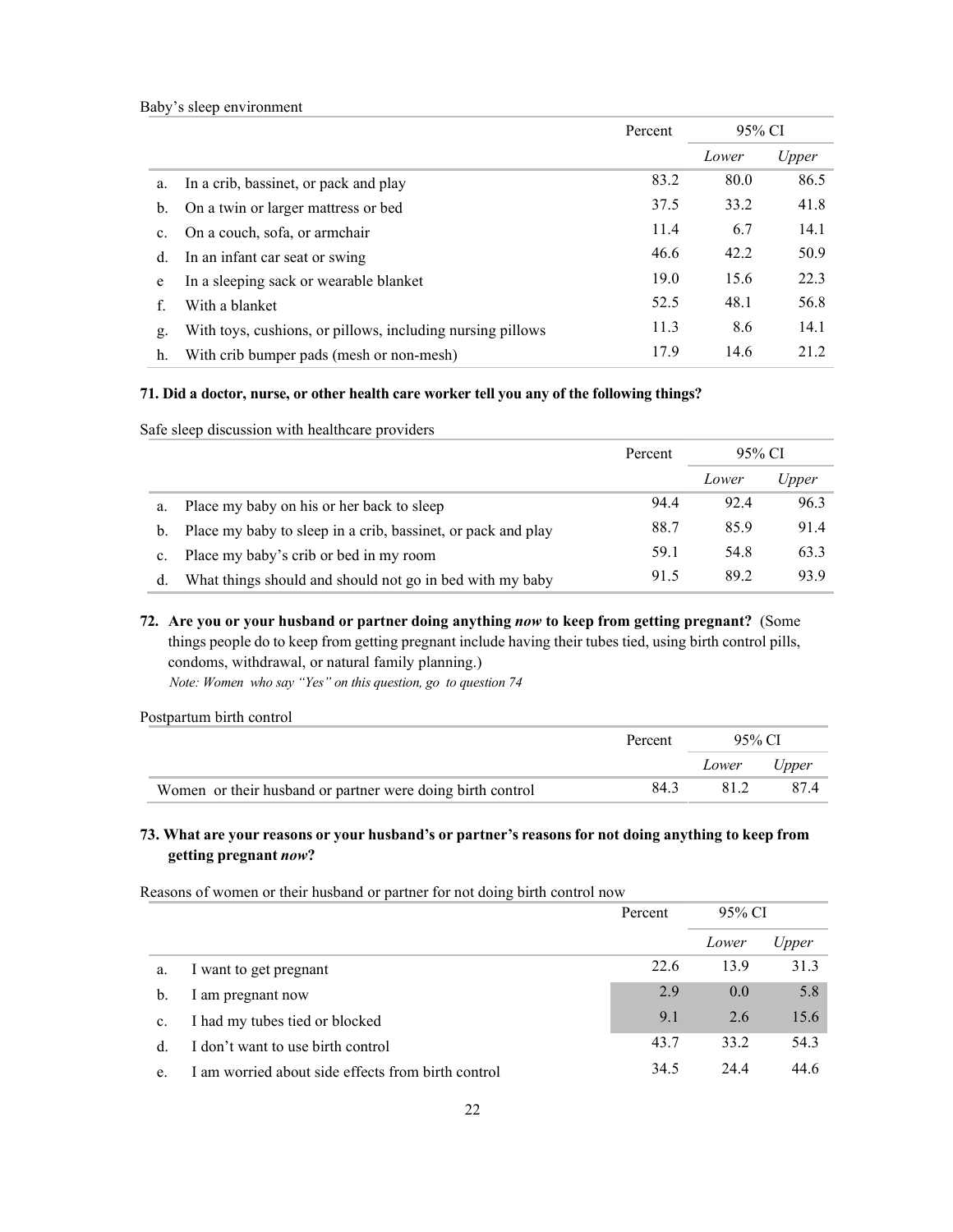| f. I am not having sex                                | 18.7  | 10.5 | 26.9 |
|-------------------------------------------------------|-------|------|------|
| g. My husband or partner doesn't want to use anything | 12.2. | 53   | 19.1 |
| h. I have problems paying for birth control           | 4.1   | 02   |      |
| Other                                                 | 89    |      | 14.1 |

# **74. What kind of birth control are you or your husband or partner using** *now* **to keep from getting pregnant?**

#### Types of birth control

Postpartum checkup

|                |                                                              | Percent | 95% CI |       |
|----------------|--------------------------------------------------------------|---------|--------|-------|
|                |                                                              |         | Lower  | Upper |
| a.             | Tubes tied or blocked (female sterilization or Essure®)      | 18.8    | 15.0   | 22.6  |
| b.             | Vasectomy (male sterilization)                               | 2.4     | 0.1    | 4.0   |
| c.             | Birth control pills                                          | 23.9    | 20.0   | 27.7  |
| d.             | Condoms                                                      | 31.1    | 26.8   | 35.4  |
| e.             | Shots or injections (Depo-Provera®)                          | 12.0    | 8.9    | 15.1  |
| f.             | Contraceptive patch (OrthoEvra®) or vaginal ring (NuvaRing®) | 3.2     | 1.7    | 4.7   |
| g.             | IUD (including Mirena®, ParaGard®, Liletta®, or Skyla®)      | 9.3     | 6.7    | 12.0  |
| h.             | Contraceptive implant in the arm (Nexplanon® or Implanon®)   | 9.6     | 6.8    | 12.4  |
| $\mathbf{i}$ . | Natural family planning (including rhythm method)            | 4.0     | 2.1    | 5.9   |
| $\cdot$        | Withdrawal (pulling out)                                     | 22.9    | 18.9   | 26.9  |
| k.             | Not having sex (abstinence)                                  | 13.1    | 9.9    | 16.3  |
| l.             | Other                                                        | 0.8     | 0.0    | 1.6   |

*Note: Responses with relative standard error above 30% are shaded in gray. Results should be interpreted with caution.*

#### **75. Since your new baby was born, have you had a postpartum checkup for yourself?** A postpartum checkup is the regular checkup a woman has about 4-6 weeks after she gives birth. *Note: Women who say "No" on this question, go to question 77*

|                                    | Percent | 95% CI |       |
|------------------------------------|---------|--------|-------|
|                                    |         | Lower  | Upper |
| Women who had a postpartum checkup | 894     | 86.7   |       |

#### **76.** *During your postpartum checkup***, did a doctor, nurse, or other health care worker do any of the following things?**

Percent 95% CI *Lower Upper* a. Tell me to take a vitamin with folic acid 47.5 43.0 52.0 b. Talk to me about healthy eating, exercise, and losing weight gained during pregnancy 62.5 58.2 66.8

Things done by healthcare providers during postpartum checkup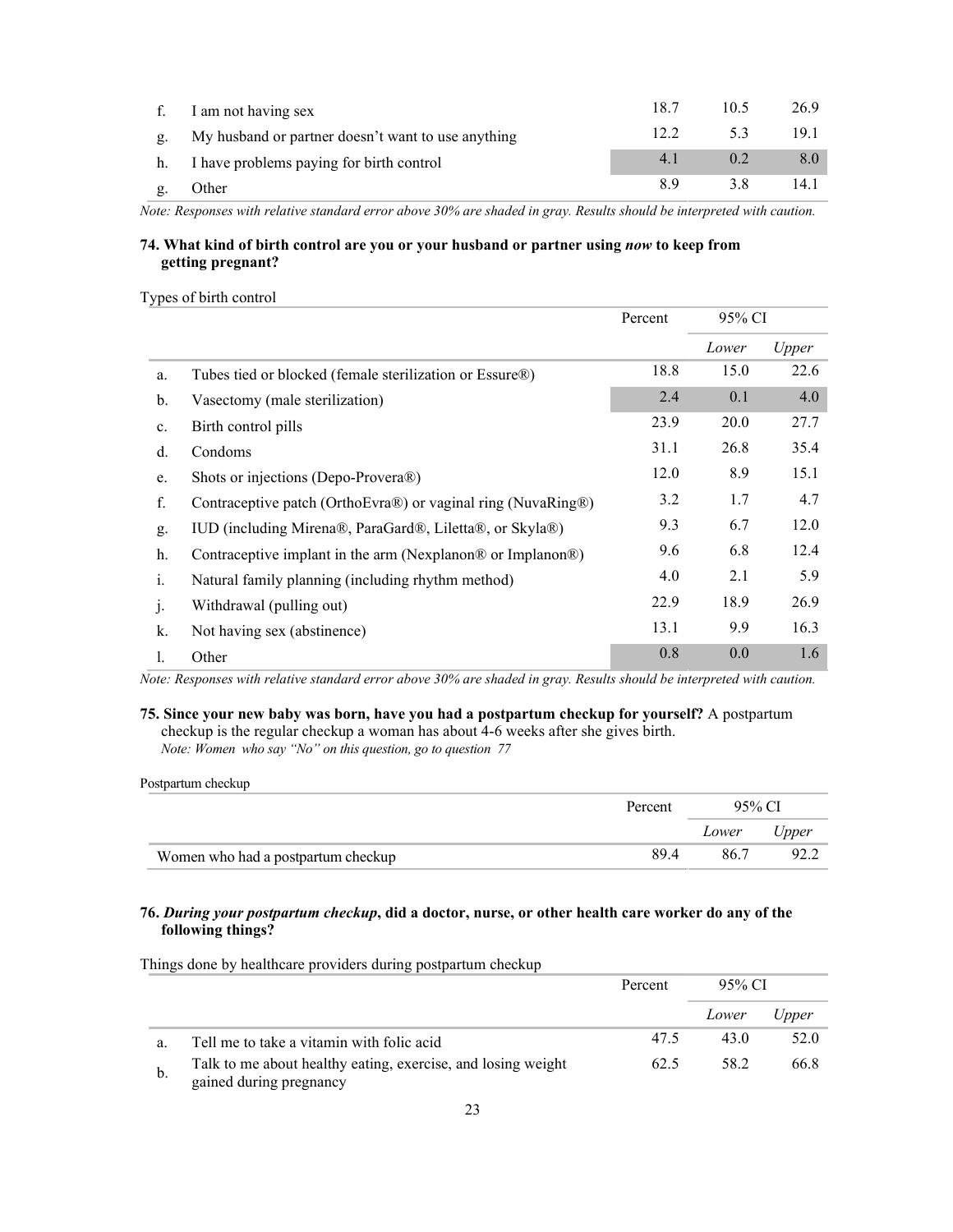| $\mathbf{c}$ . | Talk to me about how long to wait before getting pregnant again                                                     | 47.1 | 42.6 | 51.6 |
|----------------|---------------------------------------------------------------------------------------------------------------------|------|------|------|
| d.             | Talk to me about birth control methods I can use after giving<br>birth                                              | 85.3 | 82.0 | 88.6 |
| e.             | Give or prescribe me a contraceptive method such as the pill,<br>patch, shot (Depo-Provera®), NuvaRing®, or condoms | 52.5 | 47.9 | 57.0 |
| f.             | Insert an IUD (Mirena®, ParaGard®, Liletta®, or Skyla®) or a<br>contraceptive implant (Nexplanon® or Implanon®)     | 21.9 | 18.1 | 25.7 |
| g.             | Ask me if I was smoking cigarettes                                                                                  | 53.3 | 48.8 | 57.8 |
| h.             | Ask me if someone was hurting me emotionally or physically                                                          | 40.0 | 35.6 | 44.5 |
| i.             | Ask me if I was feeling down or depressed                                                                           | 68.9 | 64.8 | 73.1 |
|                | Test me for diabetes                                                                                                | 26.5 | 22.4 | 30.6 |

#### **77.** *Since your new baby was born***, how often have you felt down, depressed, or hopeless?**

Feeling down, depressed, or hopeless

|                |           | Percent | 95% CI |       |
|----------------|-----------|---------|--------|-------|
|                |           |         | Lower  | Upper |
| a.             | Always    | 2.1     | 1.0    | 3.2   |
| b.             | Often     | 7.9     | 5.5    | 10.2  |
| $\mathbf{c}$ . | Sometimes | 21.9    | 18.4   | 25.5  |
| d.             | Rarely    | 28.1    | 24.2   | 32.0  |
| e              | Never     | 40.0    | 35.8   | 44.3  |

# **78.** *Since your new baby was born,* **how often have you had little interest or little pleasure in doing things you usually enjoyed?**

Little interest or little pleasure in doing things women usually enjoyed

|             |           | Percent | 95% CI |       |
|-------------|-----------|---------|--------|-------|
|             |           |         | Lower  | Upper |
| a.          | Always    | 3.8     | 2.2    | 5.5   |
| b.          | Often     | 9.9     | 7.4    | 12.4  |
| $c_{\cdot}$ | Sometimes | 23.3    | 19.7   | 26.9  |
|             | d. Rarely | 25.9    | 22.1   | 29.7  |
| e           | Never     | 37.0    | 32.9   | 41.2  |

# **The last questions are about the time during the** *12 months before* **your new baby was born.**

**79. During the 12 months before your new baby was born, what was your yearly total household income before taxes ? Include your income, your husband's or partner's income, and any other income you may have received.** 

Annually total household income before taxes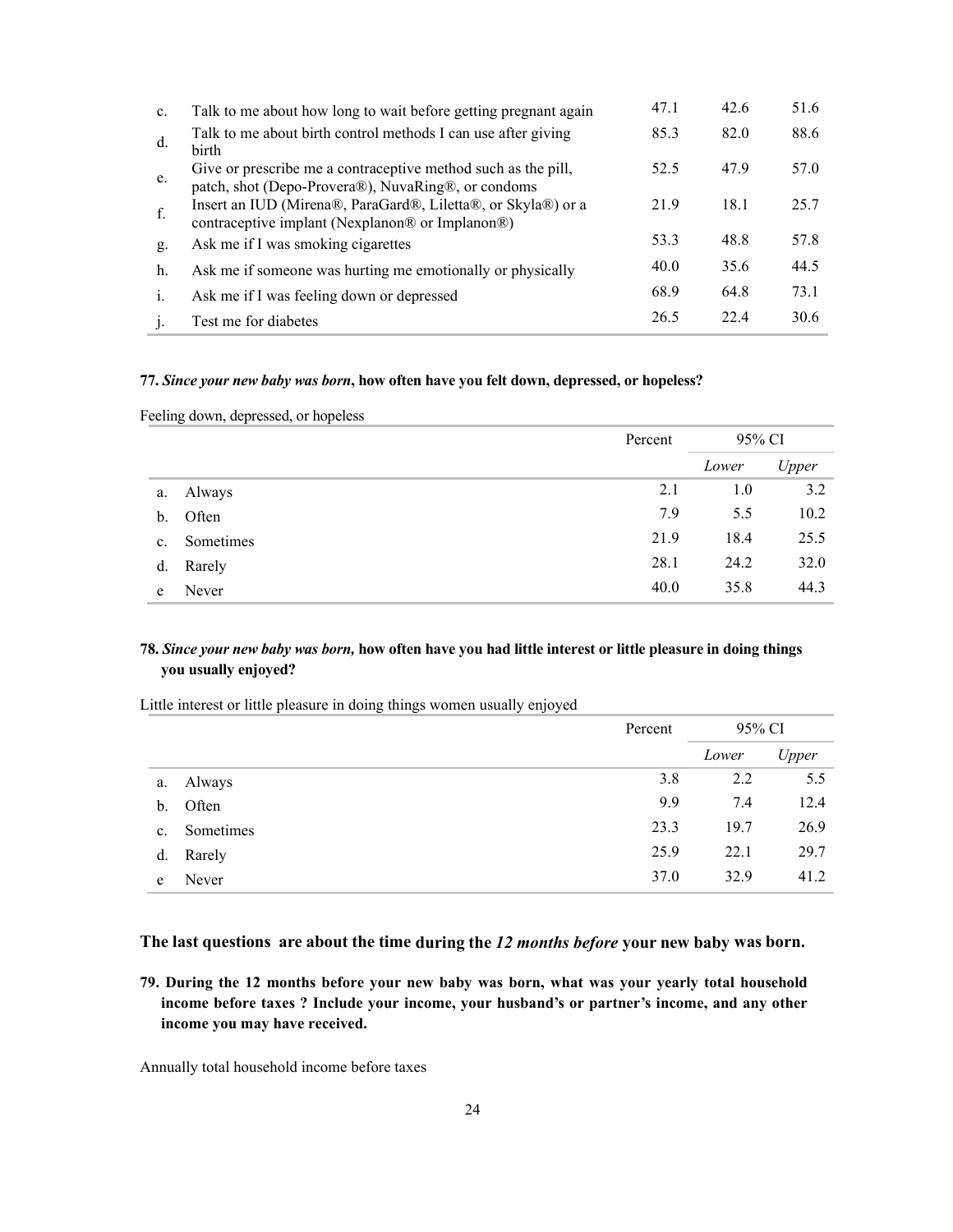|                |                      | Percent | 95% CI |       |
|----------------|----------------------|---------|--------|-------|
|                |                      |         | Lower  | Upper |
| a.             | $$16,000$ or less    | 35.4    | 31.2   | 39.5  |
| $\mathbf{b}$ . | \$16,001 to \$40,000 | 33.9    | 29.7   | 38.1  |
| $\mathbf{c}$ . | More than $$40,000$  | 30.7    | 26.8   | 34.7  |

# **80. During the** *12 months before* **your new baby was born, how many people,** *including yourself***, depended on this income?**

Numbers on the family who depend on the income

|                | Percent | 95% CI |       |
|----------------|---------|--------|-------|
|                |         | Lower  | Upper |
|                | 10.7    | 8.3    | 13.2  |
| $\mathcal{D}$  | 33.8    | 29.7   | 37.9  |
| 3              | 29.3    | 25.3   | 33.3  |
| $\overline{4}$ | 16.2    | 13.0   | 19.4  |
| 5              | 5.8     | 3.7    | 7.8   |
| 6              | 1.6     | 0.5    | 2.8   |
| 7              | 1.8     | 0.5    | 3.0   |
| 8              | 0.5     | 0.0    | 1.3   |

*Note: Responses with relative standard error above 30% are shaded in gray. Results should be interpreted with caution.*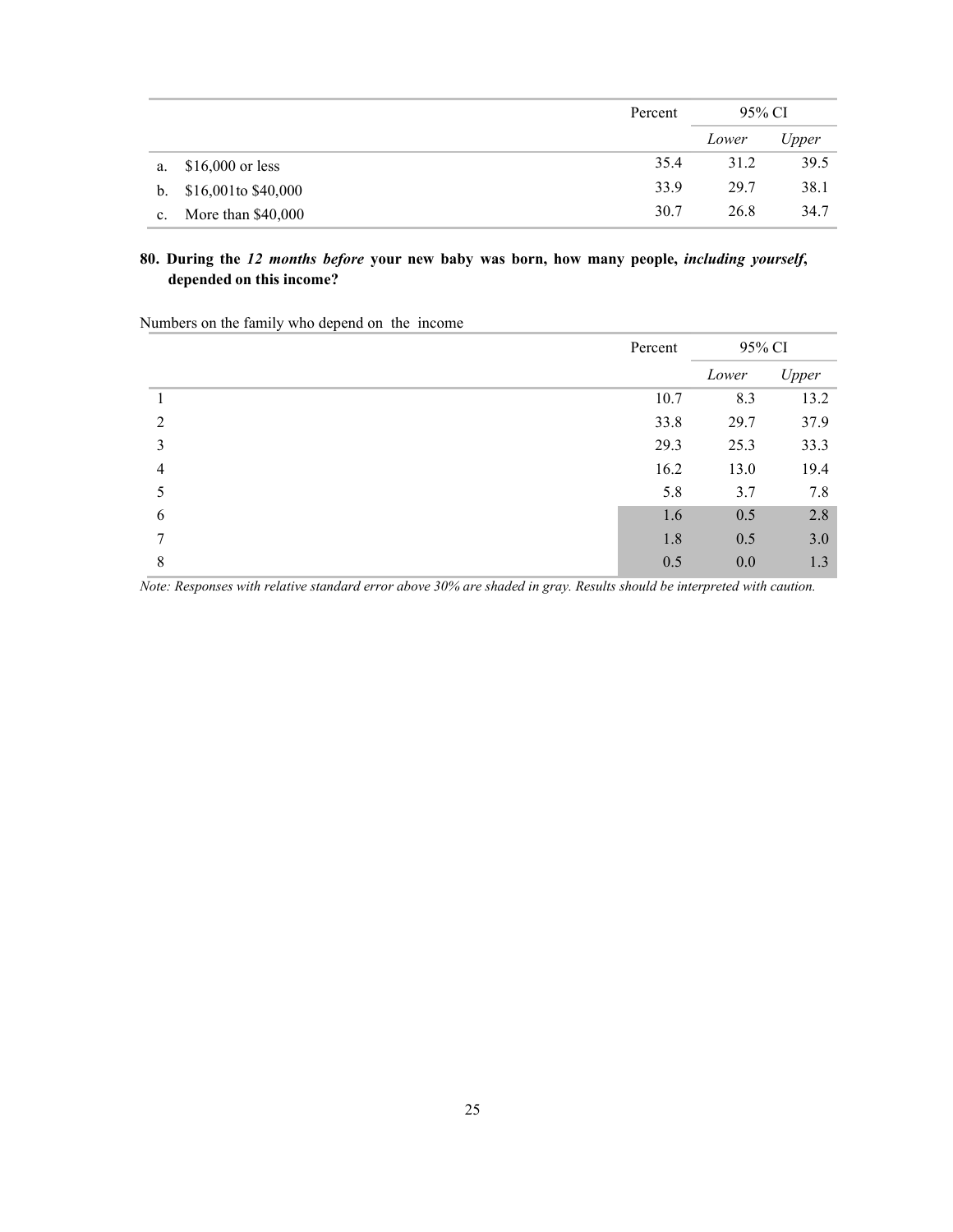# **Appendix**

# **Methods**

#### **Purpose and History**

In 1987, the Centers for Disease Control and Prevention (CDC) initiated the PRAMS project in collaboration with state health departments. The purpose was to gather data about maternal experiences and behaviors relevant to maternal and infant health, especially low birth weight and infant mortality. Thirty-seven states and New York City currently participate in this project.

Findings from PRAMS is used to enhance understanding of maternal behaviors and their relationship with adverse pregnancy outcomes. Data can be used at the state level to plan, implement, monitor and evaluate programs and to inform policymakers and the general public. PRAMS helps to identify families at risk for health problems and to monitor progress over time. At the national level, PRAMS represents 83% of all US births. For year 2017 births, the Phase VIII questionnaire was used.

#### **Sampling**

This description is based on information from the CDC PRAMS website

[http://www.cdc.gov/prams/methodology.htm.](http://www.cdc.gov/prams/methodology.htm) The PRAMS sample of women who have had a recent live birth was drawn from the state's birth certificate file. For birth year 2017, Mississippi PRAMS sampled 2,124 mothers (1,100 respondents generalizing to a PRAMS-eligible population of 34,882). The sample was stratified by birth weight: women with very low birth weight (under 1,500 g) or low birth weight (1,500 to 2,499 g) infants were sampled at a higher rate. Records were excluded from the sample if the mother was a non-resident or gave birth out of state, mother's last name was missing in birth certificates, or the birth certificate process was delayed more than 6 months after the birth.

#### **Data Collection**

Procedures and instruments are standardized to allow comparisons between states. Selected women were first contacted by mail. If there was no response, attempts were made to interview women by telephone.

#### **Weighting and Analysis**

CDC PRAMS weighted the dataset, providing a final analysis weight that was the product of the weights for sampling, non-response, and non-coverage. Estimates for the PRAMS-eligible population were obtained by using the analysis weight and survey design variables. SAS 9.4 software was used for survey analysis.

#### **Variable Definitions**

#### **Birth Certificate Variables**

The mother provided this information for demographics report (maternal age, race, educational level, and marital status). Age and educational level were reported as completed years.

#### **Survey Variables**

#### *Q1, Q2*

Question 1 asks about women's height before pregnancy. Question 2 asks about women's weight before pregnancy. Both were used to measure Body Mass Index (BMI). According to CDC, BMI calculated as weight in kilograms divided by the square of height in meters (kg/m<sup>2</sup>). For all adults 20 years and older, it was categorized as underweight if less than 18.5; normal if 18.5 to 24.9; overweight if 25.0 to 29.9; and obese if 30.0 or more (Body Mass Index: Considerations for Practitioners, Department of Health and Human Services Centers for Disease Controls and Prevention.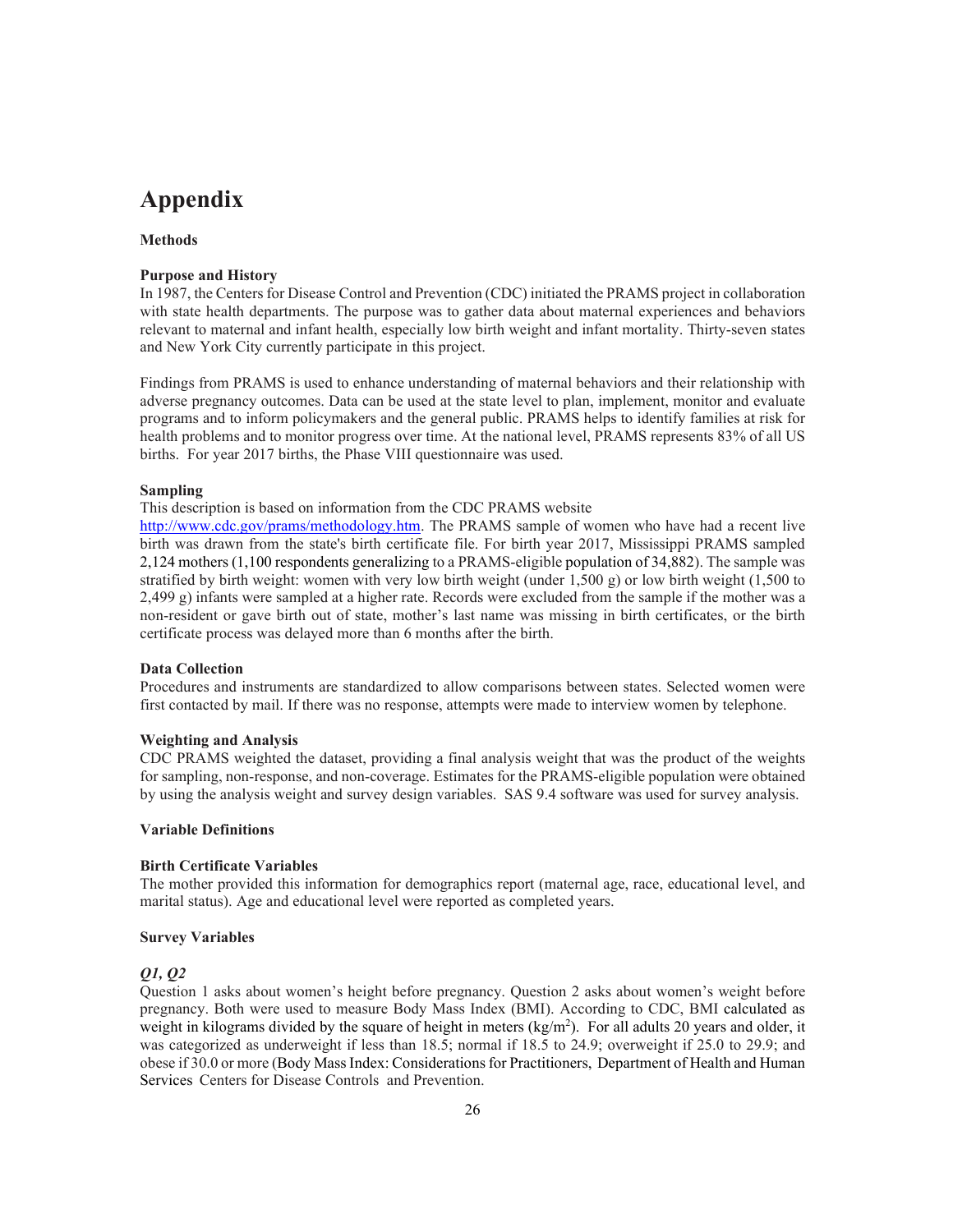Available at [http://www.cdc.gov/obesity/downloads/BMIforPactitioners.pdf,](http://www.cdc.gov/obesity/downloads/BMIforPactitioners.pdf) accessed January 4th, 2020).

#### *Q3*

Question 3 asks about the women's birth date. The answer was used to categorize women's age into range group.

#### *Q4*

This report uses survey responses for previous live births. Information on birth certificate can be from maternal self-report or from medical records and the source of data may affect the results. Thus, birth certificate information sometimes differs from the survey response.

#### *Q5*

Question 5 asks about women's previous low birth weight baby. Low birth weight is defined as birth weight less than 2,500 grams (United Nations Fund and World Health Organization.

Low birth weight: country, regional, and global estimates. New York: UNICEF, 2004. Available at [http://www.childinfo.org/files/low\\_birthweight\\_from\\_EY.pdf,](http://www.childinfo.org/files/low_birthweight_from_EY.pdf) accessed February 4<sup>th</sup>, 2020).

#### *Q18*

Question 18 asks about women's initiation to have prenatal care. The result was categorized into trimester, those who start on first trimester and number of prenatal care visit. This may inform about how many pregnant women who had first visit of prenatal care accurately and those who delayed it.

#### *Q35, Q36, Q37, Q38*

These questions ask about smoking habit among women. Responses were dichotomized as yes or no. For those women who smoke, it is followed by the smoking habit questions before, during and after pregnant.

#### *Q62, Q64*

Question 62 asks about women's duration of breastfeeding or pumping milk. Question number 64 asks about baby's first time drinking liquids other than breast milk. The answers to these questions were categorized into range group.

#### **Statistical Methods**

This brief surveillance report was calculated using the SAS complex sample. The statistical analysis used SAS 9.4 software with a certain SAS command on weighted data. This statistical test was used to obtain percentages from each question and the 95% Confidence Interval. Result was displayed by tables on each number. For tables, categories of maternal characteristics that had non-overlapping 95% confidence intervals were determined to be statistically significant from each other. This statistical test was used to describe findings for all PRAMS items presented in this report. Test of trend was not computed. The approach for presenting point estimates and their variability is adapted from NCHS.

Details of NCHS guidelines are available at

[http://www.cdc.gov/nchs/products/pubs/pubd/hestats/children2005/children2005.htm.](http://www.cdc.gov/nchs/products/pubs/pubd/hestats/children2005/children2005.htm) Accessed February 13th, 2020.

#### **Strengths and Limitations**

#### **Strengths:**

PRAMS is a population-based survey allowing generalization to all women with a live birth, with relatively few exclusions. PRAMS data provides overall estimates of prevalence of maternal behaviors or health problems which are useful for monitoring trends and assessing state's need for services.

#### **Limitations:**